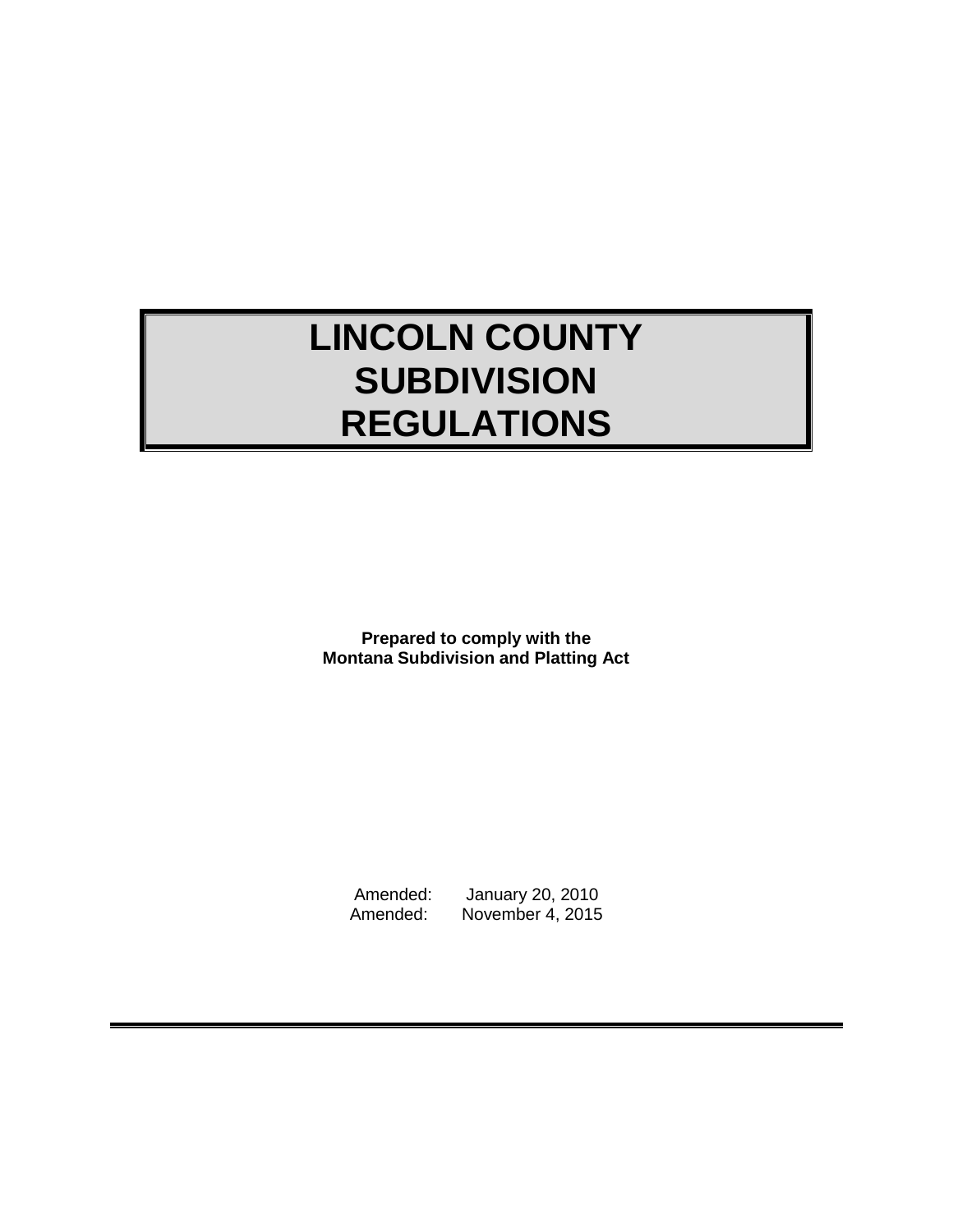# TABLE OF CONTENTS

| П.   |                                                                                           |
|------|-------------------------------------------------------------------------------------------|
|      |                                                                                           |
|      | II-B. General Criteria to Determine Whether a Proposal is an Attempt to Evade the Montana |
|      | II-C. Divisions of Land Exempt from Review but Subject to Survey Requirements and Zoning  |
|      |                                                                                           |
|      |                                                                                           |
|      |                                                                                           |
| III. |                                                                                           |
| IV.  |                                                                                           |
| V.   |                                                                                           |
| VI.  |                                                                                           |
|      |                                                                                           |
|      |                                                                                           |
|      |                                                                                           |
|      |                                                                                           |
|      |                                                                                           |
|      |                                                                                           |
|      |                                                                                           |
|      |                                                                                           |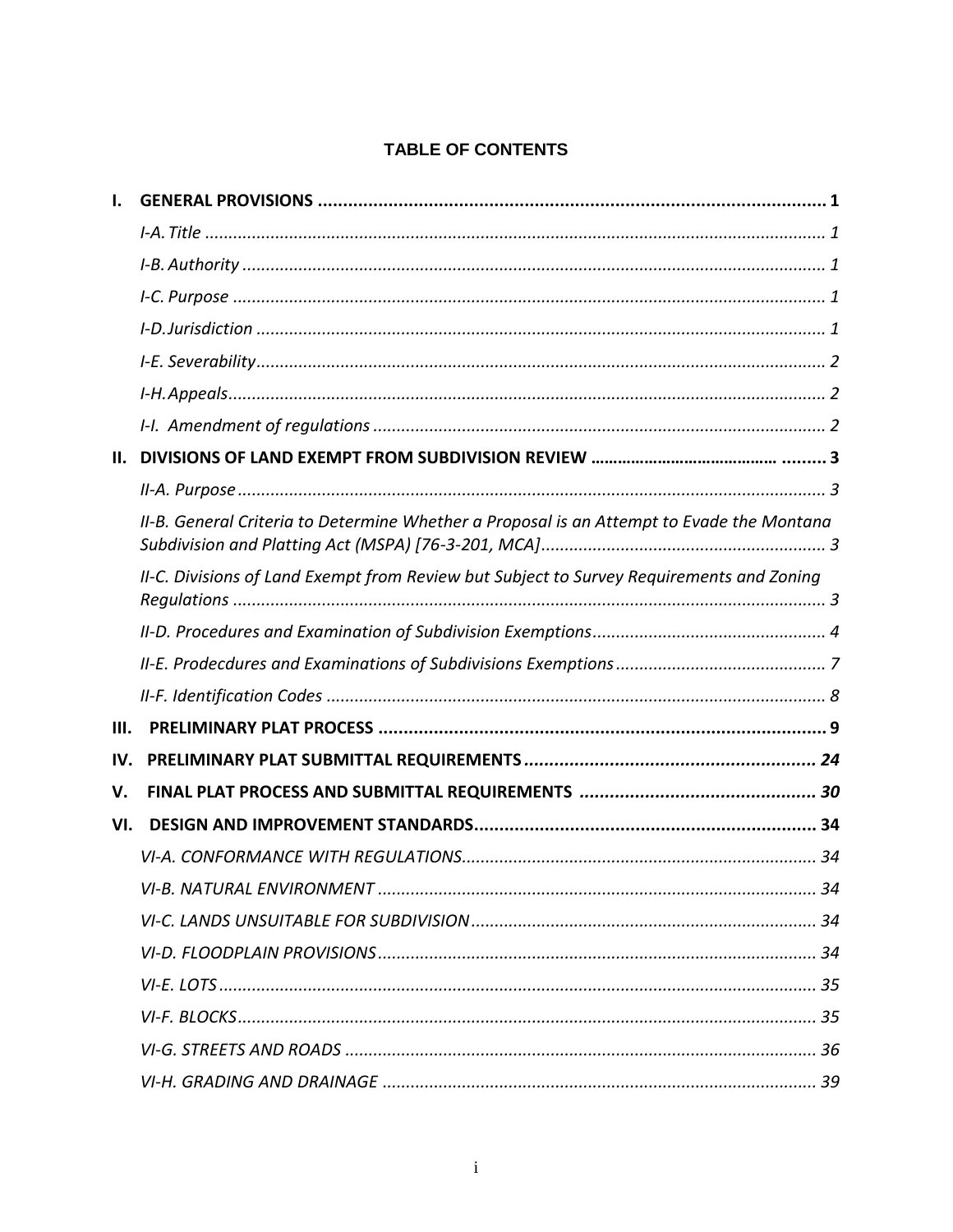| VI-I. WATER SUPPLY SYSTEMS ……………………………………………………………………………………… 40              |  |
|------------------------------------------------------------------------------|--|
|                                                                              |  |
|                                                                              |  |
|                                                                              |  |
|                                                                              |  |
|                                                                              |  |
|                                                                              |  |
|                                                                              |  |
|                                                                              |  |
| VI-R. DESIGN STANDARDS FOR SUBDIVISIONS CREATED FOR RENT OR LEASE ………………… 49 |  |
| VI-S. DESIGN STANDARDS FOR MOBILE/MANUFACTURED HOME PARKS  49                |  |
|                                                                              |  |
|                                                                              |  |
|                                                                              |  |
|                                                                              |  |

# SUPPLEMENTAL ADMINISTRATIVE MATERIALS

| А. | <b>Subdivision Action Fee Schedule</b>             |
|----|----------------------------------------------------|
| В. | <b>Pre-Application Form</b>                        |
| С. | <b>Subdivision Review Application Form</b>         |
| D. | <b>Primary Review Criteria Questionnaire</b>       |
| Е. | <b>Preliminary Plat Submittal Checklist</b>        |
| F. | Fire Risk Assessment Form and Instructions         |
| G. | <b>Sample and Required Covenants</b>               |
| Н. | Sample Road Maintenance Agreement                  |
| I. | Approved Hammerhead Turnaround Design Alternatives |
| J. | <b>Final Plat Application Form</b>                 |
| K. | <b>Subdivision Improvements Agreement Template</b> |
| L. | Lincoln County Road Approach Requirements          |
|    |                                                    |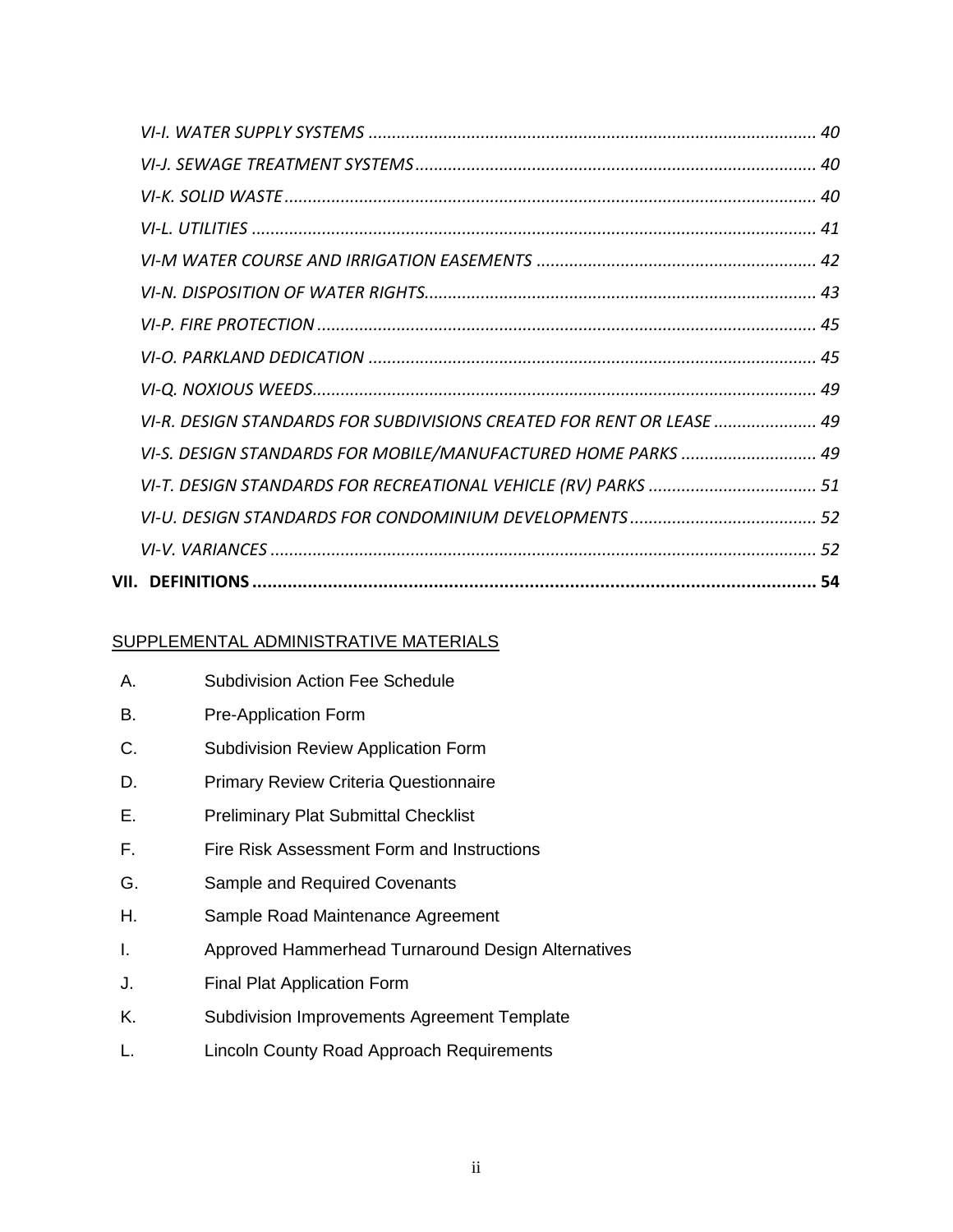# <span id="page-3-0"></span>**I. GENERAL PROVISIONS**

# <span id="page-3-1"></span>**I-A. Title**

These regulations will be known and may be cited as "The Subdivision Regulations of Lincoln County;" hereinafter referred to as "these regulations."

# <span id="page-3-2"></span>**I-B. Authority**

Authorization for these regulations is contained in the Montana Subdivision and Platting Act (MSPA). [Title 76, Chapter 3, MCA.].

# <span id="page-3-3"></span>**I-C. Purpose**

These regulations are intended to comply with the Montana Subdivision and Platting Act (76-3, MCA) and are created to promote the public health, safety, and general welfare by regulating the subdivision of land; to prevent the overcrowding of land; to lessen congestion in the streets and highways; to provide for adequate light, air, water supply, sewage disposal, parks and recreation areas, ingress and egress, and other public requirements; to require development in harmony with the natural environment; to promote preservation of open space; to promote cluster development to minimize costs to local citizens by promoting effective and efficient provision of public services; to protect the rights of property owners; and to require uniform monumentation of land subdivisions and transferring interests in real property by reference to a plat or certificate of survey. The word "shall" is always mandatory, and the word "may" indicates use of discretion in making decisions.

# <span id="page-3-4"></span>**I-D. Jurisdiction**

These regulations govern the subdivision of land within the jurisdictional area of the governing body of Lincoln County and governing bodies of incorporated areas.

If a proposed subdivision lies within one mile of a third class city or town or within two miles of a second-class city or within three miles of a first class city (as defined by MCA 7-1-4111), the County must submit the preliminary plat to the city or town (or designated agent) for review and comment. If a proposed subdivision lies partly within an incorporated city or town, the preliminary plat must be submitted to, and approved by, both the city or town and the County.

If a proposed subdivision is located in a rural school district, the governing body shall provide a summary of the information contained in the subdivision application and preliminary plat to school district trustees.

When a proposed subdivision is also proposed to be annexed to a municipality, the governing body of the municipality will combine public hearings and otherwise coordinate the subdivision review process and annexation procedures whenever possible.

<span id="page-3-5"></span>These regulations supplement all other regulations, and where they are at variance with other laws, regulations, ordinances, or resolutions, the more restrictive requirements apply. Other regulations include, but are not limited to, zoning regulations, floodplain regulations, building codes, development codes, and fire codes.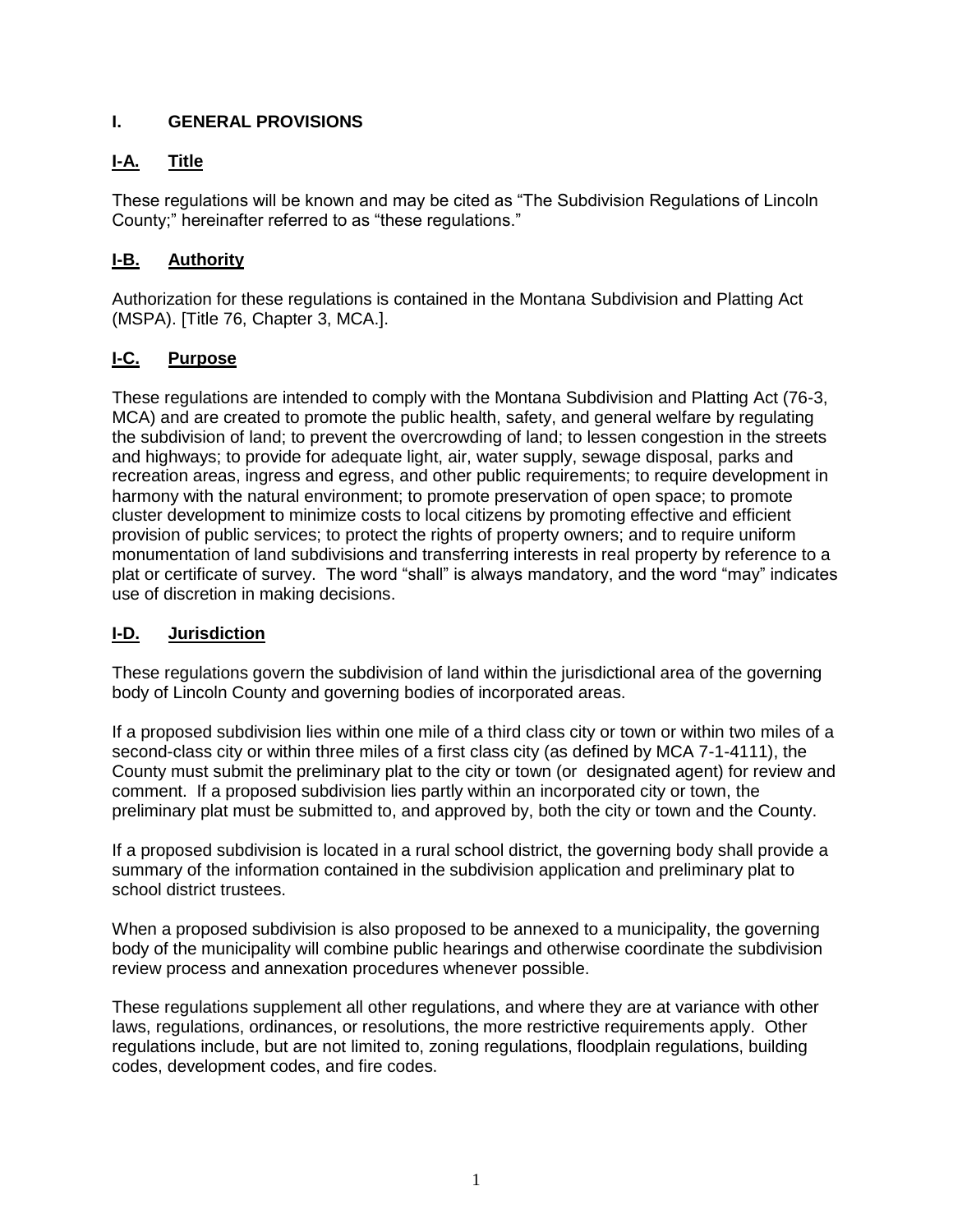# **I-E. Severability**

If a court of competent jurisdiction holds any word, phrase, clause, sentence, paragraph, section, or other part of these regulations invalid, that judgment will affect only the part held invalid.

# **I-F Violations**

Any person, firm, corporation, or other entity that violates any of the provisions of the MSPA or these regulations is guilty of a misdemeanor punishable by a fine of not less than \$100 nor more than \$500 or by imprisonment in jail for not more than three months or by both fine and imprisonment. Each sale, lease, or transfer, or offer of sale, lease, or transfer of each separate parcel of land in violation of any provision of the MSPA or these regulations shall be deemed a separate and distinct offense.

# **I-G. Transfers of Title – Enforcement**

Except as provided in 76-3-303, MCA, a final subdivision plat must be filed for record with the county clerk and recorder before title to the subdivided land can be sold or transferred in any manner. The clerk and recorder of the county shall refuse to accept any plat for record that fails to have the approval in proper form. If unlawful transfers are made, the county attorney shall commence action to enjoin further sales or transfers and compel compliance with all provisions of the MSPA and these regulations. The cost of this action shall be imposed against the party not prevailing.

After the preliminary plat of a subdivision has been approved or conditionally approved, the subdivider may enter into contracts to sell lots in the proposed subdivision pursuant to provisions set forth in 76-3-303, MCA.

# <span id="page-4-0"></span>**I-H. Appeals**

A preliminary or final plat decision made by the governing body may be appealed to the district court within thirty (30) days of such decision. The application shall specify the grounds upon which the appeal is made. An appeal may be made by the subdivider, a contiguous landowner, an owner of land within Lincoln County who can establish a likelihood of material injury to property or its value, or the County Commissioners. In order to file an appeal, the plaintiff must be aggrieved by the decision, demonstrating that a specific personal and legal interest, as opposed to a general interest has been or is likely to be specifically and injuriously affected by the decision.

# <span id="page-4-1"></span>**I-I. Amendment of Regulations**

Before the governing body amends these regulations it will hold a public hearing on the proposed amendment. Notice of the time and place of the public hearing must be published in a newspaper of general circulation in the county not less than 15 days or more than 30 days before the date of the hearing.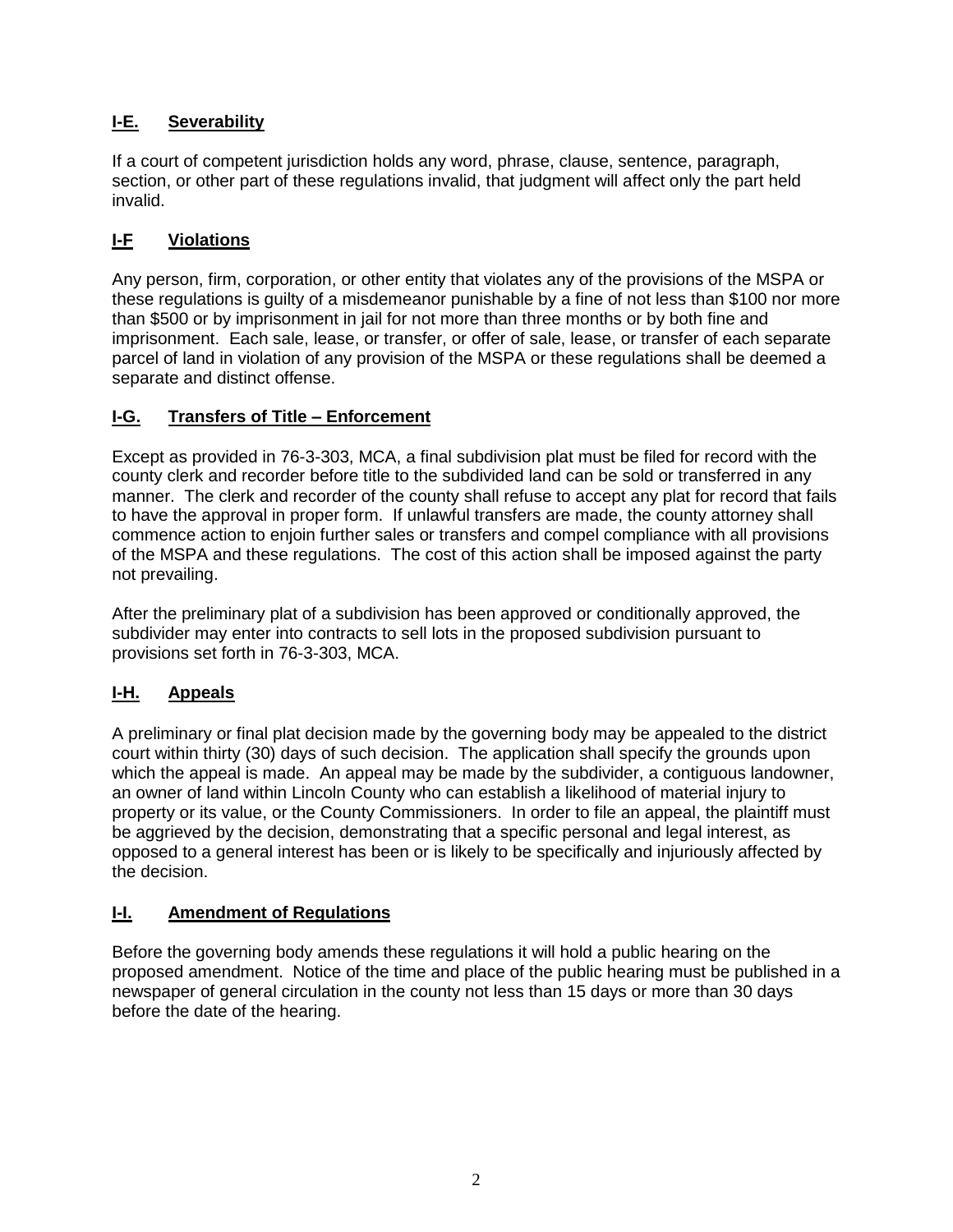# **II. DIVISIONS OF LAND EXEMPT FROM SUBDIVISION REVIEW**

# <span id="page-5-0"></span>**II-A. Purpose**

The MSPA provides that certain divisions of land, which would otherwise constitute subdivisions, are exempt from local subdivision review and approval, unless the use of the exemption is an attempt to evade the MSPA. The exemptions are found in Part 2 of Title 76, Chapter 3. These regulations address the more commonly used exemptions.

## <span id="page-5-1"></span>**II-B. General Criteria to Determine Whether a Proposal is an Attempt to Evade the Montana Subdivision and Platting Act (MSPA) [76-3-201, MCA]**

The governing body and its agents, when determining whether an exemption is claimed for the purpose of evading the MSPA, shall consider all of the surrounding circumstances. These circumstances include the nature of the claimant's business, the prior history of the particular tract in question, the proposed configuration of the tracts if the proposed exempt transaction is completed and any pattern of exempt transactions that will result in the equivalent of a subdivision without local government review.

The requirements of these regulations and the MSPA do not apply unless the method of disposition is adopted for the purpose of evading these regulations or the MSPA, or as otherwise specifically provided.

## **II-C. Divisions of Land Exempt from the MSPA Requirements and These Regulations**

- 1. Condominiums constructed on land previously subdivided in compliance with these regulations; or on lots within incorporated cities/towns are exempt from review if:
	- a. The approval of the original subdivision of land expressly contemplated the construction of the condominiums and any applicable park dedication requirements have been met; or
	- b. The condominium proposal is in conformance with applicable local zoning regulations.
- 2. A division of land is created by order of any court of record in this state or by operation of law or that, in the absence of agreement between the parties to the sale, could be created by an order of any court in the state pursuant to the law of eminent domain, Title 70, Chapter 30. Before a court of record orders a division of land, the court shall notify the governing body of the pending division and allow the governing body to present written comments on the subdivision.
- 3. A division of land is created to provide security for mortgages, liens, or trust indentures for the purpose of construction, improvements to the land being divided, or refinancing purposes.
	- a. Statement of Intent

The intended purpose of this exemption is to allow a landowner to temporarily segregate a smaller parcel from a tract of land for the express purposes of securing financing.

b. Use of Exemption:

This exemption only applies if the land that is divided is conveyed to the financial or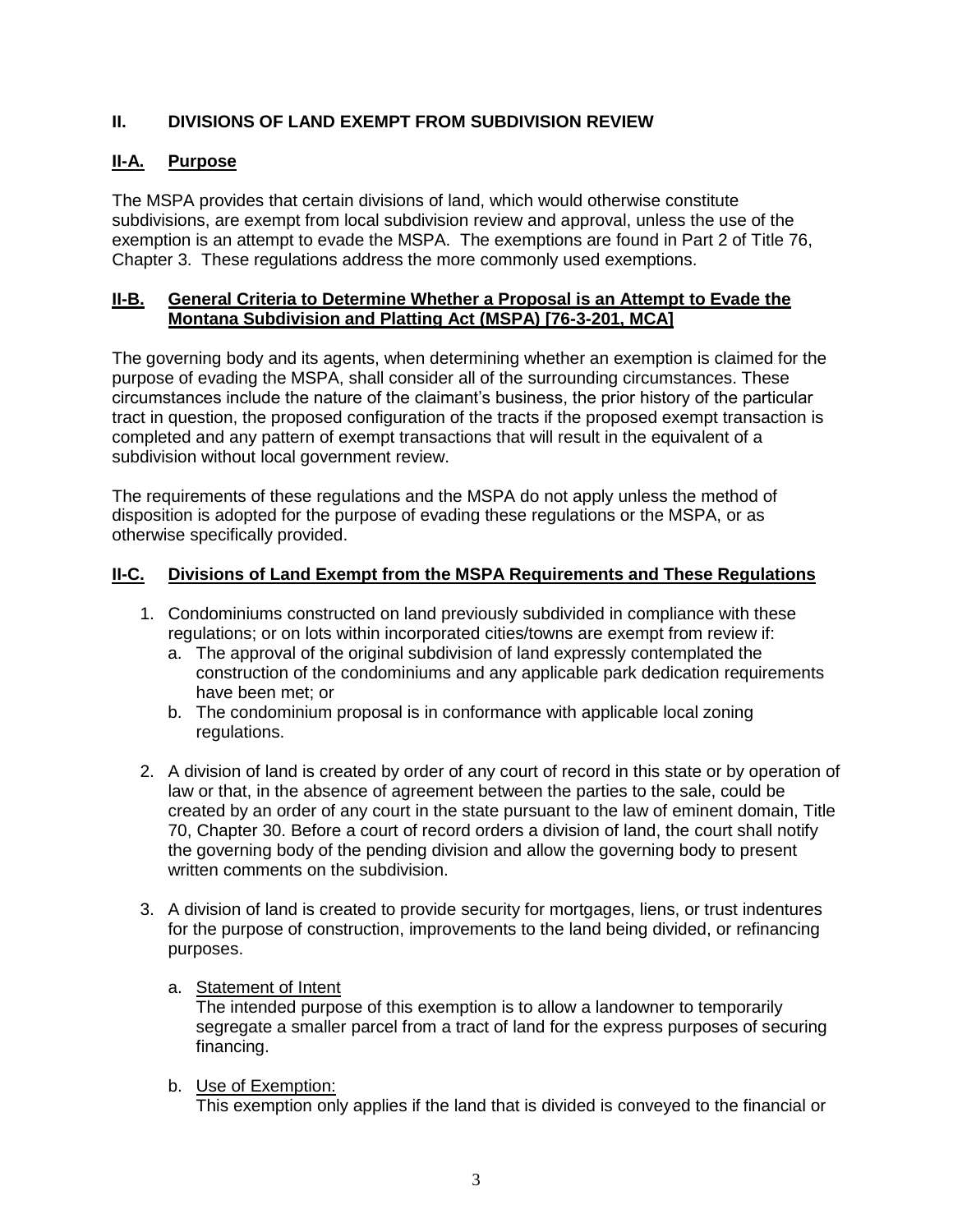lending institution to which the mortgage, lien, or trust indenture was given, or to a purchaser upon foreclosure of the mortgage, lien, or trust indenture. Any other such transfer or conveyance is considered an evasion of the MSPA.

## c. Required Materials

When this exemption is to be used, the landowner must submit to Administrator:

- i. the deed, trust indenture or mortgage for the exempted interest (which states that the interest is being created only to secure a construction mortgage, lien or trust indenture);
- ii. a statement explaining who will have title to and possession of the balance of the original parcel after title to the exempted interest is conveyed; and
- iii. a signed statement from a lending institution that the creation of the interest is necessary to secure a loan.

## d. Rebuttable Presumptions

The use of this exemption is presumed to have been adopted for the purpose of evading the MSPA and will be subject to subdivision review if:

- i. it will create more than one new building site;
- ii. the financing is not for construction or improvements on the exempted parcel, or for re-financing;
- iii. the person named in the "statement explaining who would have possession of the remainder parcel if title to the exempted parcel is conveyed" is anyone other than the borrower of funds for construction;
- iv. title to the exempted interest will not be initially obtained by the lending institution if foreclosure occurs;
- iv. there exists a prior agreement to default or a prior agreement to purchase only a portion of the original tract;
- v. it appears that the principal reason the interest is being created is to create a building site and using the interest to secure a loan is a secondary purpose.

## <span id="page-6-0"></span>**II-D. Divisions of Land Exempt from Review but Subject to Survey Requirements and Zoning Regulations**

Unless the method of disposition is adopted for the purpose of evading these regulations or the MSPA, the following divisions of land are not subdivisions under these regulations and the MSPA, but are subject to the surveying requirements of 76-3-401, MCA, and zoning regulations adopted under Title 76 chapters 2 or 3. A division of land may not be made under this section unless the County Treasurer has certified that all real property taxes and special assessments assessed and levied on the land to be divided have been paid. The Clerk and Recorder shall notify the Administrator if a land division described in this section or 76-3-207(1), MCA, is submitted to the Clerk and Recorder prior to the survey being submitted to the Administrator for evasion review.

# II-D-1. Relocation of Common Boundary [76-3-207(1)(a), MCA]

a. Statement of Intent – The intended purpose of this exemption is to allow a change in the location or the elimination of a boundary line between adjoining properties outside of a platted subdivision and to allow transfer of a tract to effect that relocation or elimination without subdivision review.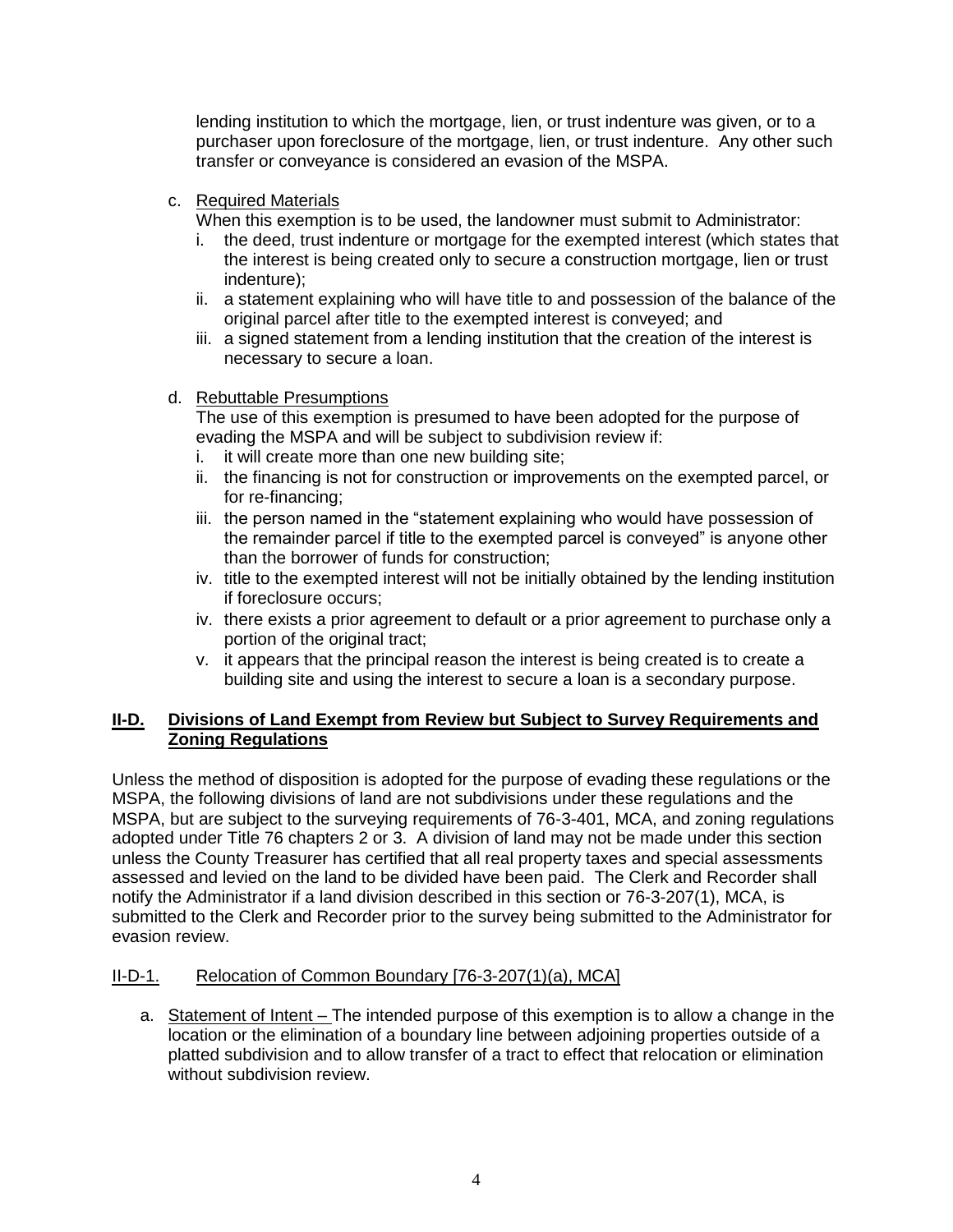- b. Required Information Certificates of survey claiming this exemption must clearly distinguish between the existing boundary location and, in case of a relocation, the new boundary. This must be accomplished by representing the existing boundary with a dashed line and the new boundary, if applicable, with a solid line. The appropriate certification set forth in ARM 24.183.1104 (1)(f) must be included on the certificate of survey. Certificates of survey showing the relocation of common boundary lines must be accompanied by a quit claim or warranty deed or recordable agreement from adjoining property owners for the entire newly described parcel(s) or that portion of the tract(s) that is being affected.
- c. Use of Exemption The proper use of the exemption for relocating common boundary lines is to establish a new boundary between adjoining parcels of land outside of a platted subdivision, without creating an additional parcel. The exemption may not be used if the division of land would result in the permanent creation of one or more additional parcels of land.
- d. Rebuttable Presumptions The use of this exemption is presumed to have been adopted for the purpose of evading the MSPA if the reviewing agent determines that the documentation submitted according to this section does not support the stated reason for relocation.

## II-D-2. A Gift or Sale to a Member of the Immediate Family [76-3-207(1)(b), MCA]

- a. Statement of Intent This exemption allows a landowner to convey one parcel outside of a platted subdivision to each member of his or her immediate family, without local subdivision review. A single parcel may be conveyed to each member of the immediate family under this exemption in each county where the landowner owns property. The term "immediate family" means the spouse, children (by blood or adoption), or parents of the grantor [76-3-103(8), MCA]. This exemption may be used only by grantors who are natural persons, and not by non-corporal legal entities such as corporations, partnerships, and trusts.
- b. Required Information A certificate of survey (or recording of an instrument of conveyance) that uses this exemption to create a parcel for conveyance to a family member must show the name of the grantee, relationship to the landowner, and the parcel to be conveyed under this exemption, and the landowner's certification of compliance [ARM 24.183.1104(1)(f)]. Also, the certificate of survey or instrument of conveyance must be accompanied by a deed or other conveying document.
- c. Use of Exemption See Statement of Intent above.
- d. Rebuttable Presumptions The use of this exemption is presumed to have been adopted for the purpose of evading the MSPA and will be subject to subdivision review if:
	- i. Use of this exemption is being applied to divide a tract that was previously created through the use of an exemption;
	- ii. Use of this exemption to divide tracts that appear to have been created as part of an overall development plan with such characteristics as common roads, utility easements, protective covenants, open space or common marketing or promotional plan;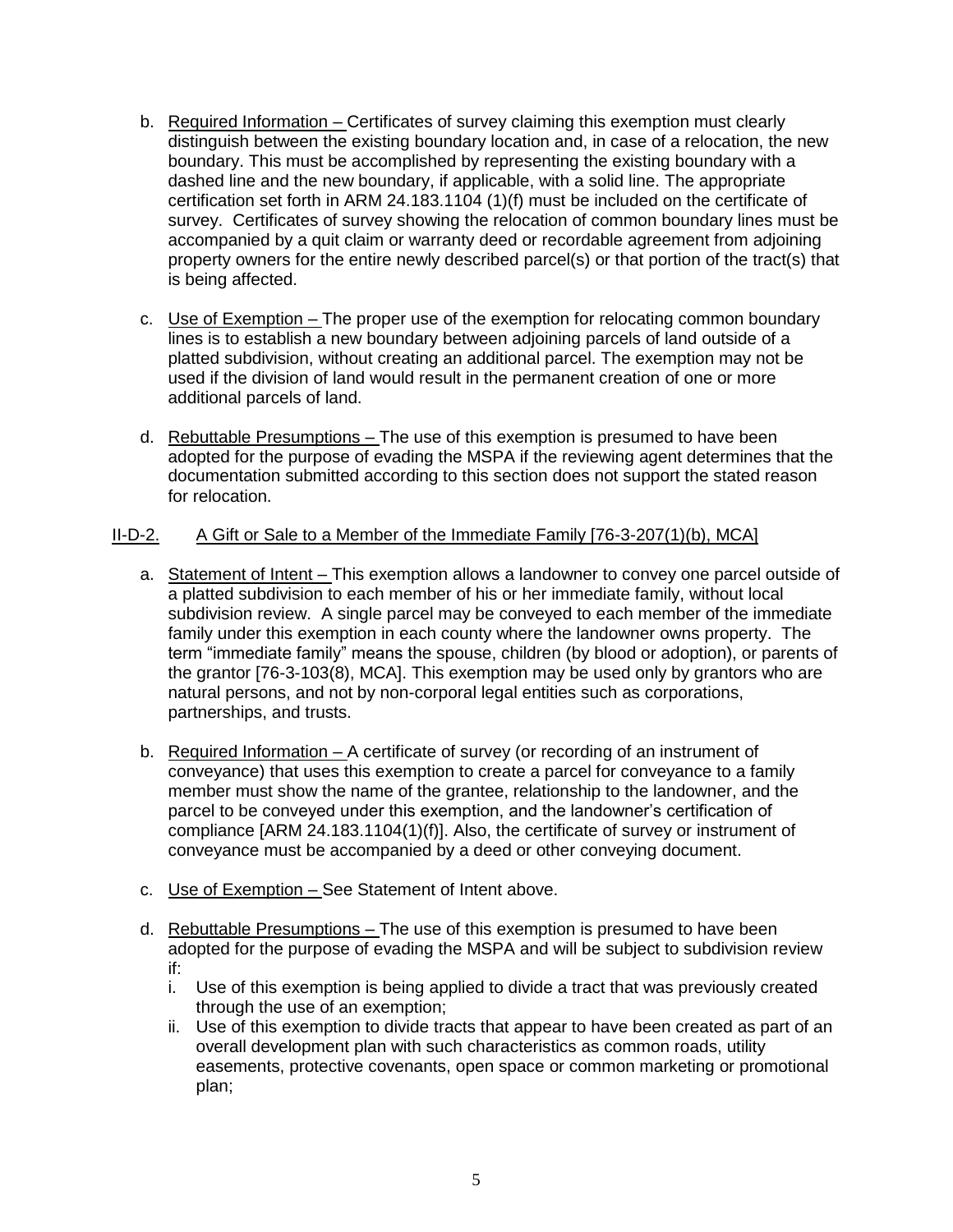- iii. A transfer of a parcel of land by one family member to another, by quitclaim deed, followed by an attempted use of this exemption;
- iv. The grantee attempts to sell the property back to the original owner.

## II-D-3. Divisions of Land Proposed for Agricultural Use Only [76-3-207(1)(c), MCA]

- a. Statement of Intent This exemption is intended to allow a landowner to create a parcel for gift, sale, or agreement to buy and sell, outside a platted subdivision, without local review if the parcel will be used only for the production of livestock or agricultural crops and no residential, commercial or industrial buildings, which require water or sewer, will be built on it.
- b. Required Information A certificate of survey that uses this exemption to create a parcel for agricultural use only requires a covenant running with the land in accordance with 76- 3-207(1)(c), MCA, and a signed and acknowledged recitation of the covenant on the face of the survey [ARM 24.183.1104(f)(iii)]. The certificate of survey must be accompanied by a separate, recordable, document reciting the covenant.
- c. Use of Exemption
	- i. "Agricultural purpose," for purposes of these evasion criteria, means the use of land for raising crops, livestock, or timber, and specifically excludes residential structures and facilities for commercially processing agricultural products.
	- ii. The landowner must demonstrate that the planned use of the exempted parcel is for agricultural purposes and that no residential, commercial, or industrial buildings have been or will be built on it, by entering into a covenant running with the land and revocable only by mutual consent of the governing body and the property owner that the divided land will be used exclusively for agricultural purposes. The covenant must be signed by the property owner, the buyer, and the members of the governing body.
	- iii. Any change in use of the land for anything other than agricultural purposes subjects the parcel to subdivision review.
	- iv. Residential, commercial, or industrial structures, including facilities for commercial processing of agricultural products, may not be utilized, constructed or erected on parcels created under this exemption unless the covenant is revoked.

#### II-D-4. Relocation of Common Boundaries Involving Platted Subdivisions [76-3-207 (1)(d),  $(e)$  and  $(2)(a)$ . MCAl

- a. Statement of Intent
	- i. This exemption addresses the relocation of common boundaries within subdivisions platted since July 1, 1973, or the relocation of a common boundary between a single lot in a platted subdivision and adjoining land outside a platted subdivision (but a restriction or requirement on either continues to apply), without review.
	- ii. If a change is made to a platted subdivision which results in an increase in the number of lots or redesigns or rearranges six or more lots, the governing body must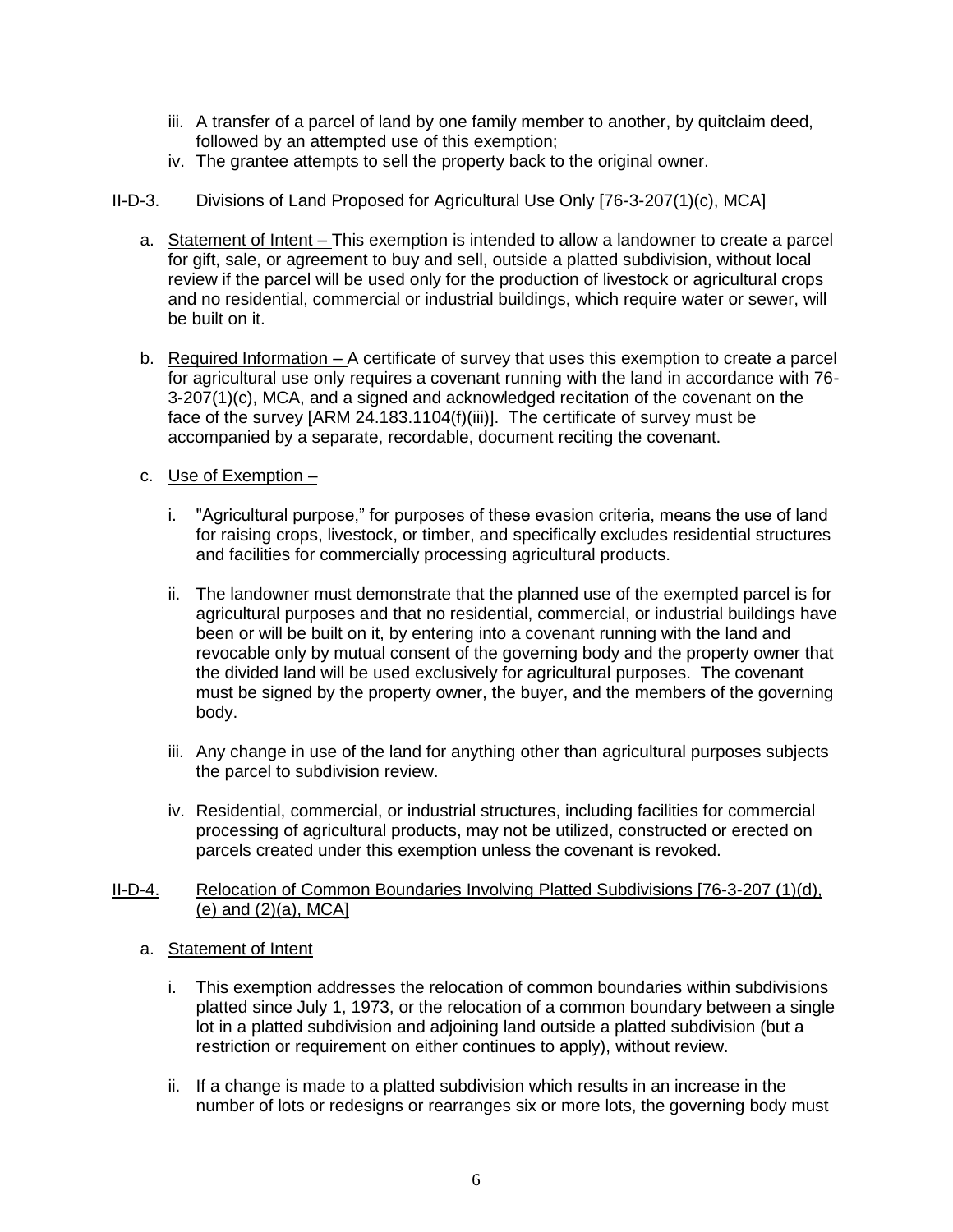review and approve the amended plat and an amended plat must be filed with the clerk and recorder.

- b. Use of exemption Relocation of a common boundary between a single lot in a platted subdivision and adjoining land outside a platted subdivision [76-3-207(1)(e), MCA] is allowed, because no additional parcels are created. Subdivision review is not necessary because the relocation does not create any additional division of land.
- c. Rebuttable presumption The use of this exemption is presumed to have been adopted for the purpose of evading the MSPA and will be subject to subdivision review if
	- i. the resulting lots are inconsistent with the approved subdivision and the uses in it;
	- ii. the resulting lots do not comply with existing zoning, covenants, and/or deed restrictions.

## <span id="page-9-0"></span>**II-E. Procedures and Examination of Subdivision Exemptions**

## II-E-1. Submittal

Any person seeking exemption from the requirements of the MSPA shall submit to the Administrator (1) a certificate of survey (or, if a survey is not required, an instrument of conveyance); and (2) evidence of, and an affidavit affirming, entitlement to the claimed exemption. For purposes of 76-3-207, MCA, when a parcel of land for which an exemption from subdivision review is claimed is being conveyed under a contract-for-deed, the terms "property owner," "landowner," and "owner" mean the seller of the parcel under the contract-for-deed (ARM 24.183.1104)

## II-E-2. Examination

When a division of land for which an exemption is claimed is submitted to the Administrator, she/he shall cause the documents to be examined by the designated agents of the governing body (e.g., county attorney, sanitarian, treasurer, and clerk and recorder). The Administrator and governing body agents shall examine the claimed exemption to verify that it is the proper use of the claimed exemption and complies with the requirements set forth in the MSPA, the Montana Sanitation in Subdivisions Act, and these regulations.

- a. Landowners or their agents are encouraged to meet with the Administrator to discuss whether a proposed land division or use of an exemption is in compliance with the criteria in this Section.
- b. The Administrator shall consider all of the surrounding circumstances when determining whether an exemption is claimed for the purpose of evading the MSPA. These circumstances may include but are not limited to: the nature of the claimant's business, the prior history of the particular tract in question, the proposed configuration of the tracts if the proposed exempt transaction is completed, and any pattern of exempt transactions that will result in the equivalent of a subdivision without local government review .
- c. If the Administrator finds that the proposed use of the exemption complies with the statutes and the criteria set forth in this section, the Administrator shall notify the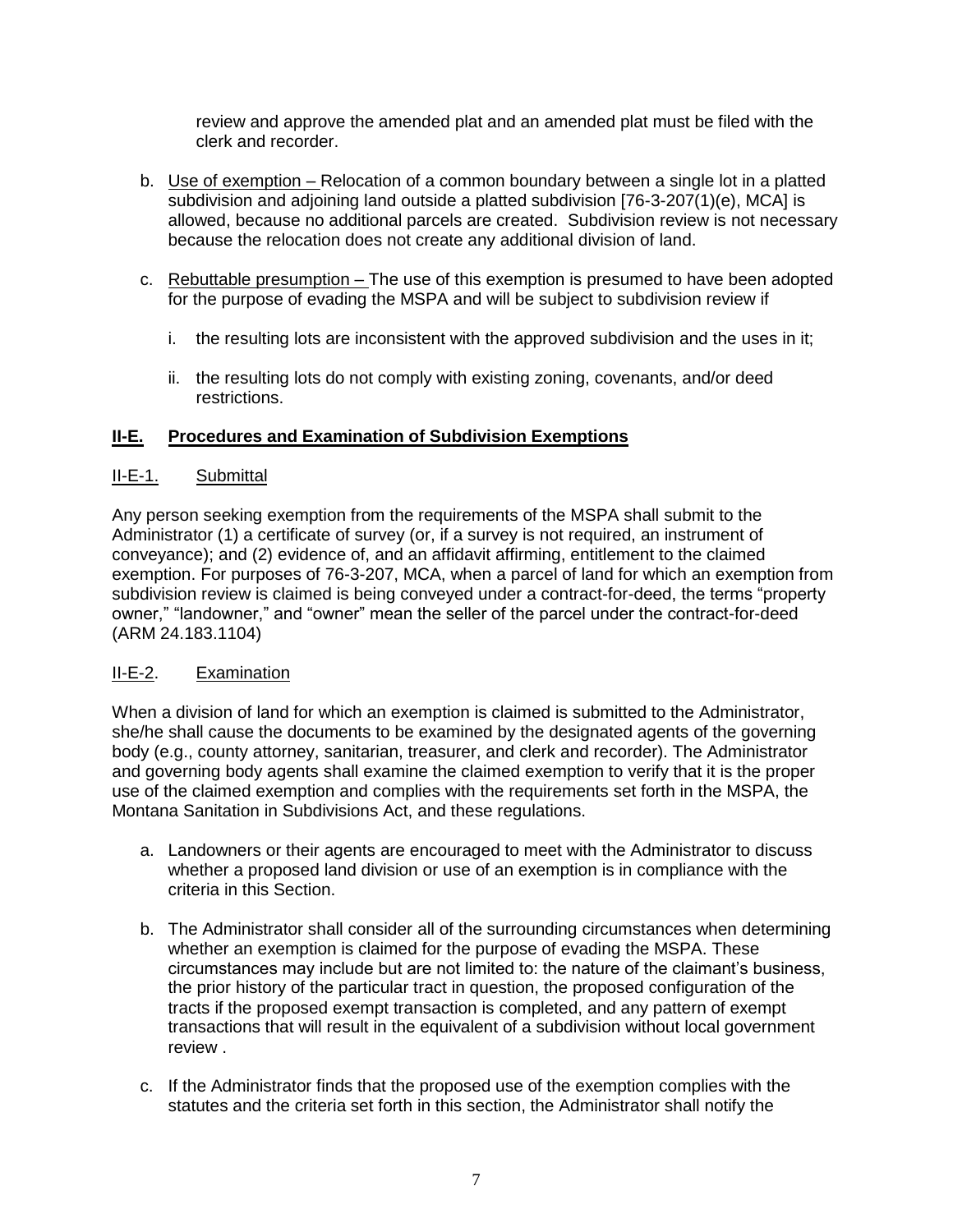governing body and advise the clerk and recorder to file the certificate of survey or record the instrument of conveyance and accompanying documents. If the Administrator finds that the proposed use of the exemption does not comply with the statutes and criteria, the Administrator shall advise the clerk and recorder not to file or record the documents, and the materials will be returned to the landowner.

d. Within 30 calendar days, the Administrator shall make a written determination of whether the use of the exemption is intended to evade the purposes of the MSPA, explaining the reasons for the determination.

## II-E-3. Appeals

- a. Any person whose proposed use of an exemption has been denied by the Administrator because the proposed division of land has been deemed an attempt to evade the MSPA, and these regulations, may appeal the Administrator's decision to the governing body. The person may request a hearing, and may submit additional evidence to show that the use of the exemption in question is not intended to evade the MSPA or these regulations, and, thereby rebut a presumption.
- b. If the governing body concludes that the evidence and information overcome the presumption that the exemption is being invoked to evade the MSPA or these regulations, it may authorize the use of the exemption in writing. A certificate of survey claiming an exemption from subdivision review, which otherwise is in proper form, and which the governing body has found not to be an attempt to evade the MSPA or these regulations, may be filed (or an instrument of conveyance recorded) if it is accompanied by written authorization of the governing body.
- c. If the person proposing to use an exemption chooses not to rebut a presumption when the Administrator deems the use of the exemption an attempt to evade the MSPA and these regulations, or if the governing body determines that the proposed use of an exemption was for the purpose of evading the MSPA or these regulations, the governing body shall inform the landowner proposing to use the exemption of their decision and inform the landowner they may submit a subdivision application for the proposed land division.

## <span id="page-10-0"></span>**II-F. Identification Codes**

To assist in the implementation of this review process and to monitor those parcels by exemption the Clerk and Recorder may cause the following identification codes to be added to the numbering of recorded certificates of survey filed after the effective date of these regulations.

- CO … Court Order [76-3-201(1)(a), MCA]
- ME … Mortgage Exemption [76-3-201(1)(b), MCA]
- LE … Life Estate [76-3-201(1)(e), MCA]
- RB … Relocation of Common Boundary [76-3-207(1)(a), MCA]
- FC … Family Conveyance [76-3-207(1)(b), MCA]
- AE ... Agricultural Exemption [76-3-207(1)(c), MCA]
- AL … Aggregation of Lots [76-3-207(e), MCA]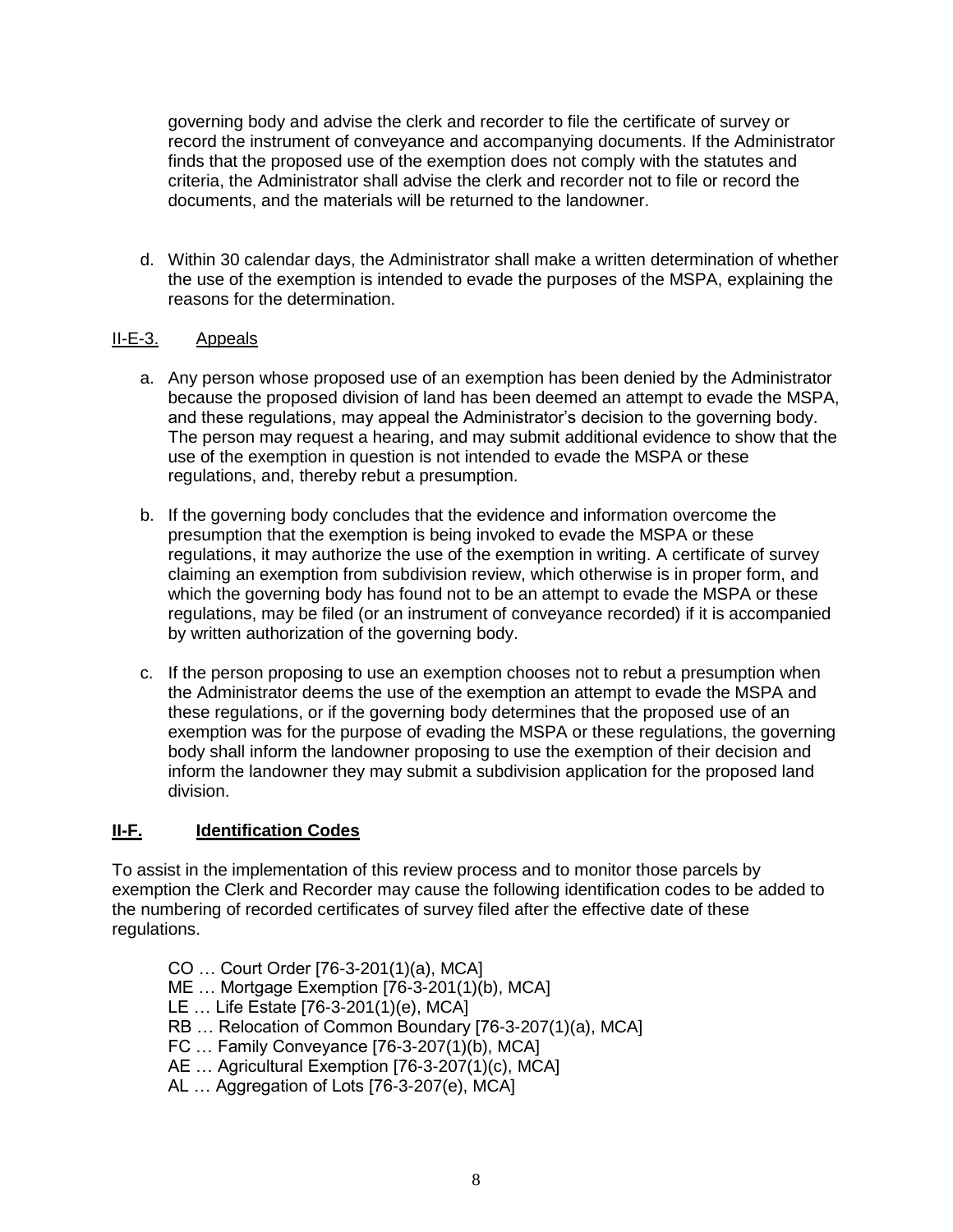# <span id="page-11-0"></span>**III. PRELIMINARY PLAT PROCESS**

The following charts summarize the preliminary plat process for minor, subsequent minor and major subdivisions:

| <b>BASIC PROCEDURE FOR (FIRST) MINOR SUBDIVISION REVIEW</b> |                                                                                                                                                                                                                                                                                                                                                                                                 |                                                                           |  |
|-------------------------------------------------------------|-------------------------------------------------------------------------------------------------------------------------------------------------------------------------------------------------------------------------------------------------------------------------------------------------------------------------------------------------------------------------------------------------|---------------------------------------------------------------------------|--|
| Step 1                                                      | Pre-Application meeting between subdivider and<br>Lincoln County Planning staff.                                                                                                                                                                                                                                                                                                                | Within 30 days of receipt of<br>pre-application request and<br>materials. |  |
| Step 2                                                      | <b>Element Review:</b><br>Subdivider submits a complete subdivision application<br>to the Administrator for element review within 180 days<br>of pre-application meeting (otherwise a new pre-<br>application meeting is required).                                                                                                                                                             | Maximum five (5) working<br>days.                                         |  |
| Step 3                                                      | <b>Sufficiency Review:</b><br>After all elements of the application are determined to<br>be contained within the application, the subdivider<br>submits the application to Planning staff for Sufficiency<br>Review. Reviewing agencies, appropriate<br>neighborhood organizations, and other entities<br>identified by the planning office will be contacted for<br>comment by Planning staff. | Maximum fifteen (15)<br>working days.                                     |  |
| Step 4                                                      | <b>Governing Body Review:</b><br>After the subdivision application is deemed sufficient,<br>the subdivider submits three (3) copies [or 2 copies and<br>a CD] of the complete application and supporting<br>materials to the planning office for governing body<br>review.                                                                                                                      | Maximum thirty-five (35)<br>working days, statutory<br>limit.             |  |
| Step 5                                                      | Planning Staff Report.                                                                                                                                                                                                                                                                                                                                                                          |                                                                           |  |
| Step 6                                                      | Governing Body Public Meeting and Decision.                                                                                                                                                                                                                                                                                                                                                     |                                                                           |  |
| Step 7                                                      | <b>Written Decision</b>                                                                                                                                                                                                                                                                                                                                                                         | Within 30 working days of<br>Governing Body action                        |  |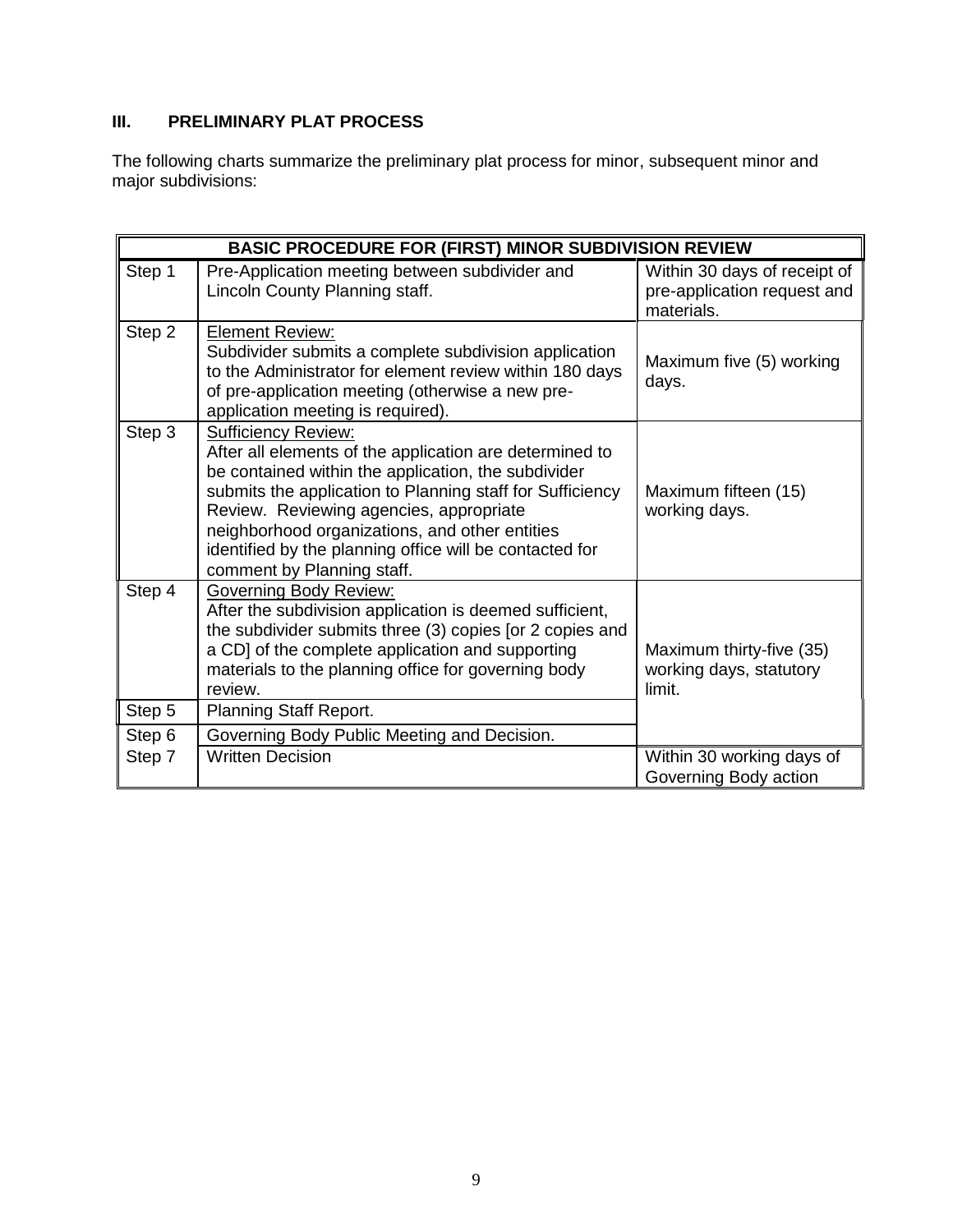| <b>BASIC PROCEDURE FOR SUBSEQUENT MINOR SUBDIVISION REVIEW</b> |                                                                                                                                                                                                                                                                                                                                                                                                                                     |                                                                           |  |
|----------------------------------------------------------------|-------------------------------------------------------------------------------------------------------------------------------------------------------------------------------------------------------------------------------------------------------------------------------------------------------------------------------------------------------------------------------------------------------------------------------------|---------------------------------------------------------------------------|--|
| Step 1                                                         | Pre-Application meeting between subdivider and Lincoln<br>County Planning staff.                                                                                                                                                                                                                                                                                                                                                    | Within 30 days of receipt<br>of pre-application request<br>and materials. |  |
| Step 2                                                         | <b>Element Review:</b><br>Subdivider submits a complete subdivision application to<br>the Administrator for element review within 180 days of<br>pre-application meeting (otherwise a new pre- application<br>meeting is required).                                                                                                                                                                                                 | Maximum five (5)<br>working days.                                         |  |
| Step 3                                                         | <b>Sufficiency Review:</b><br>After all elements of the application are determined to be<br>contained within the application, the subdivider submits<br>the application to Planning staff for Sufficiency Review.<br>Reviewing agencies, appropriate neighborhood<br>organizations, and other entities identified by the<br>planning office will be contacted for comment by Planning<br>staff, including adjacent property owners. | Maximum fifteen (15)<br>working days.                                     |  |
| Step 4                                                         | <b>Governing Body Review:</b><br>After the subdivision application is deemed sufficient, the<br>subdivider submits three (3) copies [or 2 copies and a<br>CD] of the complete application and supporting materials<br>to the planning office for governing body review.                                                                                                                                                             | Maximum forty-five (45)<br>working days                                   |  |
| Step 5                                                         | Planning Staff Report.                                                                                                                                                                                                                                                                                                                                                                                                              |                                                                           |  |
| Step 6                                                         | Governing Body Review and Decision.                                                                                                                                                                                                                                                                                                                                                                                                 |                                                                           |  |
| Step 7                                                         | <b>Written Decision</b>                                                                                                                                                                                                                                                                                                                                                                                                             | Within 30 working days<br>of Governing Body action                        |  |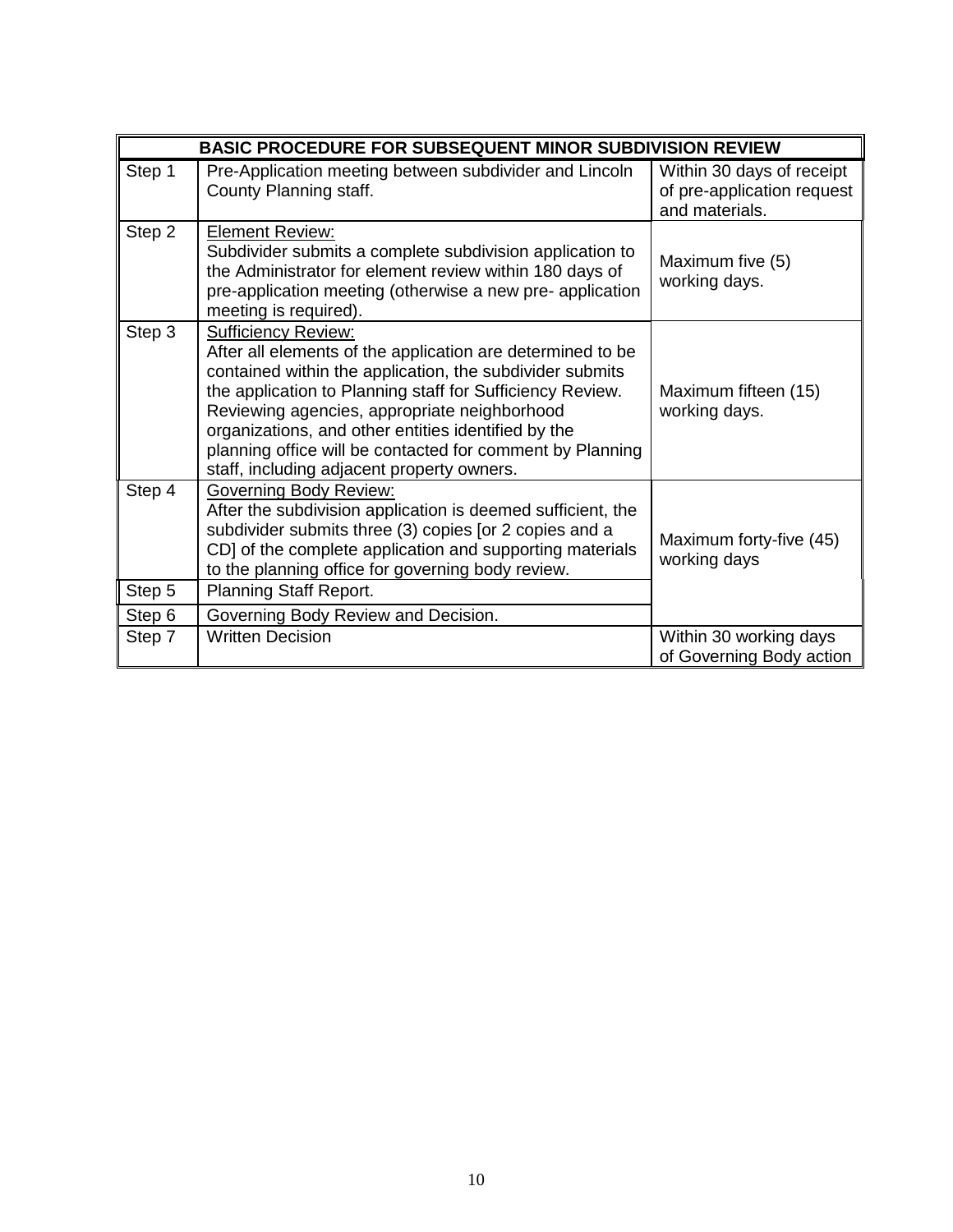| <b>BASIC PROCEDURE FOR MAJOR SUBDIVISION REVIEW</b> |                                                                                                                                                                                                                                                                                                                                                                                                 |                                                                                                  |  |
|-----------------------------------------------------|-------------------------------------------------------------------------------------------------------------------------------------------------------------------------------------------------------------------------------------------------------------------------------------------------------------------------------------------------------------------------------------------------|--------------------------------------------------------------------------------------------------|--|
| Step 1                                              | Pre-Application meeting between subdivider and<br>Lincoln County Planning staff.                                                                                                                                                                                                                                                                                                                | Within 30 days of receipt of<br>pre-application request and<br>materials.                        |  |
| Step 2                                              | <b>Element Review:</b><br>Subdivider submits a complete subdivision application<br>to the Administrator for element review within 180 days<br>of pre-application meeting (otherwise a new pre-<br>application meeting is required).                                                                                                                                                             | Maximum five (5) working<br>days.                                                                |  |
| Step 3                                              | <b>Sufficiency Review:</b><br>After all elements of the application are determined to<br>be contained within the application, the subdivider<br>submits the application to Planning staff for Sufficiency<br>Review. Reviewing agencies, appropriate<br>neighborhood organizations, and other entities<br>identified by the planning office will be contacted for<br>comment by Planning staff. | Maximum fifteen (15)<br>working days.                                                            |  |
| Step 4                                              | <b>Governing Body Review:</b><br>After the subdivision application is deemed sufficient,<br>the subdivider submits twelve (12) copies [or 11 copies<br>and a CD] of the complete application and supporting<br>materials to the planning office for governing body<br>review.                                                                                                                   | Maximum sixty (60)<br>working days for<br>subdivisions of 6-49 lots;<br>eighty (80) working days |  |
| Step 5                                              | Planning Staff Report.                                                                                                                                                                                                                                                                                                                                                                          | for subdivisions of 50 lots                                                                      |  |
| Step 6                                              | Planning Board Review - Public Meeting                                                                                                                                                                                                                                                                                                                                                          | or more (M.C.A. 76-3-<br>$604(4)$ ).                                                             |  |
| Step 7                                              | Governing Body Public Hearing and Decision.                                                                                                                                                                                                                                                                                                                                                     |                                                                                                  |  |
| Step 8                                              | <b>Written Decision</b>                                                                                                                                                                                                                                                                                                                                                                         | Within 30 working days of<br>Governing Body action                                               |  |

## **III-A Pre-Application**

- 1. Prior to submittal of a subdivision application, the subdivider shall provide a written request for a pre-application meeting with the subdivision administrator (hereafter, Administrator). The meeting shall occur within 30 days after the subdivider submits a written request for the meeting to the Administrator.
- 2. At the time of the pre-application meeting request, the subdivider shall provide to the Administrator a completed pre-application form and the following information: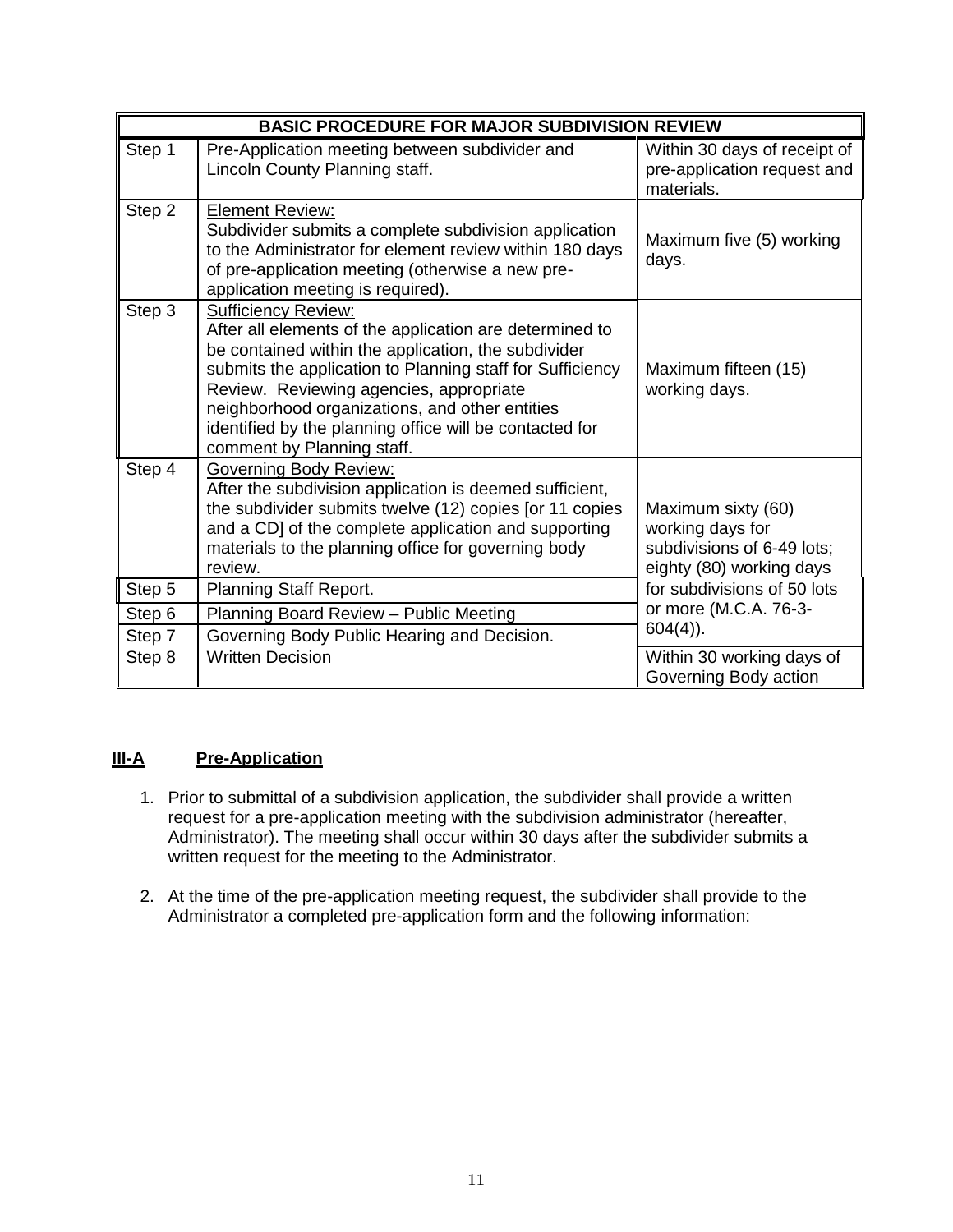- a. An Existing Conditions Map drawn to a scale of 1 inch to 200 feet or larger showing information on the current status of the site, including:
	- i. Location;
	- ii. Approximate boundaries of existing parcels of record;
	- iii. Description of general terrain;
	- iv. Natural features, e.g., lakes, streams, and riparian vegetation;
	- v. Existing structures and improvements;
	- vi. Approximate location of existing utility lines and facilities;
	- vii. Approximate location of existing easements and rights-of-way; and
	- viii. Parks and open space.
- b. A preliminary drawing at a scale of 1 inch to 200 feet or larger showing information on the proposed subdivision including:
	- i. Approximate lot boundaries;
	- ii. Building/lot layout;
	- iii. Proposed access, including approximate location of easements and rights-ofway;
	- iv. Proposed public improvements;
	- v. General location of proposed utility lines and facilities and;
	- vi. Parks and open space, if applicable.
- c. General maps and information including;
	- i. A brief narrative of the project;
	- ii. Zoning map with site identified, if applicable;
	- iii. Floodplain map with site identified, if applicable;
	- iv. Vicinity sketch showing adjacent uses with site identified;
	- v. USGS Topographic map with site identified;
	- vi. Most current aerial photograph with site identified.
- 3. At the pre-application meeting:
	- a. the Administrator shall identify, for informational purposes, the state laws, local regulations and growth policy provisions that may apply to the subdivision review process including, but not limited to, zoning regulations, floodplain regulations, Wildland Urban Interface Guidelines, access standards, Living with Wildlife guidelines, and Best Management Practices construction guidelines;
	- b. the Administrator shall provide the subdivider with a list of public utilities, local, state and federal agencies, and any other entities that have an interest in the proposed subdivision and that may be contacted for comment by the Administrator on the subdivision application. The Administrator shall also identify the timeframes that the public utilities, agencies, and other entities are given to respond; and
	- c. the Administrator shall provide the subdivider with information on how to obtain a copy of the preliminary plat application forms and identify particular additional information the Administrator anticipates will be required for review of the subdivision application. This does not limit the ability of the Administrator to request additional information at a later time.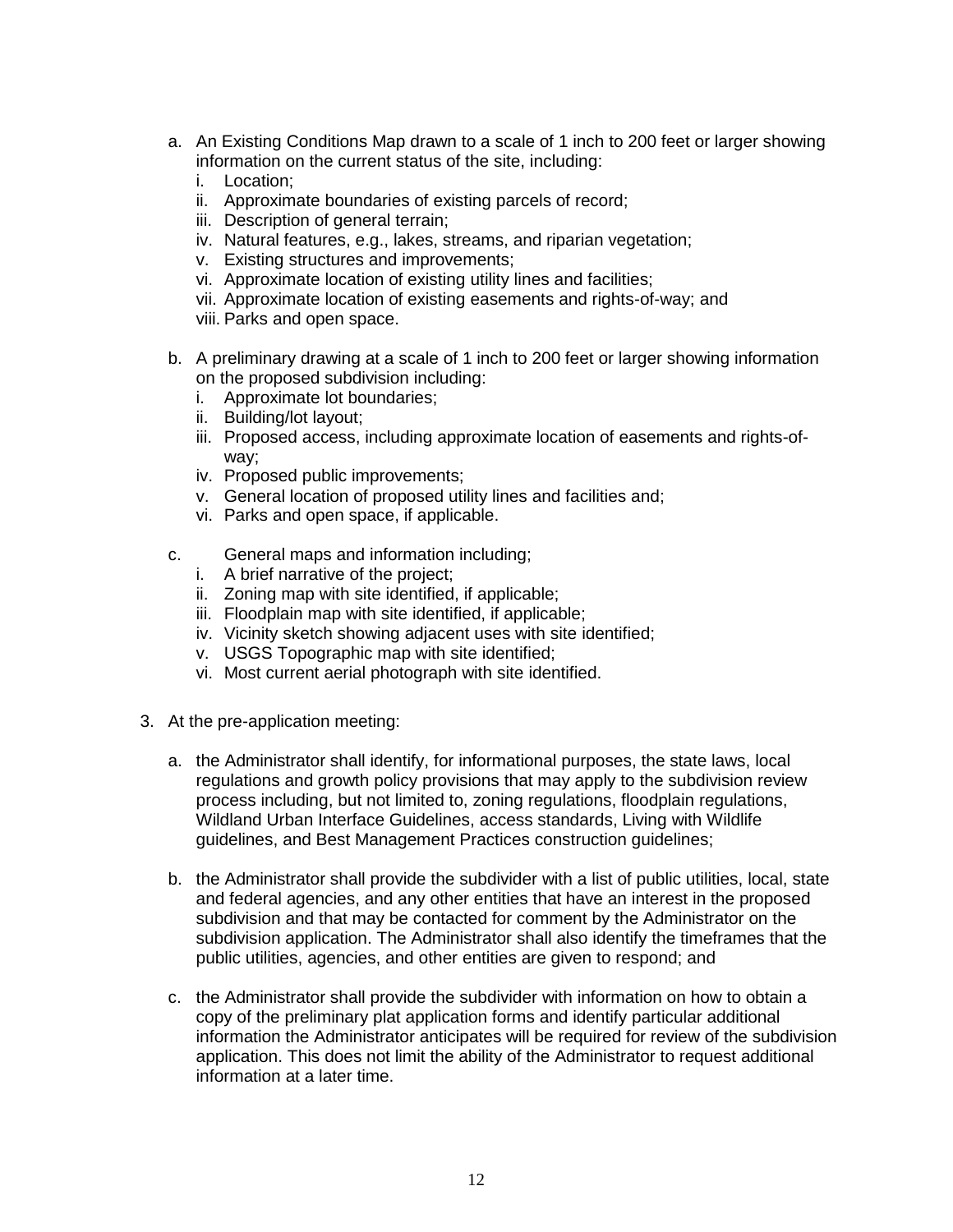4. Unless the subdivider submits a subdivision application within 180 days of this preapplication meeting, the subdivider must request a new pre-application meeting prior to submitting the subdivision application.

## III-A-2. Permission to Enter

The governing body or its designated agent(s) or affected agencies identified during the preapplication meeting may investigate, examine, and evaluate the site of the proposed subdivision to verify information provided by the subdivider and to subsequently monitor compliance with any conditions if the preliminary plat is approved conditionally. The submission of a subdivision application constitutes a grant of permission by the subdivider for the governing body, its agents, and affected agencies to enter the subject property. This consent applies to members of the public attending a noticed public meeting for a site visit.

## III-A-3. Construction

- a. Timing No construction, development or alteration of the site, including grading or excavation relating to improvements on a proposed subdivision shall proceed from the time the application has been submitted until the governing body has granted preliminary approval of the proposed subdivision plat. With the exception of fuels reduction and timber harvesting, all historic, cultural, archaeological and natural resources on the site shall remain unaltered. Riparian vegetation and wetlands may not be damaged or removed. Nothing in this section should be construed to prevent the following:
	- i. Work related to testing, analytical or monitoring activities that may be required by these regulations or are relevant to the processing of the subdivision application, OR
	- ii. Previously scheduled work, unrelated to the subdivision proposal described in the application, related to utility maintenance or utility construction, OR
	- iii. The construction of a single residence which would otherwise be a permitted use and the construction of any necessary improvements and closely related outbuildings that are necessary to serve the single residence, OR
	- iv. Activities identified by the subdivider as being likely to occur after the subdivision application has been submitted and which have been approved in writing by the Planning Director.
- b. Enforcement Construction or alteration of resources on site as described above will render a subdivision application insufficient for failure of the application to accurately describe the current status of the land proposed for subdivision and must be addressed through submission of an amended application pursuant to Section III-A-4.c prior to further processing of the application. Restoration of any resource alteration, as described above, may be required as a condition of subdivision approval for an amended application.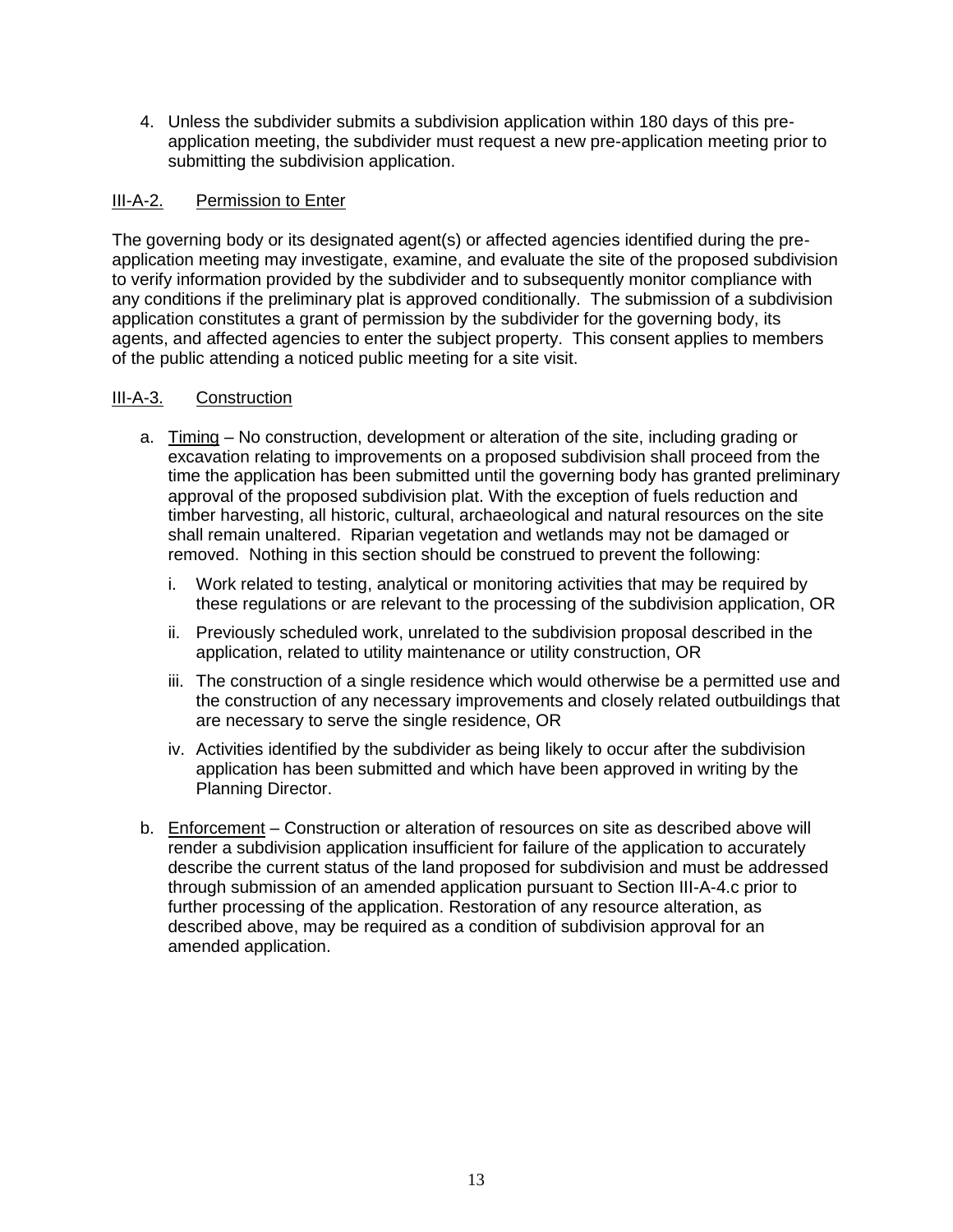## III-A-4. Review Process

Upon submittal of a complete preliminary plat and subdivision application pursuant to Section IV of these regulations the following review process begins. In the event an application is not resubmitted during the Element or Sufficiency review periods within 180 days of receiving the Administrator's letter of deficiency, a new application and associated review fees will be required.

## a. Element Review

- i. Within 5 working days of receipt of a subdivision application preliminary plat and review fee, the Administrator shall determine whether the application contains all of the applicable materials required by these regulations and shall give written notice to the subdivider of the Administrator's determination.
	- A. If the Administrator determines that elements are missing from the application, the Administrator shall return the application and identify those elements in the notification, and no further action shall be taken on the application by the Administrator until the application is resubmitted.
	- B. The subdivider may correct the deficiencies and resubmit the application.
	- C. If the subdivider corrects the deficiencies and resubmits the application the Administrator shall have 5 working days to notify the subdivider whether the resubmitted application contains all the applicable materials required.
	- D. This process shall be repeated until the subdivider submits an application containing all the applicable materials required, or the application is withdrawn.

## b. Sufficiency Review

- i. Within 15 working days after the Administrator notifies the subdivider that the application contains all of the required elements as provided in subsection (a) above, the Administrator shall determine whether the application and required elements contain detailed, supporting information that is sufficient to allow for the review of the proposed subdivision under these regulations and shall give written notification to the subdivider of the Administrator's determination.
	- A. If the Administrator determines that the information in the application is not sufficient to allow for review of the proposed subdivision, the Administrator shall identify specific required information in its notification and return the application to the subdivider, and no further action shall be taken on the application by the Administrator until the material is resubmitted.
	- B. The subdivider may correct the deficiencies and resubmit the application, or withdraw the application.
	- C. If the subdivider corrects the deficiencies and resubmits the application. The Administrator shall have 15 working days to notify the subdivider whether the resubmitted application and required elements contain detailed, supporting information that is sufficient to allow for review of the proposed subdivision under these regulations.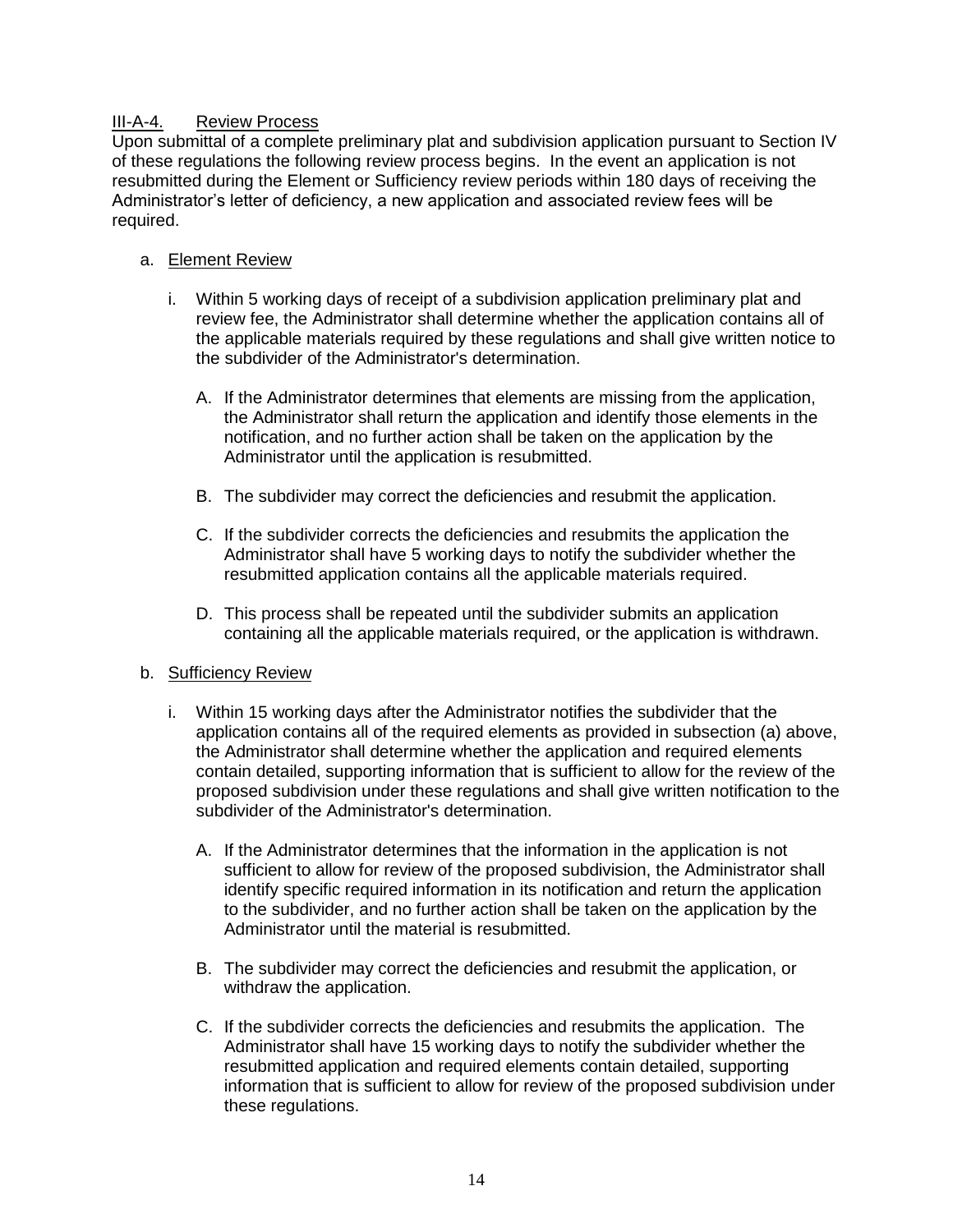- D. This process shall be repeated until the subdivider submits an application that contains detailed, supporting information that is sufficient for review of the proposed subdivision under the provisions of these regulations, or the application is withdrawn.
- ii. A determination that an application contains sufficient information for review does not ensure that the proposed subdivision will be approved or conditionally approved by the governing body and does not limit the ability of the Administrator, planning board, or the governing body to request additional information during the review process.
- iii. A determination of sufficiency by the Administrator pursuant to this subsection does not limit the DEQ from requiring additional water and sanitation information as part of the DEQ review of water and sanitation information.
- c. Amended Applications

If the subdivider changes the subdivision application or preliminary plat after the planning office makes a determination of sufficiency but before the governing body has rendered a decision, the subdivider shall submit the amended application to the Administrator for review. Changes made by the subdivider in response to the Administrator, agencies or public comment will not force a suspension of the review period by more than ten (10) working days.

- i. Within five (5) working days of receiving the amended application or preliminary plat, the Administrator shall determine whether the changes to the subdivision application or preliminary plat are material.
- ii. The review period is suspended while the Administrator considers whether the changes to the subdivision application or preliminary plat are material.
- iii. If the Administrator determines the changes are not material, the review period resumes when the Administrator mails notice of the decision to the subdivider.
- iv. If the Administrator determines the changes are material, it may either require the subdivider to schedule a new pre-application meeting and resubmit the application as a new subdivision application or proceed with the review period.
- v. By making changes to a pending subdivision application or preliminary plat, the subdivider consents to suspension of the review period.
- vi. The following changes, although not an exhaustive list, may be considered material:
	- A. Configuration or number of lots;
	- B. Road layout;
	- C. Water and/or septic proposals;
	- D. Configuration of park land or open spaces;
	- E. Easement provisions; and
	- F. Designated access.

#### d. Determination of Amended Applications – Appeal Process

A subdivider whose subdivision application or preliminary plat has been deemed materially changed by the planning office may appeal the decision to the governing body by written notice within ten (10) working days. The subdivider may request a hearing and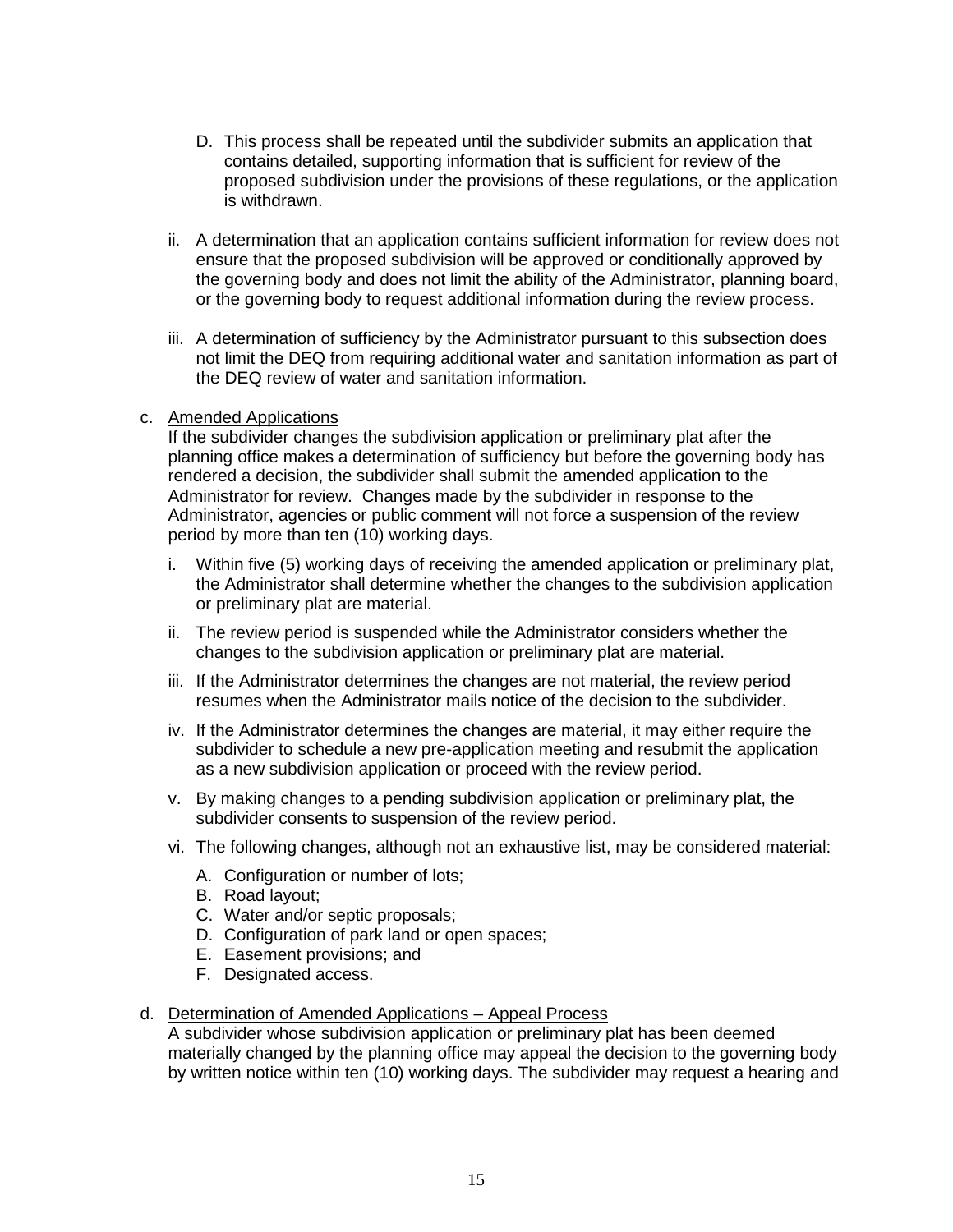may submit additional evidence to show that the changes to the preliminary plat are not material.

- i. The review period is suspended until the governing body decision on the appeal is made.
- ii. If the governing body concludes that the evidence and information demonstrate that the changes to the subdivision application or preliminary plat are material, the governing body shall determine whether the subdivision application should be resubmitted.
- iii. If the governing body concludes that the evidence and information demonstrate that the changes to the subdivision application or preliminary plat are not material, the review period resumes as of the date of the decision.
- iv. By appealing the decision of the planning office, the subdivider agrees to suspension of the review period.
- e. Applicable Regulations

Subdivision review and approval, conditional approval or denial shall be based on those regulations in effect at the time a subdivision application and preliminary plat is deemed to contain sufficient information for review. If regulations change during the element or sufficiency review, the determination of whether the application contains the required elements and sufficient information, and the subdivision review, shall be based on the new regulations.

f. Statutory Deadlines – Governing Body Decision

Once the Administrator has given notice to the subdivider that the application is determined to be sufficient for review, the review period for minor or major subdivisions begins (see tables above). Notification constitutes the date when the Administrator sends notice to the subdivider. Subsequent minor subdivisions will be reviewed pursuant to the major subdivision process.

#### g. Public Agency and Utility Review

Review and comment by public agencies or utilities may not delay the governing body's action on the subdivision application beyond the 35- or 60- or 80-working day review period. The governing body will make these comments available to the subdivider and to the general public upon request. If, during the review of the application, the Administrator or the planning board contacts a public utility, agency, or other entity that was not included on the list provided during the pre-application meeting, the Administrator shall notify the subdivider of the contact and the timeframe for response

#### h. Subdivider's Preference for Mitigation

No later than ten (10) days before the meeting or hearing at which the governing body is to consider the subdivision application and preliminary plat, the subdivider may submit in writing to the governing body comments on and responses to the planning board or staff recommendations. This document may include the subdivider's alternative proposals, if any, for mitigating the impacts identified in the recommendations. The governing body will consult with the subdivider and will give due weight and consideration to the subdivider's expressed preference.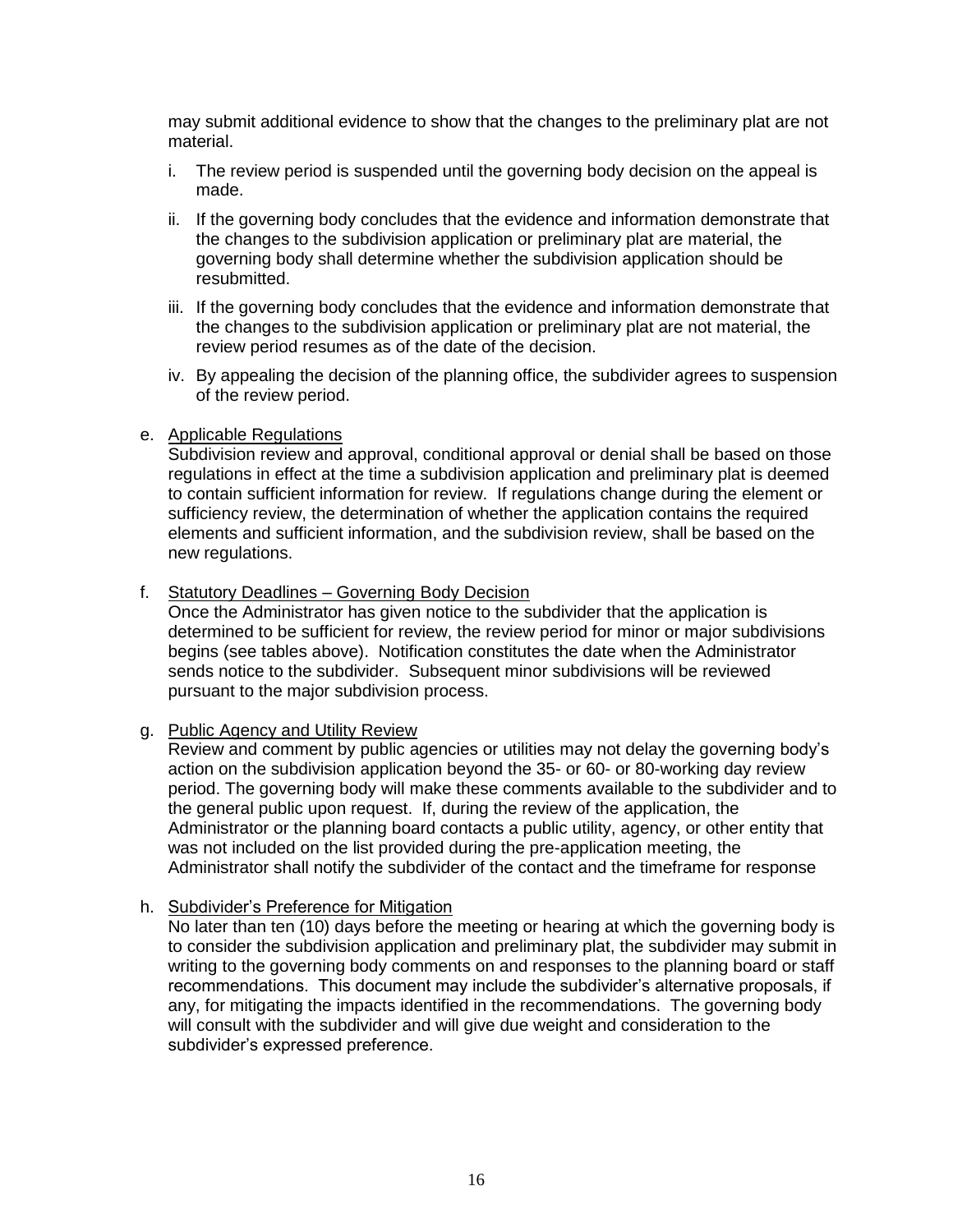## i. Mitigation of Impacts

- i. The governing body may require the subdivider to design the subdivision to reasonably minimize potentially significant adverse impacts identified through the review process of the subdivision application without unreasonably restricting a landowner's ability to develop the land. The governing body shall issue written findings to justify the reasonable mitigation required under this section.
- ii. The governing body shall consider the following in determining the appropriate mitigation:
	- A. Whether unmitigated impacts of a proposed development are unacceptable, precluding approval of the plat.
	- B. The expressed preference of the subdivider.
- iii. Although a governing body may not deny approval of a subdivision based solely on the subdivision's impacts on educational services, it may require mitigation of impacts created by the subdivision.

#### j. Governing Body Decision and Documentation

i. Prerequisites to Approval:

The governing body may not approve or conditionally approve a subdivision application and preliminary plat unless the proposed subdivision:

- A. Provides easements for the location and installation of any planned utilities;
- B. Provides legal and physical access to each parcel within the subdivision and the notation of that access on the applicable plat and any instrument transferring the parcel;
- C. Assures that all required public improvements will be installed before final plat approval, or that such installation after final plat approval will be guaranteed as provided by these Regulations; and
- D. Will comply with the requirements of 76-3-504, MCA, regarding the disclosure and disposition of water rights.
- ii. Consideration Standards

In approving, conditionally approving or denying a subdivision application and preliminary plat, the governing body and/or planning board shall consider whether the proposed subdivision complies with:

- A. These regulations;
- B. Any other applicable regulations; and
- C. The Montana Subdivision and Platting Act Primary Review Criteria:
	- 1. Impact on agriculture;
	- 2. Impact on agricultural water user facilities;
	- 3. Impact on local services;
	- 4. Impact on natural environment;
	- 5. Impacts on wildlife;
	- 6. Impacts on wildlife habitat; and
	- 7. Impacts on public health and safety.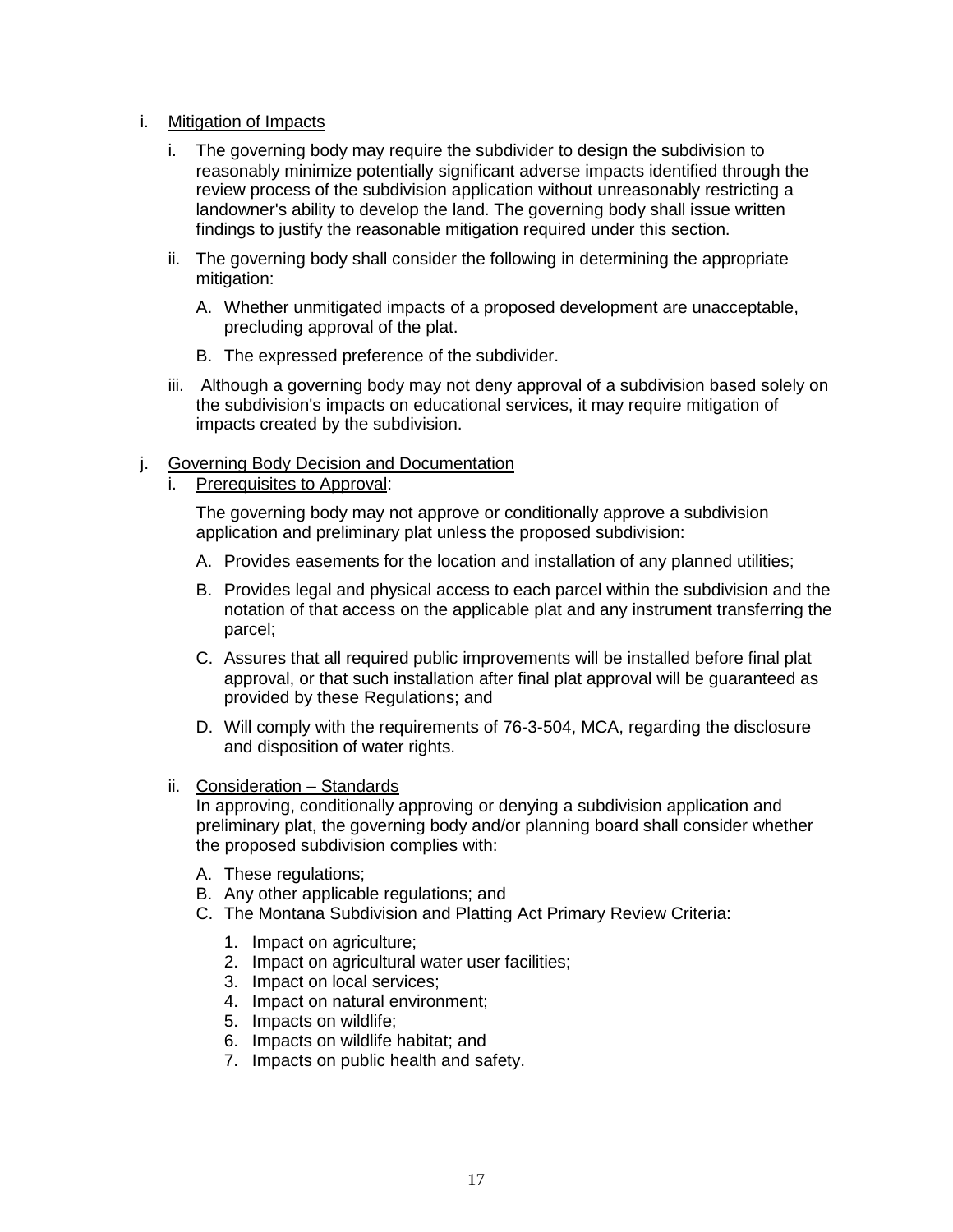#### iii. Consideration – Evidence

In making its decision to approve, conditionally approve or deny a proposed subdivision, the governing body and/or planning board may consider the following, as applicable:

- A. The subdivision application and preliminary plat;
- B. The Primary Review Criteria Report (EA), when applicable;
- C. The Summary of Probable Impacts and Mitigation;
- D. The Lincoln County Growth Policy;
- E. Comments, evidence and discussions at the public hearing(s);
- F. The planning staff report and recommendation;
- G. Planning Board recommendation; and
- H. Water and sanitation information provided or public comment received regarding the water and sanitation information only if the conditional approval or denial is based on existing subdivision, zoning, floodplain or other regulations that the governing body has the authority to enforce.
	- 1. For a proposed subdivision that will create one or more parcels containing 20 acres or more, the governing body may condition approval of the final plat upon the subdivider demonstrating that there is an adequate water source and at least one area for a septic system and a replacement drain field for each lot. This demonstration to the local reviewing authority is to evaluate the ability to develop lots at the platting stage and is no guarantee that a source of water or a location for a septic system or drain fields will be available when the lots are developed.
- I. Any additional information authorized by law.

#### iv. Documentation of Governing Body Decision

In rendering its decision to approve, conditionally approve or deny the proposed subdivision, the governing body shall issue written Findings of Fact that discuss and weigh the proposed subdivision's compliance with subsection (ii) and (iii) above. Additionally, it shall send the subdivider a letter, with the appropriate signature, and make the letter available to the public. The letter shall:

- A. Contain information regarding the appeal process for the denial or imposition of conditions;
- B. Identify the regulations and statutes that are used in reaching the decision to approve, deny or impose conditions and explain how they apply to the decision;
- C. Provide the facts and conclusions that the governing body relied on in making its decision and reference documents, testimony or other materials that form the basis of the decision;
- D. Provide the conditions that apply to the preliminary plat approval and that must be satisfied before the final plat may be approved; and
- E. Include public comment relative to water and sanitation issues.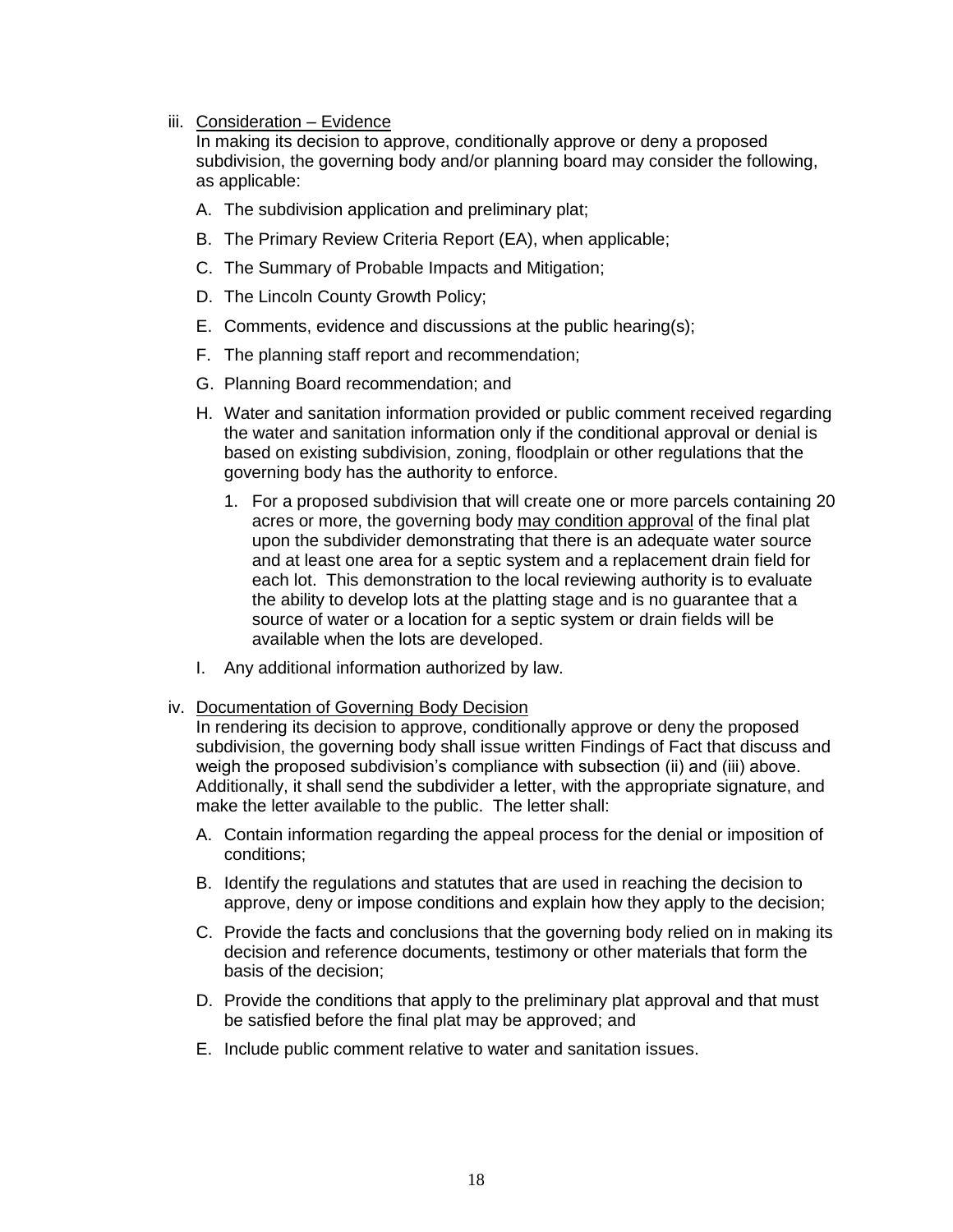## III-A-5. Governing Body Hearing

- a. Upon receipt of the planning board's recommendations on major subdivisions including subsequent minors, the governing body shall hold a hearing to review the subdivision application.
- b. All comments and documents regarding the subdivision shall be submitted to the Administrator, rather than to the governing body directly, to be forwarded to the governing body.
- c. The governing body shall determine whether public comments or documents presented for consideration at the governing body's review constitute either:
	- i. information or analysis of information that was presented at the planning board hearing on the subdivision application that the public has had a reasonable opportunity to examine and on which the public has had a reasonable opportunity to comment, in which case the governing body shall proceed to its decision whether to approve, conditionally approve, or deny the proposed subdivision; or
	- ii. new information or analysis of information that has never been submitted as evidence or considered by the planning board at a meeting on the subdivision application, in which case the governing body shall proceed as set forth in subsection (d) below.
- d. If the governing body determines that public comments or documents presented at the hearing constitute new information or an analysis of information regarding the subdivision application that has never been submitted as evidence or considered by the planning board at the public hearing on the subdivision application, the governing body shall determine whether the public comments or documents are relevant and credible with regard to the governing body's decision, pursuant to subsections (e) and (f) below.
	- i. If the governing body determines the information or analysis of information is either not relevant or not credible, then the governing body shall approve, conditionally approve, or deny the proposed subdivision without basing its decision on the new information or analysis of information; or
	- ii. If the governing body determines the new information or analysis of information is relevant and credible, then the governing body shall schedule a subsequent public hearing.
	- iii. At the subsequent hearing the governing body shall consider only the new information or analysis of information that may have an impact on the findings and conclusions that the governing body will rely upon in making its decision on the proposed subdivision.
- e. New information or analysis of information is considered to be relevant if it may have an impact on the findings and conclusions that the governing body will rely upon in making its decision on the proposed subdivision.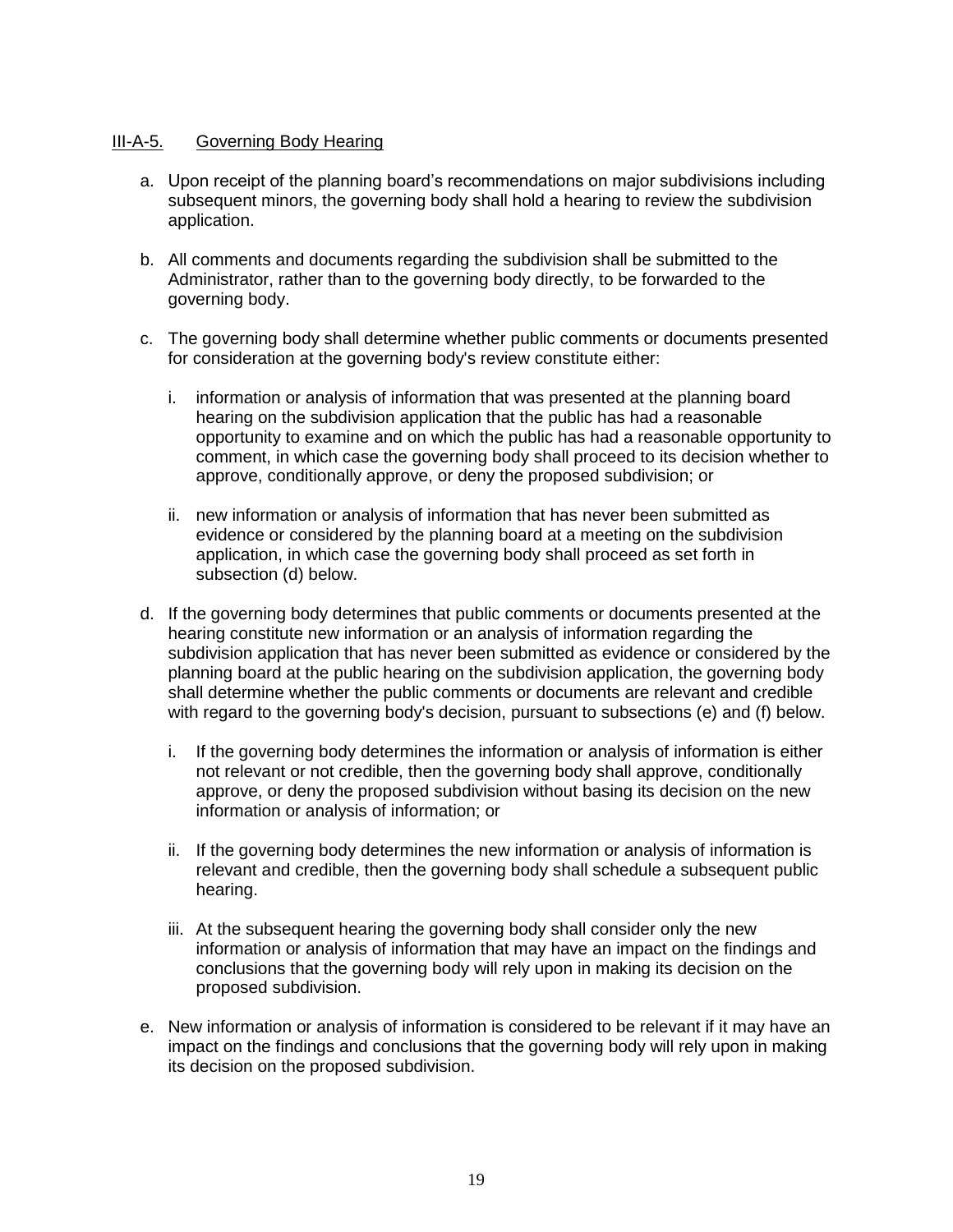- f. New information or analysis of information is considered to be credible if it is based on one or more of the following:
	- i. physical facts or evidence;
	- ii. documented personal observations, e.g. photographs;
	- iii. evidence provided by a person with professional competency in the subject matter, e.g. professional engineer, doctorate; or
	- iv. documented and submitted scientific data.

#### III-A-6. Subsequent Public Hearing

- a. If a subsequent public hearing is held, it must be held within 45 days of the governing body's determination to schedule a subsequent hearing. The governing body shall consider only the new information or analysis of information that may have an impact on the findings and conclusions that the governing body will rely upon in making its decision on the proposed subdivision.
	- i. The governing body shall give notice of the times, dates and locations of the hearings by publication in a newspaper of general circulation in the county not less than 15 days prior to the dates of the hearings.
	- ii. At least 15 days prior to the dates of the hearings, the Administrator shall give notices of the hearings by certified mail to the subdivider.
	- iii. At least 15 days prior to the dates of the hearings, the Administrator shall give notices of the hearings by certified mail to, each adjoining landowner to the land included in the preliminary plat, and each purchaser under contract for deed of property immediately adjoining the land included in the preliminary plat.
- b. If a subsequent public hearing is held, the 60 or 80-working day review period is suspended as of the date of the governing body's decision to schedule a subsequent hearing. The review period resumes on the date of the governing body's next scheduled public meeting for which proper notice for the public meeting on the subdivision application can be provided.

## III-A-7. Effect of Approval of Application and Preliminary Plat.

a. Upon approving or conditionally approving an application and preliminary plat, the governing body shall provide the subdivider with a dated and signed statement of approval. This approval shall be for 3 calendar years. At the end of this period the governing body may, at the request of the subdivider, extend its approval for 1 calendar year. The governing body may extend its approval for a period of more than 1 year if that approval period is included as a specific condition of a written agreement between the governing body and the subdivider, according to [76-3-610](http://data.opi.mt.gov/bills/mca/76/3/76-3-507.htm) M.C.A.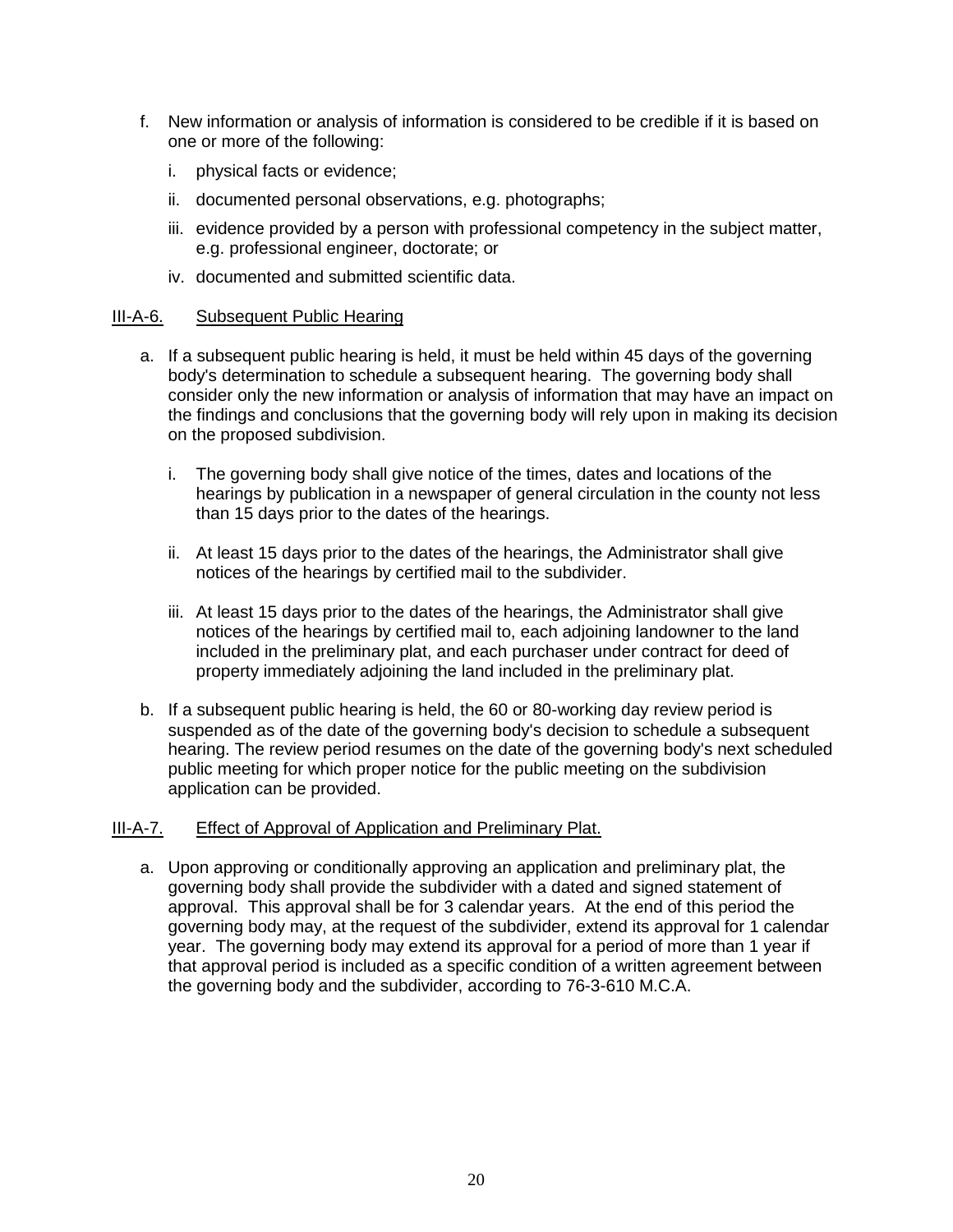- b. After the application and preliminary plat are approved, the governing body may not impose any additional conditions as a prerequisite to final plat approval unless the preliminary plat approval expires. However clarification, modification, or elimination of conditions may be made as warranted provided they are consistent with the original intent of the findings of facts for the subdivision.
- c. The governing body may withdraw approval or conditional approval of an application and preliminary plat if it determines that information provided by the subdivider, and upon which the approval or conditional approval was based, is inaccurate.

## **III-B. Review Procedure for Subdivisions Created for Lease/Rent or Condominiums** (*Applies to 3 or more dwelling units)*

1. Review and Approval

Subdivisions created for lease or rent and condominium subdivisions (not exempt pursuant to Section II above) are exempt from the surveying and filing requirements of the Montana Subdivision and Platting Act but must be submitted for review and approved by the governing body before portions thereof may be rented or leased or before a Declaration of Condominium may be filed. Review and approval will be as outlined above.

2. Improvements

Before any portion of a rental or lease subdivision may be rented or leased the subdivider shall have installed all required improvements.

3. Final Plan Review

In lieu of filing a final plat, the subdivider shall submit a plan conforming to the requirements for preliminary plats specified in Section IV. The plan shall show the lot layout and the typical location of the manufactured home, recreational vehicle or other unit on the lot. The subdivider shall submit the plan to the Planning Department for review to insure that it conforms to the approved preliminary plan.

4. DEQ License

Manufactured housing communities and recreational vehicle parks are required to be licensed by the Montana Department of Environmental Quality under the provision of Title 50, Chapter 52, MCA.

# **III-C. Planned Unit Developments**

The intent of this section is to provide flexibility in certain subdivision standards, allowing the subdivider creativity in subdivision design using a concept which clusters development, so that the cost of installing and maintaining roads, water and sewer lines, and utility services is minimized while open space, the natural terrain including natural drainages and vegetation, and unique natural features are preserved to the maximum extent possible. The PUD concept promotes the planning of land to allow for an individual use such as residential or for a harmonious combination such as a mixture of residential and commercial uses.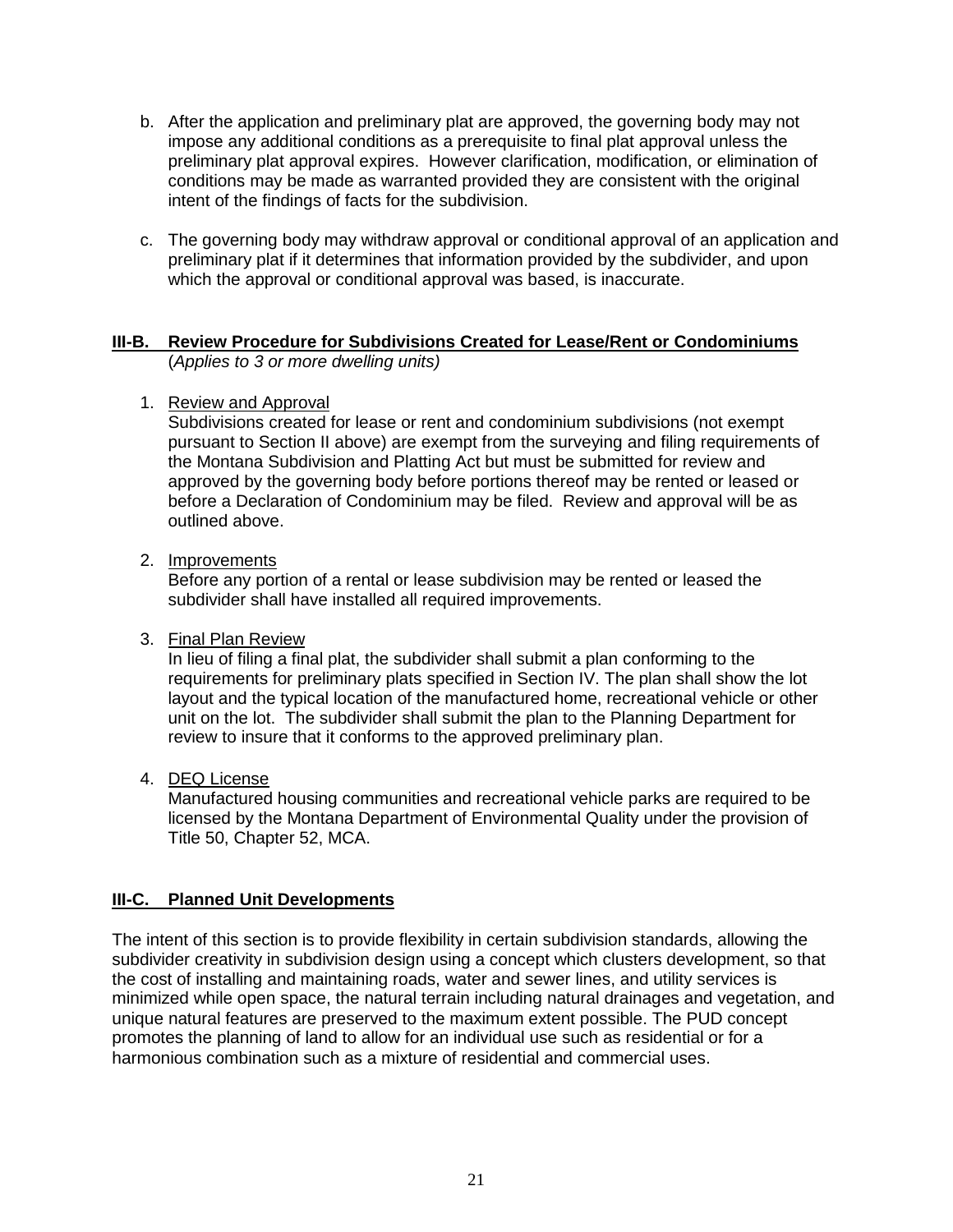- 1. Designation as PUD A PUD development must comply with the provisions of these regulations, except as outlined below. To obtain designation of a subdivision as a PUD, the subdivider shall submit to the planning office the following:
	- a. A written request that the plan of the proposed subdivision be reviewed as a PUD;
	- b. A layout plan showing the proposed location and use of lots and structures and, if appropriate, the location and number of parking spaces;
	- c. A sketch plan of the proposed subdivision containing all information requested in Section III-A, Pre-application Procedures;
	- d. A description of open space, recreational facilities, roads, and other facilities proposed to be under common ownership;
	- e. Proposed restrictive covenants, if any;
	- f. A description of proposed form of property ownership within the development;
	- g. A statement describing measures to be taken to assure permanence and maintenance of open space and other facilities to be held in common ownership;
	- h. A schedule showing street and utility improvement completion dates;
	- i. A description of all proposed variations from the requirements and provisions of Section VI: Subdivision Design Standards; and
	- j. Any additional information that the Planning Department may reasonably require.
- 2. Criteria for Designation The Planning Department shall review the information and proposed plan and, before designating the subdivision a PUD, shall determine that the development plan promotes the clustering of individual building sites, conforms to the definition and intent of this section, and accomplishes at least four of the following:
	- a. Preserves, to the maximum extent possible, the natural characteristics of the land, including topography, vegetation, and streams or other bodies of water;
	- b. Provides for economical development of streets and other public improvements;
	- c. Protects important wildlife habitat or important historic sites or structures, and preserves productive agricultural land, open space, or riparian areas;
	- d. Provides for dedication and development of common open space for recreational purposes;
	- e. Provides developed facilities for recreational purposes.

#### **III-D Phased Development**

A project may be phased over a period which exceeds three (3) years if the developer provides a detailed plan for the future phases of the subdivision and the proposed timing of the phasing. The governing body reserves the right to impose additional conditions, which require compliance with regulations in existence at the time that each phase is brought before the governing body for review.

1. The subdivider may propose, as part of the preliminary plat approval process, phasing of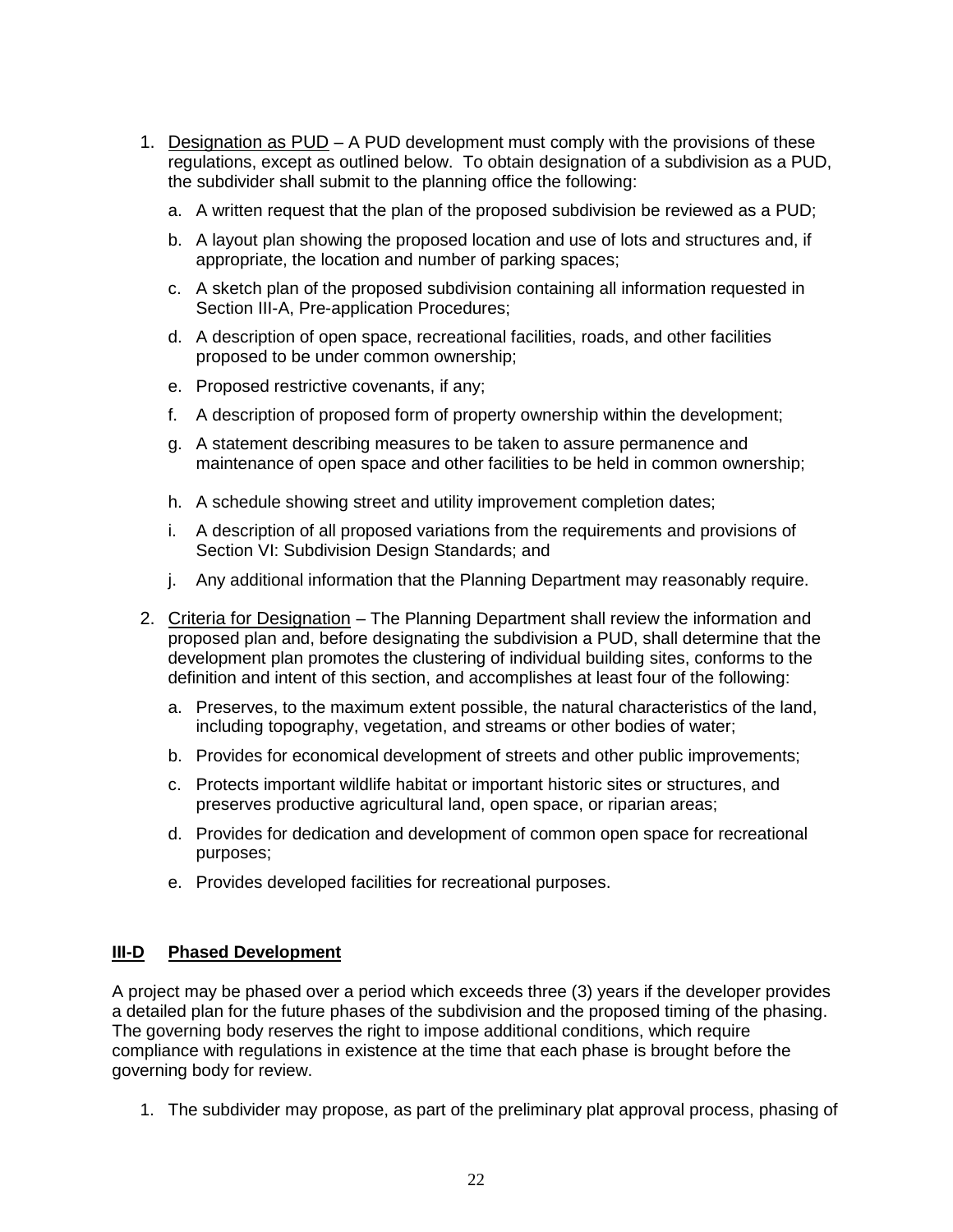two (2) or more final plats. If phasing of the final plats is proposed, the preliminary plat must be accompanied by a phasing plan which designates which lots and improvements shall be filed with each specific phase and a legend that lists each phase and the specific final plat filing deadline for each phase.

- 2. Each phase must be fully capable of functioning with all the required improvements in place in the event the future phases are not completed or completed at a much later time.
- 3. When phasing is not indicated on the preliminary plat, the final plat shall be submitted for the entire area shown on the preliminary plat. If the subdivider desires to establish phases following approval of the preliminary plat, a new preliminary plat delineating the phases and establishing the schedule must be submitted and approved by the governing body.
- 4. Modifications to an approved phasing plat or schedule shall require the approval of the governing body.
- 5. Final plats of subdivisions approved for phased development shall be filed in accordance with the approval.

<span id="page-25-0"></span>Final plat approval for each subsequent phase will be contingent upon the completion of all improvements in each preceding phase and acceptance of those improvements by the governing body.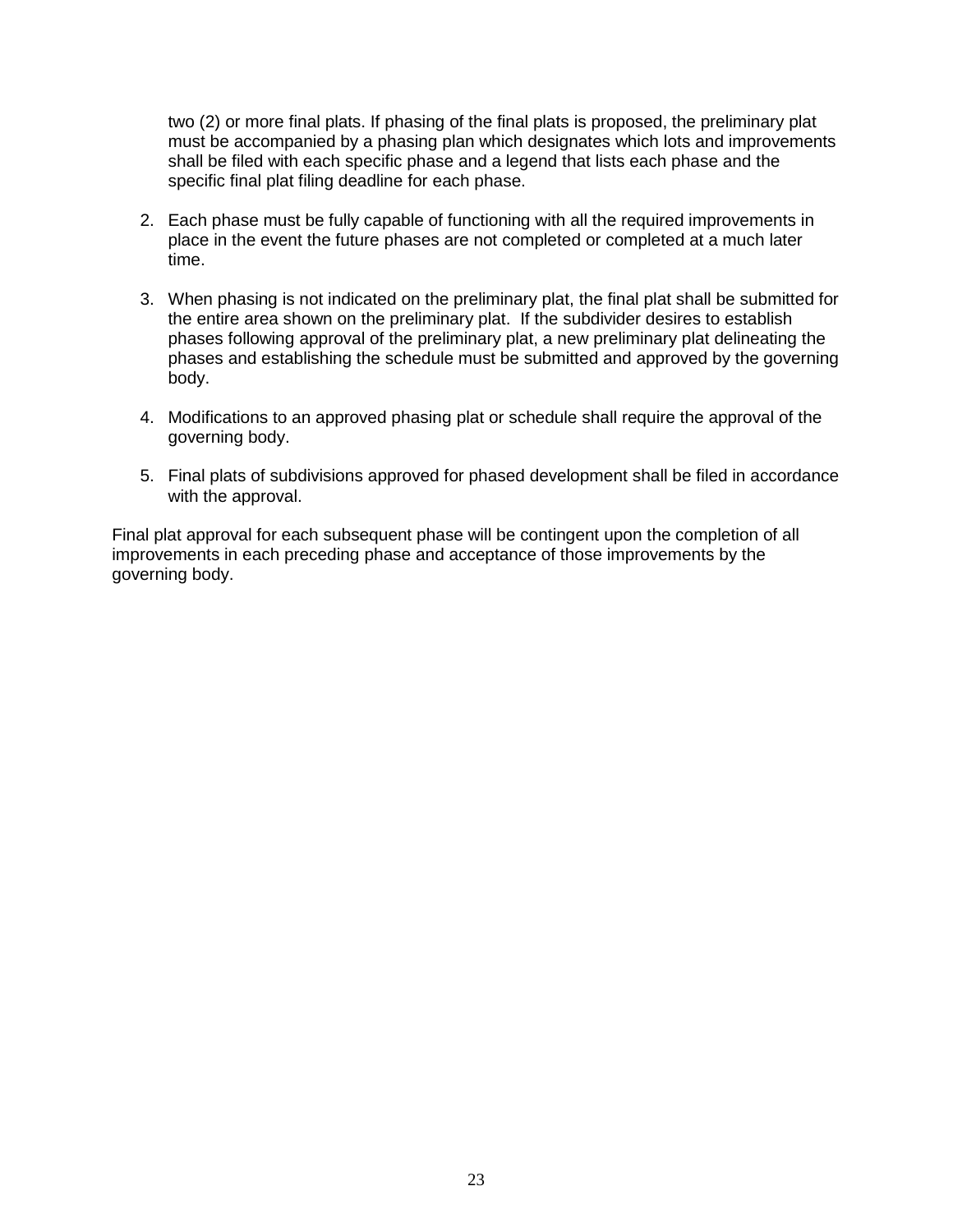## **IV. PRELIMINARY PLAT SUBMITTAL REQUIREMENTS**

Along with the requisite fees, the following information shall be submitted for preliminary plat review *(NOTE: If a manufactured housing community, RV Park or condominium development is proposed, provide a plan with all applicable information required on a preliminary plat.)*:

- A. Completed Subdivision Application
- B. Preliminary Plat clearly labeled "Preliminary Plat" conforming to the following:
	- 1. Format: one (1) standard format (24x36 with 1  $\frac{1}{2}$  inch margin on binding side); and one reduced to 11x17. Each sheet of the preliminary plat shall be numbered and the total number of sheets noted.
	- 2. Identifying Information
		- a. Subdivision/Development name
		- b. Legal description
		- c. North arrow
		- d. Scale used on the plat
		- e. Names of owner(s) of record and sub-divider(s)
		- f. Date preliminary plat was drawn
	- 3. Survey Information
		- a. Exterior boundaries of the property to be subdivided
		- b. Approximate location of all section or legal subdivision corners pertinent to the subdivision.
		- c. Approximate dimensions and area of each lot. Lots and blocks shall be designated by number and area, as applicable.
		- d. All streets, alleys, avenues, roads, and highways including proposed street names.
		- e. The area, locations, boundaries, and dimensions of all parks, common areas, and other areas dedicated for public use.
		- f. Total gross area of the subdivision and total net area of lots
		- g. Ground elevations of the subject property, including elevations and benchmarks. Contour intervals shall be vertical intervals of two feet where the average slope of the subdivision is less than 10% and at intervals of five feet where the average slope of the subdivision is 10% or greater.
		- h. Approximate location and identification of all existing and proposed private and public easements and rights-of-way, including descriptions of their widths and purposes.
		- i. Existing and/or proposed irrigation ditch easements
		- j. Proposed locations of all intersections, driveway approaches and other access points in relation to existing and proposed roads.
		- k. Identified hazard areas shall be prominently shown on the subdivision plat and in other records of conveyance.
		- l. Any proposed "No-Build-No Disturbance" areas.
		- m. The area of the subdivision within the FEMA-designated floodway and/or flood fringe, if applicable.
- C. Project Summary fully describing existing site conditions and project proposal.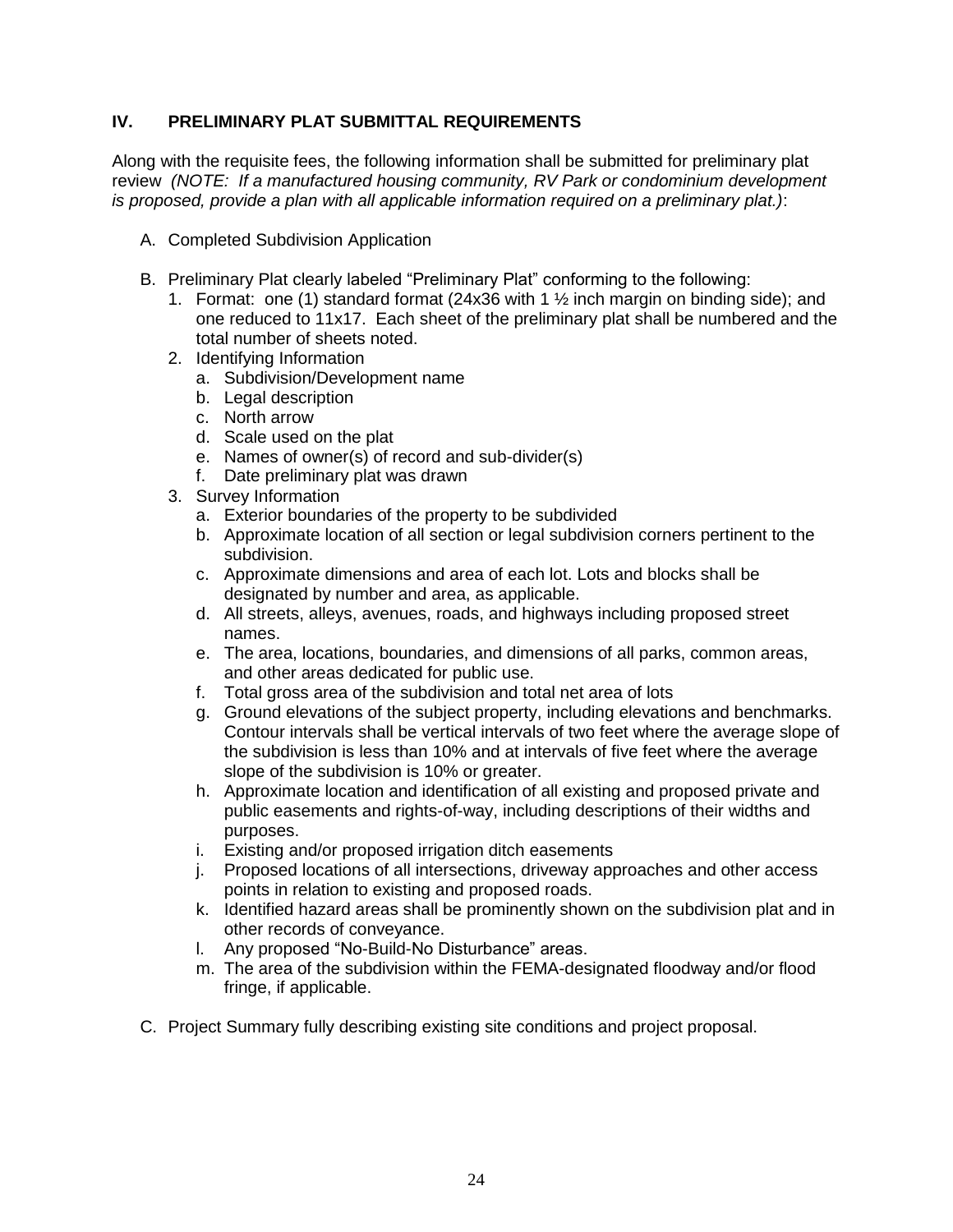- D. Primary Review Criteria Questionnaire (Environmental and Community Assessment) pursuant to MCA 76-3-603 & 608(3) and a report describing the probable impacts resulting from the proposed subdivision and proposed mitigation for each criteria listed below [*First minor subdivisions must provide a Summary of Probable Impacts, which can be incorporated into the Project Summary, for each of the criteria]*:
	- 1. Agriculture: Demonstrate that the subdivision proposal will have no adverse impacts on agriculture; or identify the adverse impacts and describe proposed avoidance and mitigation efforts that will be used to mitigate the adverse impacts.
	- 2. Agricultural Water User Facilities: In areas where agricultural water user facilities exist on the subject property or adjoin the property, identify the agricultural water user, describe any proposed changes to the agricultural water use and describe alterations to the availability of water.
	- 3. Local Services: Identify the services and evaluate the impacts on those services including transportation elements, utilities, water supply, sewage disposal, solid waste disposal, schools, emergency services, and information pertaining to residential units and taxation.
	- 4. Natural Environment: Identify the resources and evaluate the impacts on those resources including adjacent public lands, cultural resources, hydrological characteristics, soil characteristics and vegetative cover types.
	- 5. Wildlife: Identify species of fish and wildlife which use the area to be affected by the proposed subdivision and describe measures to minimize or mitigate conflicts between residents and wildlife.
	- 6. Wildlife Habitat: Habitat consists of an animal's home or range that includes food, water, shelter (or cover), and space in order for them to survive. Identify any known critical or key wildlife areas and travel corridors. Describe any proposed measures to protect or enhance wildlife habitat or to minimize degradation of habitat.
	- 7. Public Health and Safety: Demonstrate that the proposed subdivision will not have adverse impact on conditions that relate to the public health and safety including emergency services; environmental health; flooding, rock falls or landslides, unstable soils, steep slopes, wildfire and other natural hazards, high voltage lines or high pressure gas lines; on-site or nearby off-site land uses that create a nuisance (e.g. noise, dust, smoke, unpleasant odors), and air or vehicular traffic safety hazards.
- E. Supplemental Maps (some of which may be combined or the information can be included on the preliminary plat)
	- 1. A vicinity map showing the subject property and the area within 1000 feet of it.
	- 2. A map showing the relationship of the proposed subdivision to adjacent property and roads to include:
		- a. the names of platted subdivisions and certificates of survey numbers;
		- b. ownership of adjacent lands, including those across public/private rights-of-way
	- 3. An aerial photograph showing the location of the proposed subdivision and areas located within three hundred (300) feet of the subject property.
	- 4. Survey history of the subject property
	- 5. A USGS topographic map with the subject property clearly indicated.
	- 6. An Existing Conditions Map as required in Section III-A and updated to reflect any new information such as fire chimneys and other hazards, slopes over 30% or floodplain.
	- 7. Other maps as a result of addressing the Primary Review Criteria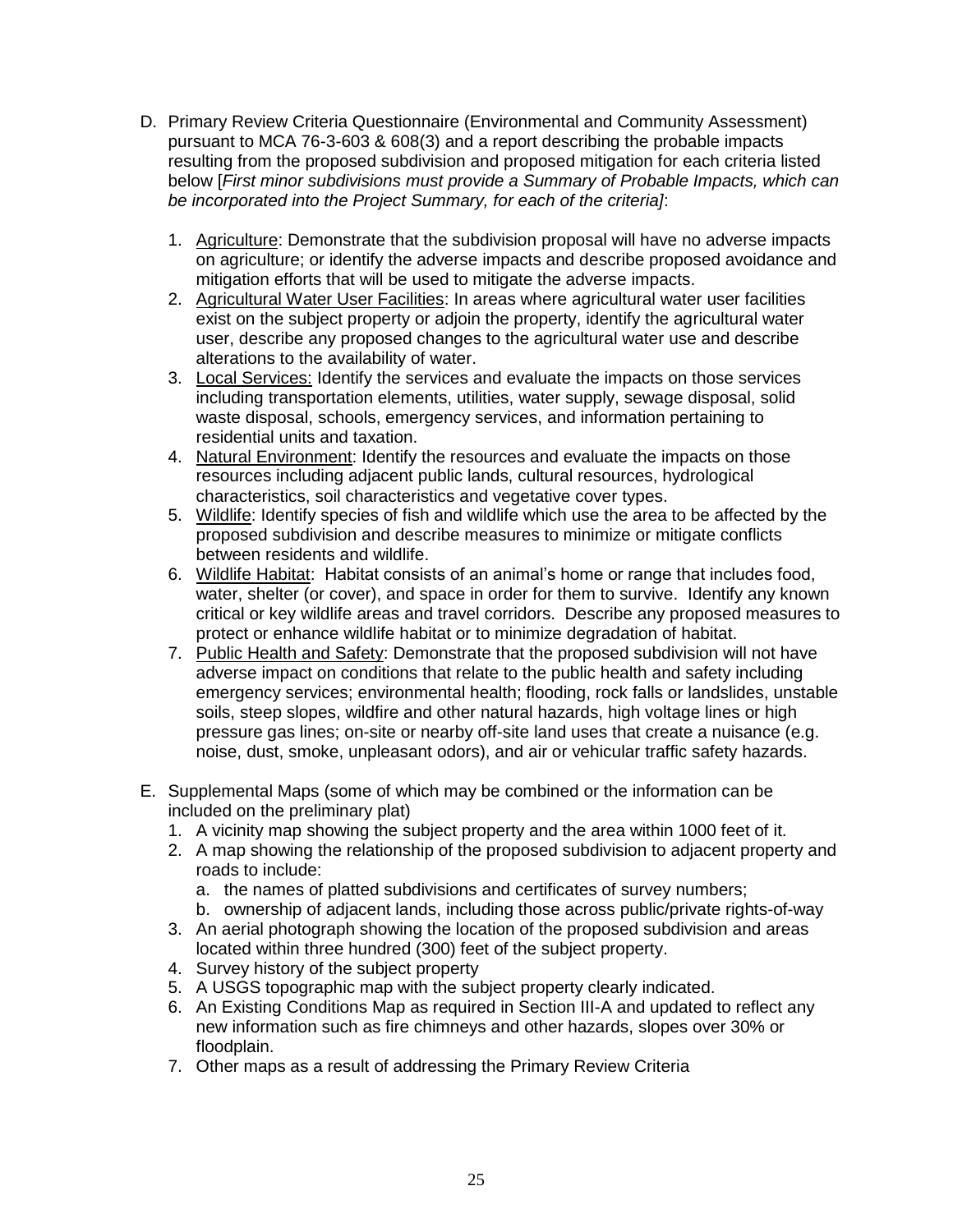- F. Phasing Plan (as applicable) with each phase numbered in the order they are proposed to be filed indicating the following:
	- 1. Date each phase will be submitted for final plat review
	- 2. Improvements to be completed with each phase
	- 3. Amount of parkland dedication required for each phase and amount provided.
- G. Street and Road Plans
	- 1. Typical cross-sections for each type of road proposed or road improvement;
	- 2. Road profiles and cross-sections for all proposed streets and roads which have grades exceeding seven (7) percent or cuts and fills exceeding three (3) feet:
	- 3. Grades, surface and base thickness, and width;
	- 4. Drainage facilities
	- 5. Street names;
	- 6. Minimum site distances and curb radii at corners;
	- 7. Locations and characteristics of bridges and culverts; and
	- 8. For cul-de-sac streets, provide the widths of turn-around radii, minimum right-of-way widths at turnarounds, minimum surface widths at turnarounds, and total length.
- H. Utility Plan showing existing and proposed infrastructure on and within five hundred (500) feet of the property including:
	- 1. Approximate location, size and depth of nearest sewer and water mains;
	- 2. Approximate location and size of wells and fire hydrants;
	- 3. Approximate location of nearest electric and telephone services
- I. Water and Sanitation

The State of Montana [MCA 76-3-622] requires subdividers to provide the following water and sanitation information for any new subdivision that will include a new water supply system or new wastewater facilities. In compliance with this law, attach a separate document entitled "Water & Sanitation Report" which contains the following:

- 1. A vicinity map or plan that shows:
	- a. The location, within 100 feet outside of the exterior property line of the subdivision and on the proposed lots, of flood plains; surface water features; springs; irrigation ditches;
	- b. Existing, previously approved and proposed water wells and wastewater treatment systems including mixing zones for the subdivision;
	- c. The representative drain-field site used for the soil profile description; and
	- d. The location, within 500 feet outside of the exterior property line of the subdivision, of public water and sewer facilities
- 2. A description of the proposed subdivision's water supply systems, storm water systems, solid waste disposal systems, and wastewater treatment systems, including whether the water supply and wastewater treatment systems are individual, shared, multiple user, or public as those systems are defined in rules published by the Department of Environmental Quality;
- 3. A drawing of the conceptual lot layout at a scale no smaller than 1 inch equal to 200 feet that shows all information required for a lot layout document in rules adopted by the Department of Environmental Quality pursuant to 76-4-104, MCA;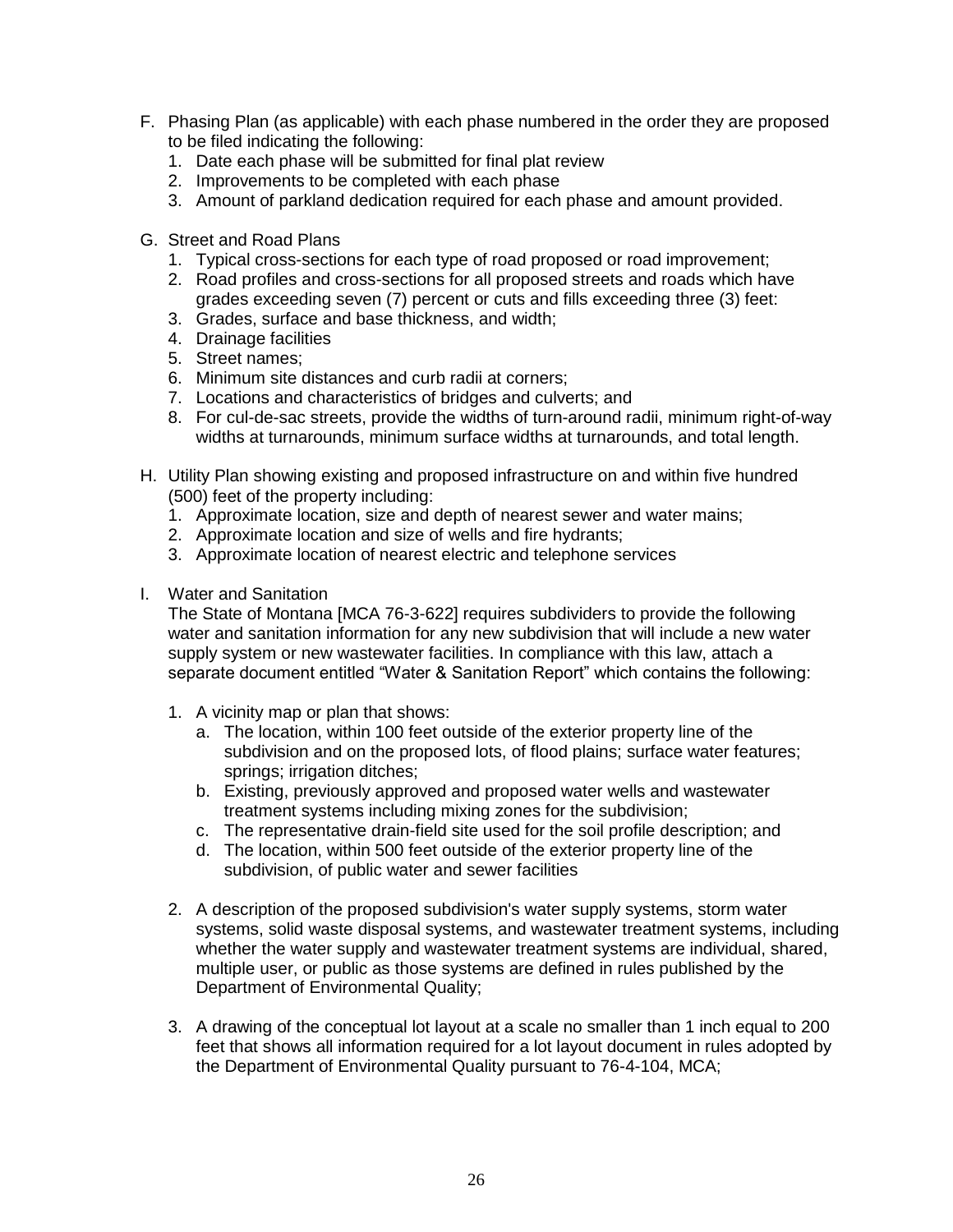- 4. Evidence of suitability for new on-site wastewater treatment systems that, at a minimum, include:
	- a. A soil profile description from a representative drain-field site identified on the vicinity map that complies with standards published by the department of environmental quality;
	- b. Demonstration that the soil profile contains a minimum of four (4) feet of vertical separation distance between the bottom of the permeable surface of the proposed wastewater treatment system and a limiting layer; and
	- c. In cases in which the soil profile or other information indicates that ground water is within seven (7) feet of the natural ground surface, evidence that the ground water will not exceed the minimum vertical separation distance of four (4) feet.
- 5. For new water supply systems, unless cisterns are proposed, evidence of adequate water availability:
	- a. obtained from well logs or testing of onsite or nearby wells;
	- b. obtained from information contained in published hydro-geological reports; or
	- c. as otherwise specified by rules adopted by the department of environmental quality pursuant to 76-4-104, MCA;
- 6. Evidence of sufficient water quality in accordance with rules adopted by the Department of Environmental Quality pursuant to 76-4-104, MCA.
- 7. Preliminary analysis of potential impacts to ground water quality from new wastewater treatment systems, using as guidance rules adopted by the board of environmental review pursuant to 75-5-301, MCA and 75-5-303, MCA related to standard mixing zones for ground water, source specific mixing zones, and nonsignificant changes in water quality. The preliminary analysis may be based on currently available information and must consider the effects of overlapping mixing zones from proposed and existing wastewater treatment systems within and directly adjacent to the subdivision. Instead of performing the preliminary analysis, the subdivider may perform a complete non-degradation analysis in the same manner as is required for an application that is reviewed under Title 76, Chapter 4.
- J. Slope Map for showing slopes greater than 30%
- K. Additional Material (as applicable):
	- 1. In areas where there is potential for landslides, slope instability or high ground water, provide a report by a qualified soil or geotechnical engineer indicating the locations, character and extent of all areas subject to said hazards.
	- 2. When evidence of high groundwater or unstable soil is present provide a groundwater drainage mitigation plan prepared by a licensed professional engineer (PE) to mitigate the problem.
	- 3. Floodplain Analysis
	- 4. Noxious Weed Assessment/Inventory
	- 5. Fire Risk Assessment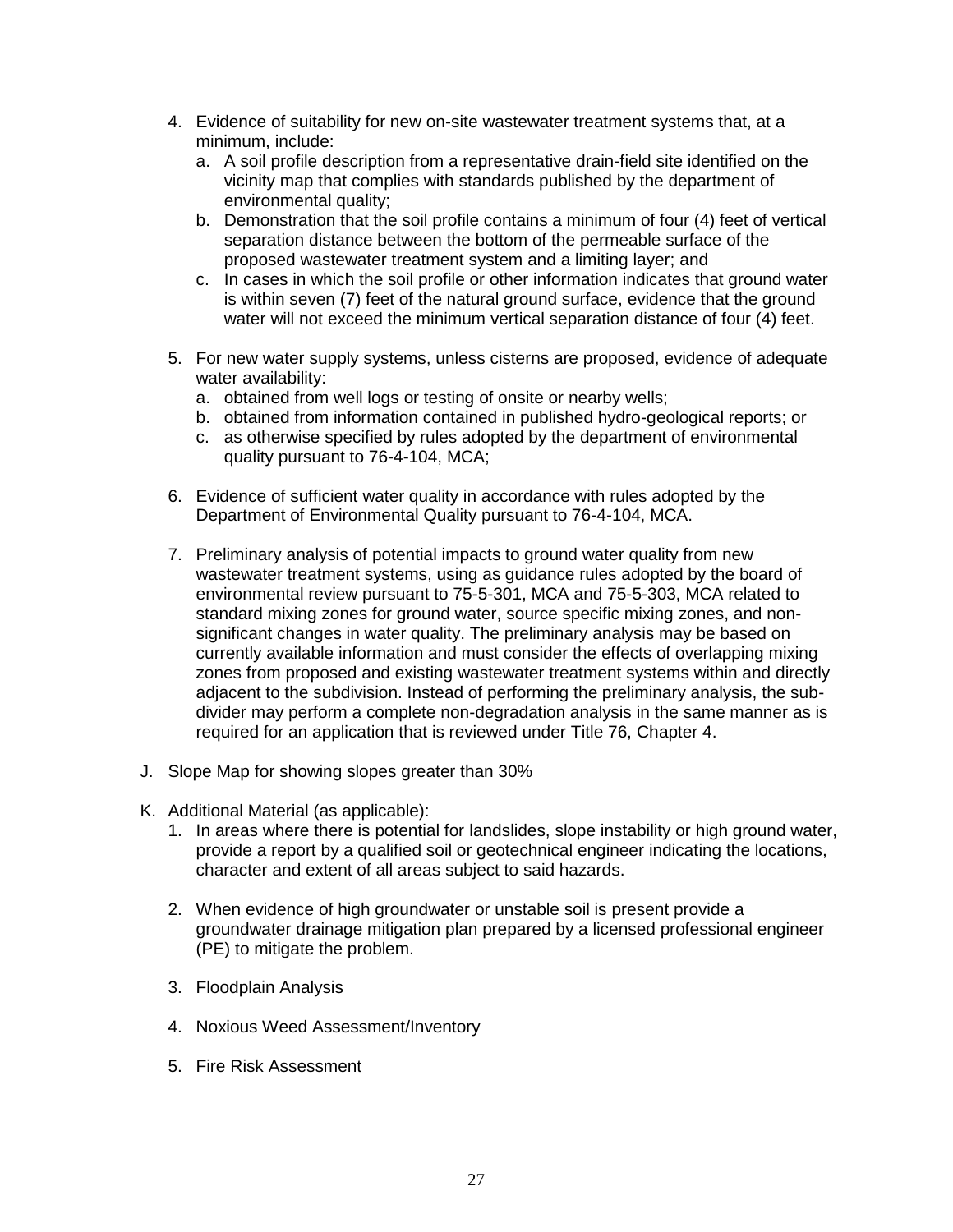- 6. Traffic Impact Analysis, if the proposed project generates 400 or more ADT on any one road based on a trip distribution analysis.
- 7. If access to the subdivision is across private property not owned by the subdivider, provide evidence of legal access or describe how it will be obtained prior to filing the final plat.
- 8. Existing covenants
- 9. Variance requests.

#### L. Covenants

- 1. Common property is to be deeded to a property owners' association. The covenants and by-laws which govern the association must, at a minimum, provide for the:
	- a. Transition of control of the association from the Declarant to the homeowners.
	- b. Formation of a property owners' association and filing of Articles of Incorporation with the Secretary of State's office;
	- c. Mandatory membership for each property owner. Purchasers of property may also be required to sign a waiver of right to protest the formation of a maintenance district to maintain improvements;
	- d. Perpetual reservation of the common property when required under 76-3- 621(6)(a), MCA;
	- e. Payment of liability insurance premiums, local taxes, and the cost of maintaining recreational or other facilities;
	- f. Placement of liens on the property of lot owners who are delinquent in the payment of association fees and assessments;
	- g. Adjustment of assessments to meet changing needs;
	- h. Means of enforcing the covenants, and of receiving and processing complaints;
	- i. Dissolution of the association and modification of the covenants and restrictions after obtaining the governing body's approval of the change; and
	- j. Regular maintenance of roads, parks, buildings, drainage facilities, and other facilities controlled by the association.
- 2. The governing body may require that some or all protective covenants governing the use of land within the subdivision, whether proposed by the subdivider or required by the governing body, be set forth in a separate heading identifying them as plat approval covenants, and indicating: "These covenant(s) may not be repealed or amended without prior written consent of the Lincoln County Commissioners." Such provisions may include:
	- a. Noxious Weed Plan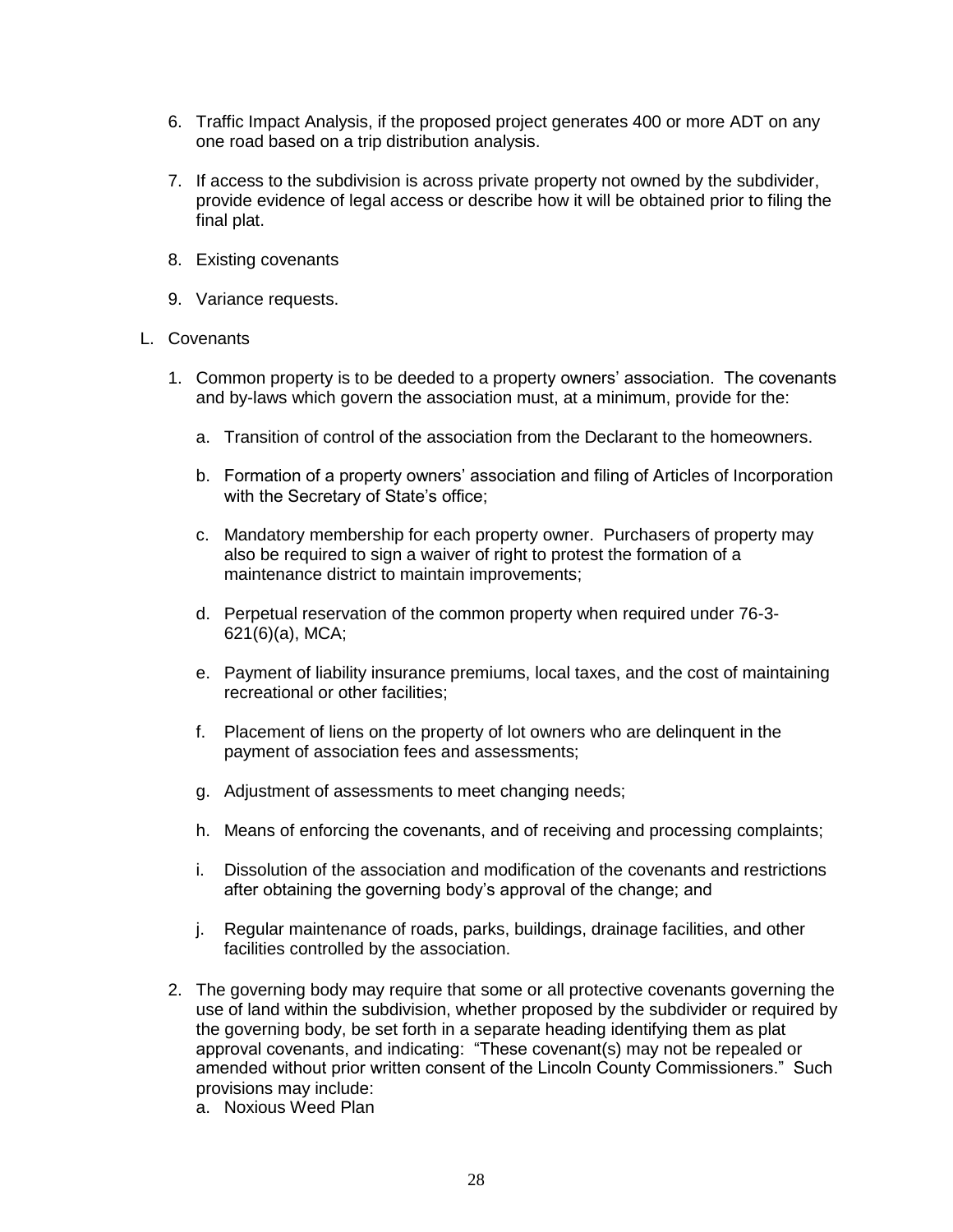- b. WUI Guidelines
- c. Visibility of Address Signs from Street
- d. Riparian Buffer

#### M. Road Maintenance Agreement

A preliminary road maintenance agreement (RMA) is required for all private roads and common accesses providing legal access to lots within the subdivision and must address the following provisions:

- 1. Description of the parcels that are subject to the agreement;
- 2. Sections of the road(s) or access locations subject to the RMA;
- 3. The RMA is binding to any person having an interest in a parcel subject to the RMA;
- 4. Any person providing public utilities may use the utility easements for such purposes;
- 5. Decisions to undertake any road maintenance is the responsibility of the landowners and shall be based on a majority vote (over 50%, or in accordance with the HOA provisions) of the parties to the agreement;
- 6. Parties eligible to cast a vote (one vote per parcel);
- 7. How the costs of maintenance will be assessed (equally or disproportionately) to the parties in the RMA;
- 8. The amount to be assessed in the event that a party subdivides a parcel that is subject to the RMA;
- 9. In the event that an assessment becomes delinquent, the assessment and interest and the cost of collection shall become a continuing lien on the lot;
- 10. The RMA is perpetual and cannot be rescinded unless the county or state agrees to maintain the roadway described in the agreement;
- 11. Maintenance of dust control, snow removal, maintenance of storm water drainage facilities, ordinary maintenance and reconstruction if necessary. The RMA shall also include on-street parking enforcement provisions, in accordance with on-street parking provided for in the road design, because failure to enforce on-street parking may result in the inability of emergency services providers to provide service to lots along this road(s);
- 12. The agreement may be amended, except that it may not be amended to be less strict or less inclusive; and
- 13. Notary statement.

The RMA shall be filed (prior to or concurrent with the filing of the final plat) with the Clerk & Recorder's Office as a single document and shall not include other provisions not related to road maintenance. The subdivider may choose to include the RMA in the covenants provided there is a statement that the road maintenance section cannot be amended to be less strict or less inclusive.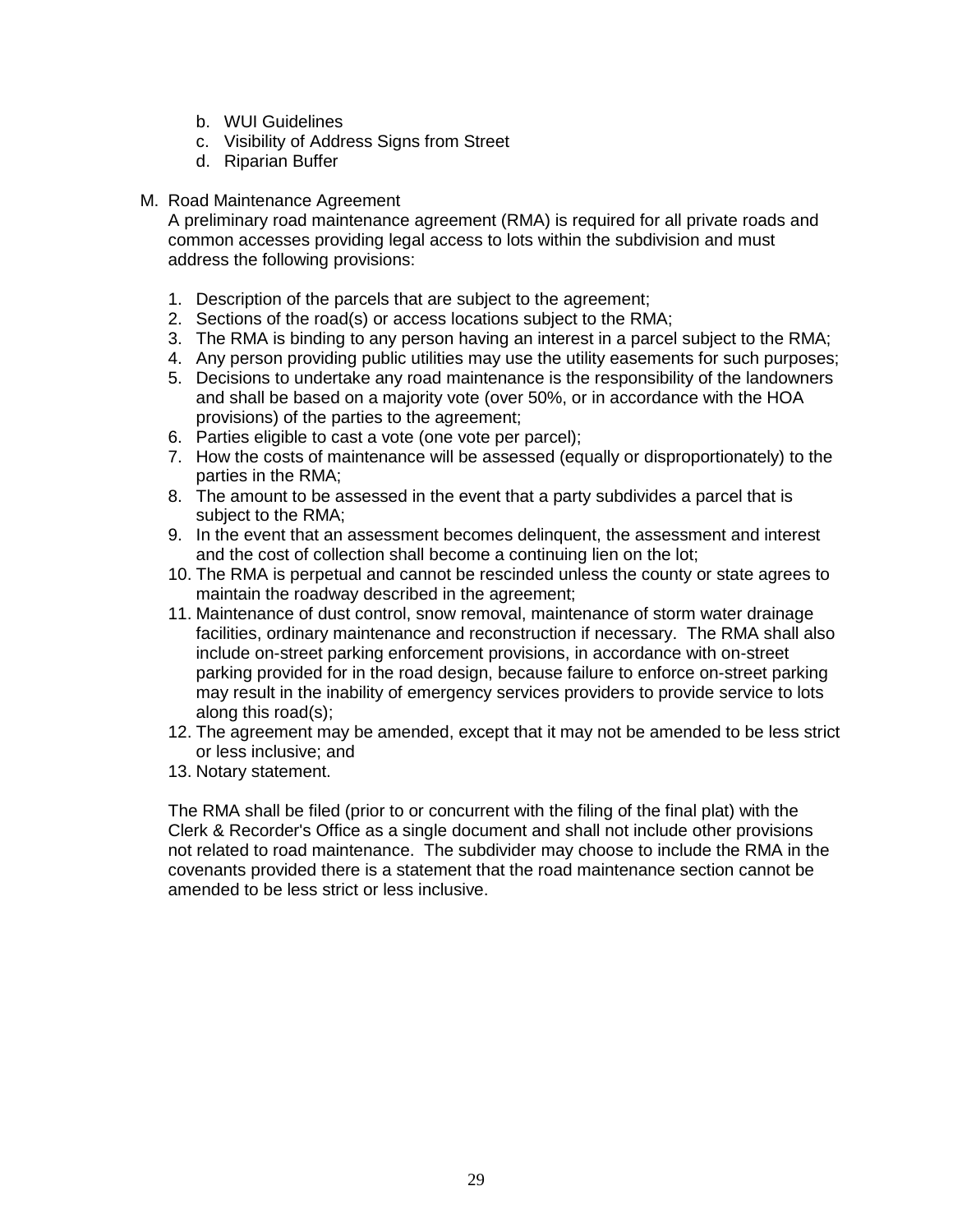# <span id="page-32-0"></span>**V. FINAL PLAT PROCESS AND SUBMITTAL REQUIREMENTS**

All final plats must be prepared by a professional land surveyor licensed to practice in the State of Montana; must conform to the preliminary plat as previously reviewed and approved by the governing body; must incorporate all required modifications; and must comply with all conditions of preliminary plat approval. Final plats of subdivisions approved for phased development shall be filed sequentially in accordance with the approval.

## **V-A. Final Plat Review**

#### 1. Final Plan Check

Prior to submitting a final plat and accompanying documentation, the subdivider shall submit a draft final plat for review. The final plan check submittal shall include:

- a. Two (2) copies of the final plat
- b. Surveyor closure sheets
- c. Final Plan Check fee

## 2. Review by Administrator

- a. The Administrator shall send a copy of the final plat, along with the closure sheets, to the Examining Land Surveyor (ELS).
- b. The Administrator shall review a copy of the final plat for compliance with preliminary plat approval.
- c. Upon receipt of the ELS-reviewed plat, both copies will be sent to the surveyor of record for corrections prior to final plat submittal.
- 3. Final Plat Submittal

The final plat and all supplementary documents must be submitted to the Administrator prior to the expiration of preliminary plat approval. The submittal shall include, as applicable:

- a. the final plat application;
- b. the final plat review fee;
- c. a statement from the project surveyor or engineer outlining how each condition of approval has been satisfied;
- d. a Title Report or updated Abstract dated no less than 30 days prior to the date of submittal;
- e. the DEQ or local Environmental Health Department approval;
- f. all final state or local encroachment permits,
- g. certification by the designing (or observing) PE that all road and utility improvements have been constructed in accordance with the approved plans.
- h. all record engineering plans;
- i. covenants and associated attachments;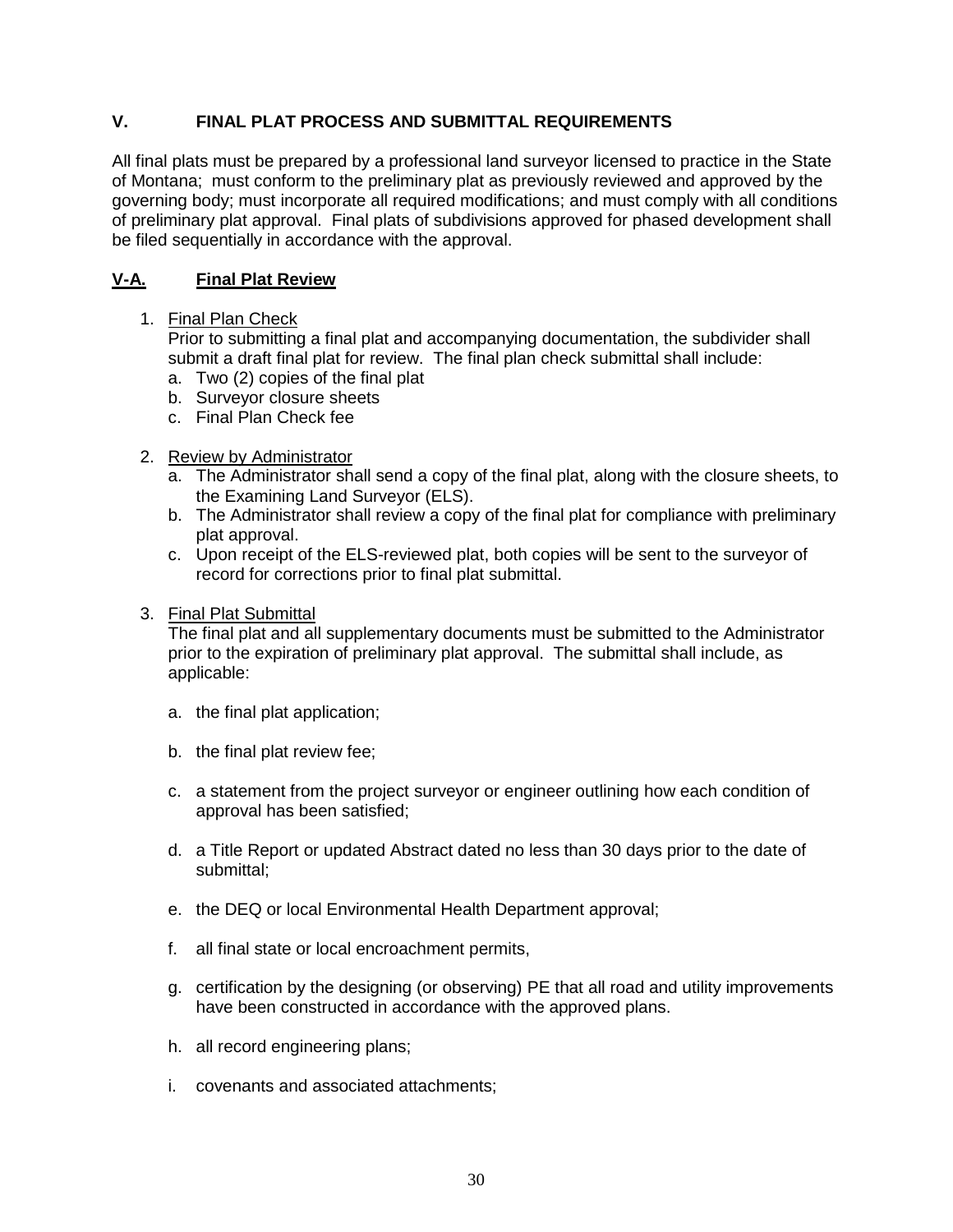- j. Road Maintenance Agreement
- k. Final Plat(s) with appropriate signatures and notarization seals including two 18" x 24" copy of the final plat.
- l. In addition to showing the location of utility easements on the plat with dashed lines, the following statement must appear on the final plat:

"The undersigned hereby grants unto all public utility companies as such are defined and established by Montana Law, an easement for the purpose of construction, maintenance, repair and removal of their lines; under the areas designated on this plat as "utility easement".

#### 4. Review by Administrator

- i. The Administrator shall review the final plat submittal to ascertain that all conditions and requirements for final plat approval have been met. The Administrator will not accept, begin processing, nor schedule any actions on a final plat submittal until a complete application and fee, and copies of the final plat have been received. Final plat applications will not be considered complete until all conditions of preliminary approval have been satisfied.
- ii. The final plat shall incorporate all modifications required as a result of the preliminary plat review. The governing body, however, may approve a final plat which has been modified to reflect improvements in design or changes which have occurred in the natural surroundings and environment since the time of the preliminary plat review and approval.
- iii. If the Administrator determines that the final plat differs materially from the approved or conditionally approved preliminary plat pursuant to Section III-A-4.c. Amended Applications, the applicant may be required to submit an amended application pursuant to said provisions
- iv. A determination of the Director may be appealed to the Board of County Commissioners.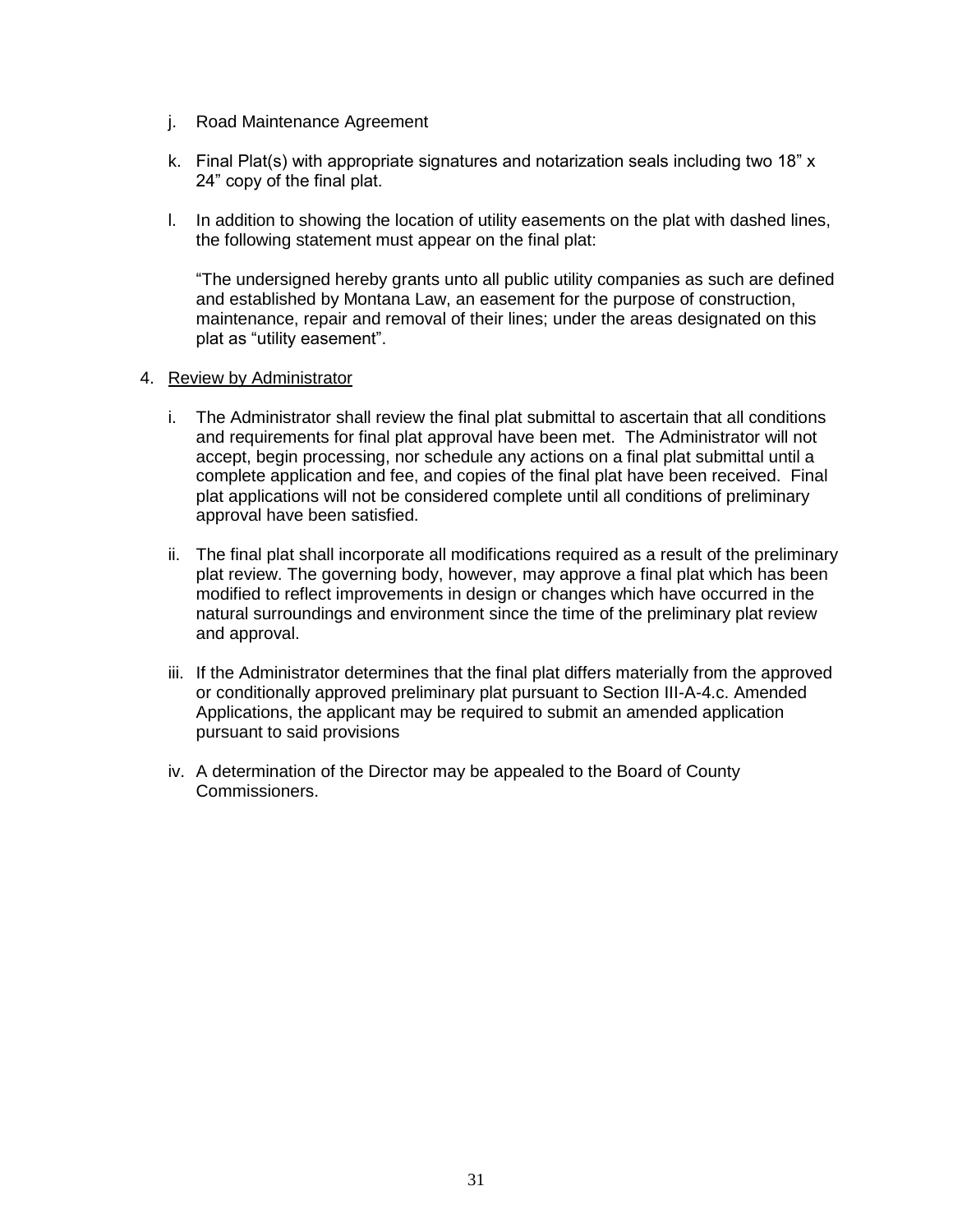# **V-B. Subdivision Improvements Agreement; Guaranty**

As a condition of approval of the final plat, the subdivider must have installed all required improvements or have entered into a subdivision improvements agreement (SIA) guaranteeing the construction, installation, and maintenance of all required improvements [76-3-507, MCA].

If the subdivider chooses to enter into a subdivision improvements agreement, guaranteeing the public improvements through a bond or letter of credit, real property or other acceptable form of collateral, an opinion of probable costs for the installation of the public improvements shall be prepared by a PE. The amount of the guarantee shall be calculated by multiplying 125% of the estimate. The governing body may require that a certain percentage of improvements be completed prior to entering into an SIA.

# **V-C. Final Plat Approval**

- 1. Review of Final Plat.
	- a. The governing body shall examine each final subdivision plat and shall approve the plat only if:
		- i. it conforms to the conditions of approval set forth on the preliminary plat and to the terms of this chapter and regulations adopted pursuant to this chapter; and
		- ii. the county treasurer has certified that all real property taxes and special assessments assessed and levied on the land to be subdivided have been paid.
	- b. Final subdivision plats and certificates of survey shall be reviewed for errors and omissions in calculation or drafting and signed by the County ELS prior to recording with the County Clerk and Recorder pursuant to MCA 76-3-611(2)(a).

# **V-D. Final Plat Filing**

After it is approved, the final plat shall not be altered in any manner except as provided in II-B-8. The county clerk and recorder shall not accept any plat for filing that does not bear the governing body's approval in proper form or that has been altered. The clerk and recorder shall file an approved plat only if it is accompanied by the documents specified in the Uniform Standards for Monumentation of the Administrative Rules of Montana.

# **V-E. Amending Filed Plats**

1. Changes that materially alter any portion of a filed plat, its land divisions or improvements, or that will modify the approved use of land within the subdivision, must be made by filing an amended plat showing all alterations and must be reviewed and approved by the governing body. Any alteration which changes the approved use or increases the number of lots or modifies six or more lots, or abandons or alters a public road right-of-way or parkland dedication is subject to a review as a major subdivision per these regulations and the MCA.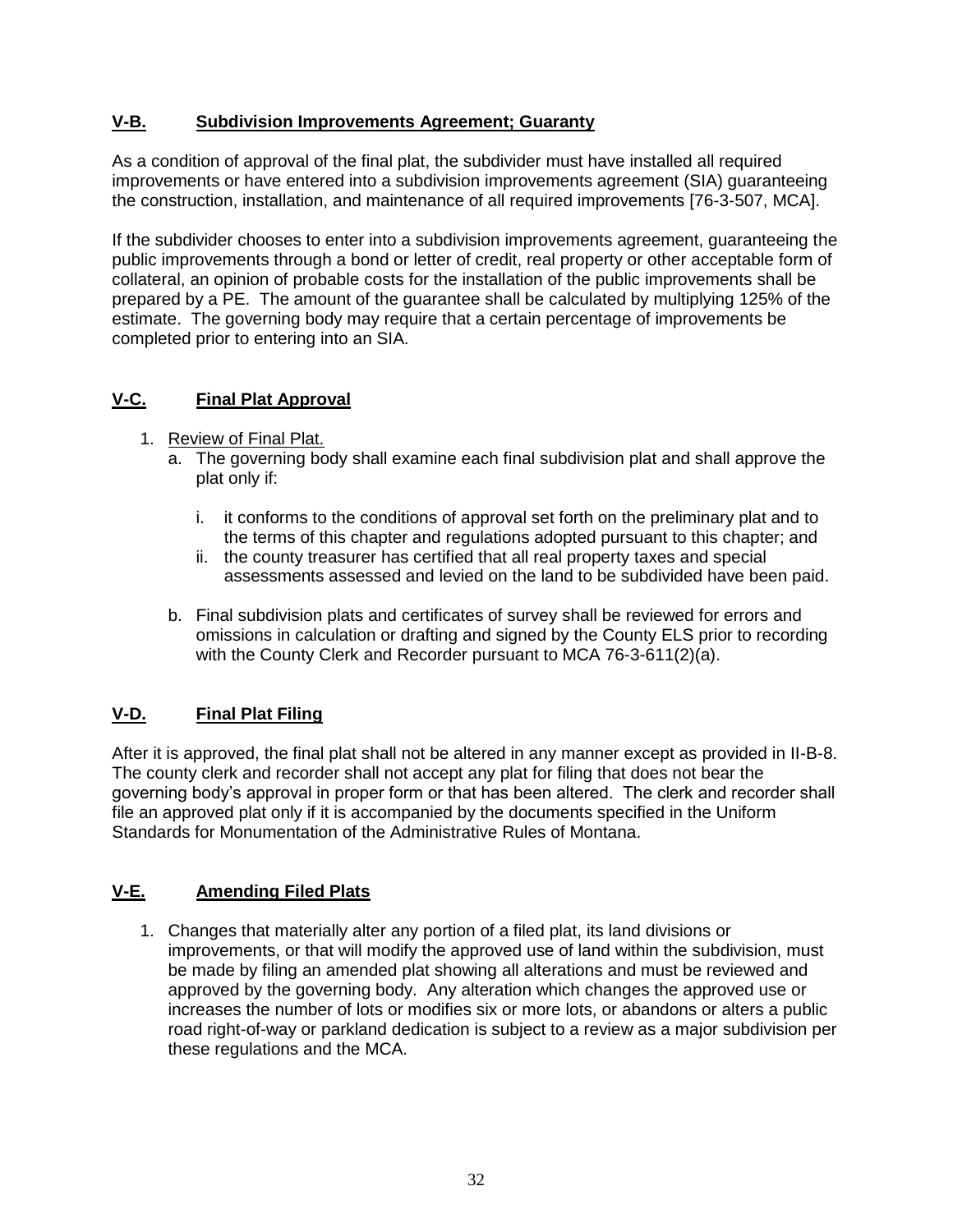- 2. The governing body may not approve an amended final plat without the written consent of the owners and lien holders of all lots which will be modified by the proposed amendment.
- 3. The governing body may not approve an amendment that will place a lot in nonconformance with the standards contained in either:
	- a. Section VI of these regulations unless the governing body holds a public hearing on the amendment and issues a written variance from the standards pursuant to Section VI-V, Variances.
	- b. Local zoning regulations unless the governing body follows the steps required by the regulations necessary to grant a variance, conditional use permit or amendment to the zoning regulations.
- 4. The final amended plat submitted for approval must comply with the requirements for final subdivision plats under the Uniform Standards for Filing Final Plats of the ARMs.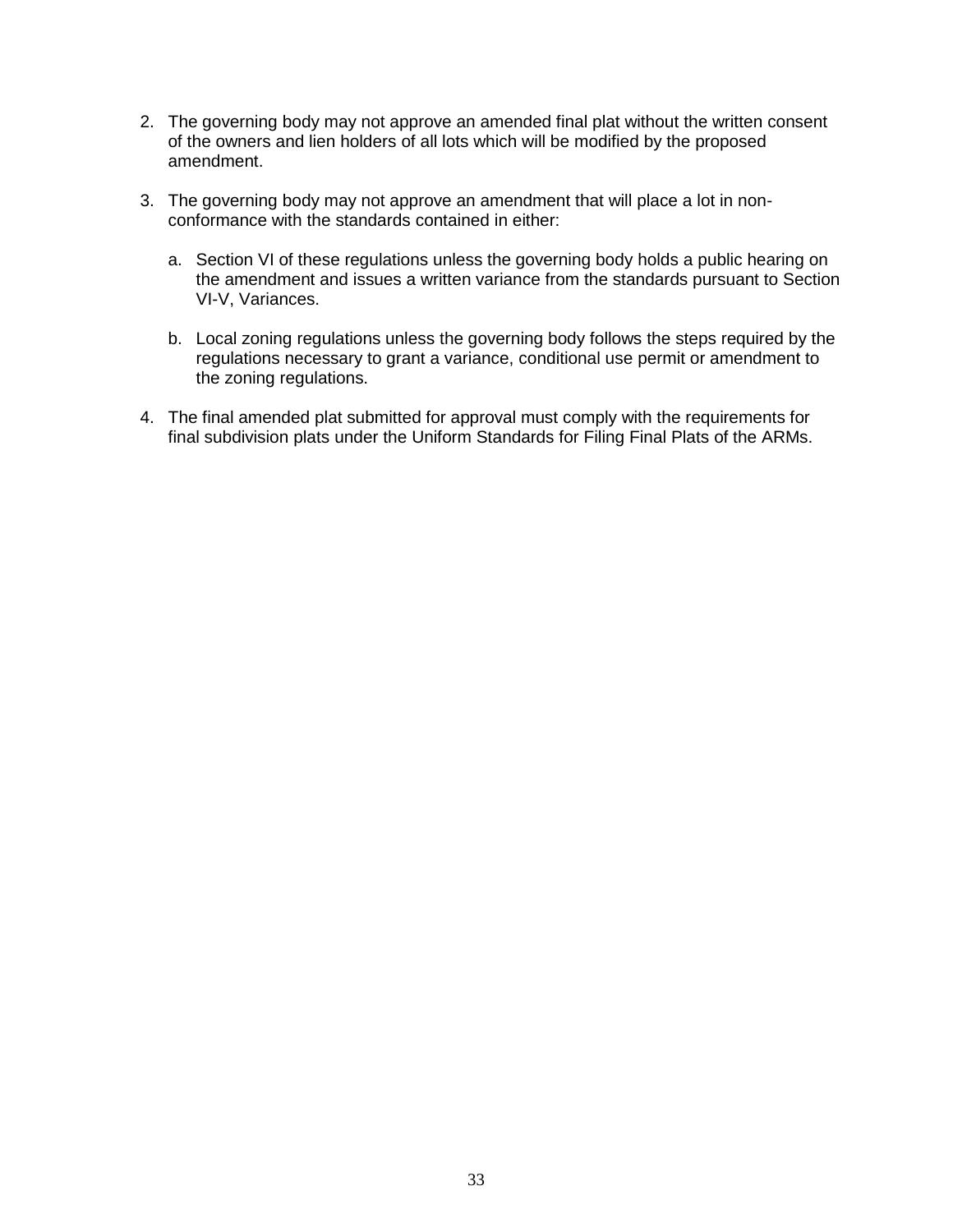# <span id="page-36-0"></span>**VI. DESIGN AND IMPROVEMENT STANDARDS**

These standards apply to subdivisions outside of incorporated areas that are not proposed for annexation. Incorporated areas and areas planned for annexation may have their own standards and/or more strict standards which must be complied with prior to subdivision approval. All subdivisions approved by the governing body must comply with the provisions of this section, except where granted a variance pursuant to Section VI-V, Variances. The governing body may not grant variances from the provisions of Section VI-D, Floodplain Provisions. For subdivisions created by rent or lease, planned unit developments, and condominiums, refer to sections VI-R, VI-S, VI-T and VI-U of these regulations.

# <span id="page-36-1"></span>**VI-A. Conformance with Regulations**

The design and development of a subdivision must conform to any applicable zoning or other regulations.

# <span id="page-36-2"></span>**VI-B. Natural Environment**

The design and development of subdivisions must provide satisfactory building sites, which are properly related to topography, and should, to the extent possible, preserve the natural terrain, natural drainage, existing topsoil, and existing vegetation compatible with fire prevention measures.

# <span id="page-36-3"></span>**VI-C. Lands Unsuitable for Subdivision**

The following lands are unsuitable for subdivision:

- 1. Land located in the floodway of a 100-year flood event as defined by Title 76, Chapter 5, MCA, or other land determined by the governing body to be subject to flooding may not be subdivided for building or residential purposes or other uses that may increase or aggravate flood hazards to life, health or welfare, or that may be prohibited by state or local floodplain or floodway regulations.
- 2. Land for which no building sites can be identified on slopes less than 30% or for which no building site can be identified outside of fire chimneys and more than 150 feet from the apex of fire chimneys.
- 3. Land that the governing body determines is unsuitable for subdivision because of natural or human caused hazards may not be subdivided for building or residential purposes unless the hazards are eliminated or will be overcome by approved design and construction techniques.

# <span id="page-36-4"></span>**VI-D. Floodplain Provisions**

Land identified within the 100-year floodplain shall be subject to Lincoln County Floodplain Regulations as administered by the Lincoln County Floodplain Administrator.

If any portion of a proposed subdivision is within 1,000 horizontal feet and 20 vertical feet of a live stream draining an area of 25 square miles or more, and no official floodway delineation or floodway studies of the stream have been made, the subdivider shall provide a floodplain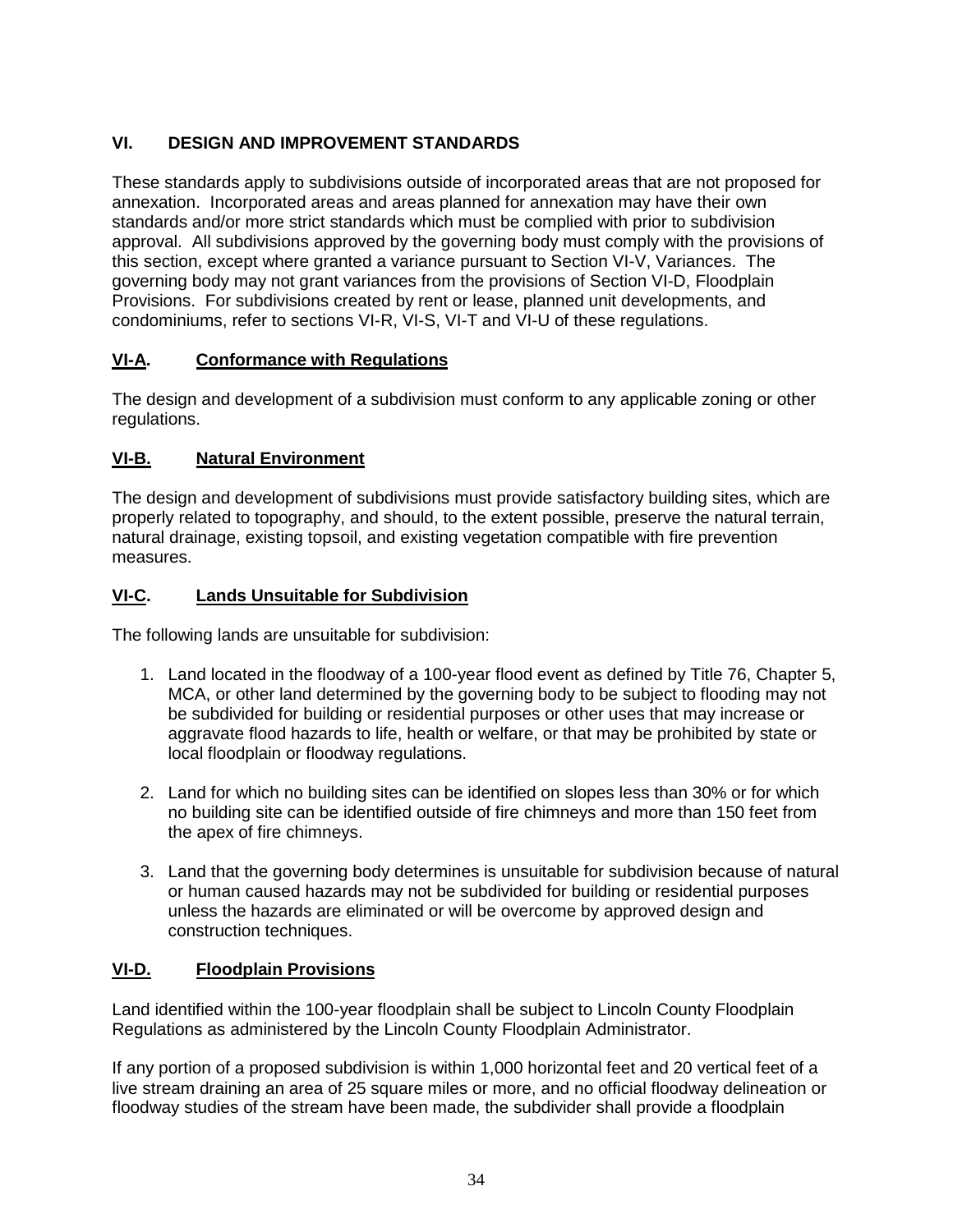analysis establishing the base flood elevations for the stream. The analysis must be performed by a PE and reviewed and approved by the Floodplain Administrator in consultation with the Montana Department of Natural Resources (DNRC) Regional Engineer.

# <span id="page-37-0"></span>**VI-E. Lots**

Each lot must contain a building site that conforms to health department regulations, applicable zoning regulations and the following:

- 1. No lot may be divided by a municipal or county boundary line.
- 2. No lot may be divided by a public road, alley, right-of-way or easement.
- 3. Each lot shall abut and have access to a public or private street or road.
- 4. Corner lots shall have driveway access off the lower classification road.
- 5. Corner lots must be designed to provide minimum sight distances for safe vehicular movement, based on AASHTO standards for the posted road speed.
- 6. No lot of less than five acres may have an average depth greater than three times its average width.
- 7. Side lot lines must be at substantially right angles to street or road lines and radial to curved street or road lines.
- 8. Through lots are prohibited except when they are essential to provide separation of residential development from traffic arterials or to overcome specific disadvantages of topography or orientation.
- 9. All lots must be designed such that homes may be located on the lot in accordance with Firewise standards (see the National Fire Protection Association [NFPA] publication 1144).

# <span id="page-37-1"></span>**VI-F. Blocks**

- 1. Blocks must be designed to assure traffic safety and ease of traffic control and circulation, to accommodate the special needs of the use contemplated, and to take advantage of the limitations and opportunities of the topography.
- 2. Block length shall not be greater than 600 ft in urban/suburban subdivisions; or they shall match adjacent block lengths, whichever is less.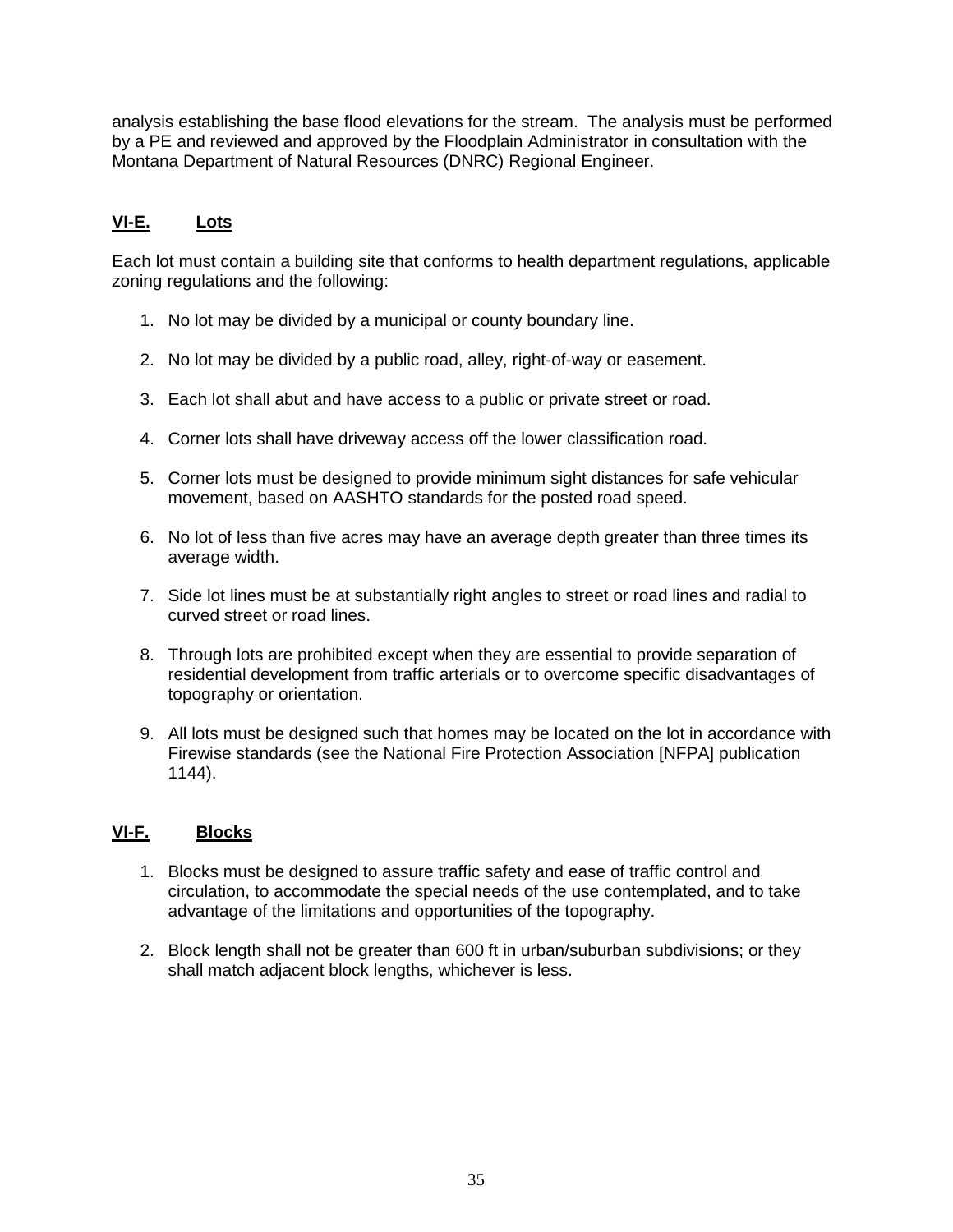# <span id="page-38-0"></span>**VI-G. Streets and Roads**

**NOTE**: In order to meet the standards set forth in this section, upgrades to existing roads serving proposed subdivisions may be necessary.

## VI-G-1. Design

All roads in major subdivisions (or roads in excess of 1000 feet and 7% grade serving 2-5 lots) must be designed by a PE to be in compliance with standards established in Table 1. Certification by a PE that roads have been designed and constructed as such shall be required prior to final plat approval.

As a general guide to geometric design, applicants shall use A Policy on Geometric Design of Highways and Streets, 5th Edition (or later), also known as the "Green Book", by the American Association of State Highway Transportation Officials (AASHTO).

- a. The arrangement, type, extent, width, grade, and location of all streets must be considered in their relation to existing and planned streets, topographical conditions, public convenience and safety, and the proposed uses of the land to be served by them.
- c. All streets must either be dedicated to the public or be private streets to be owned and maintained by an approved property owners' association or entity approved by the governing body.
- d. Residential driveways must access from the lowest classification road. Any vehicular access onto a state highway must be approved by the Montana Department of Transportation.
- e. When an existing half street is adjacent to a tract to be subdivided, the other half of the street must be platted within the new subdivision.
- f. Intersections. The following requirements apply to intersections:
	- i. Streets must intersect at 90 degree angles except when topography prohibits this alignment. In no case may the angle of an intersection be less than 60 degrees to the center line of the roadway being intersected.
	- ii. A minimum distance of 125 horizontal feet from centerlines is required between road approaches and intersections, and 50 feet between driveway approaches.
	- iii. No more than two streets may intersect at one point (unless roundabouts meeting AASHTO standards are incorporated into the design).
	- iv. the grade of approaches to major highways shall be in accordance with MDT standards.
- g. Names of new streets or roads aligned with existing streets must be the same as those of the existing streets. Proposed street names may not duplicate or cause confusion with existing street names nor be named after an individual, unless approved by the governing body.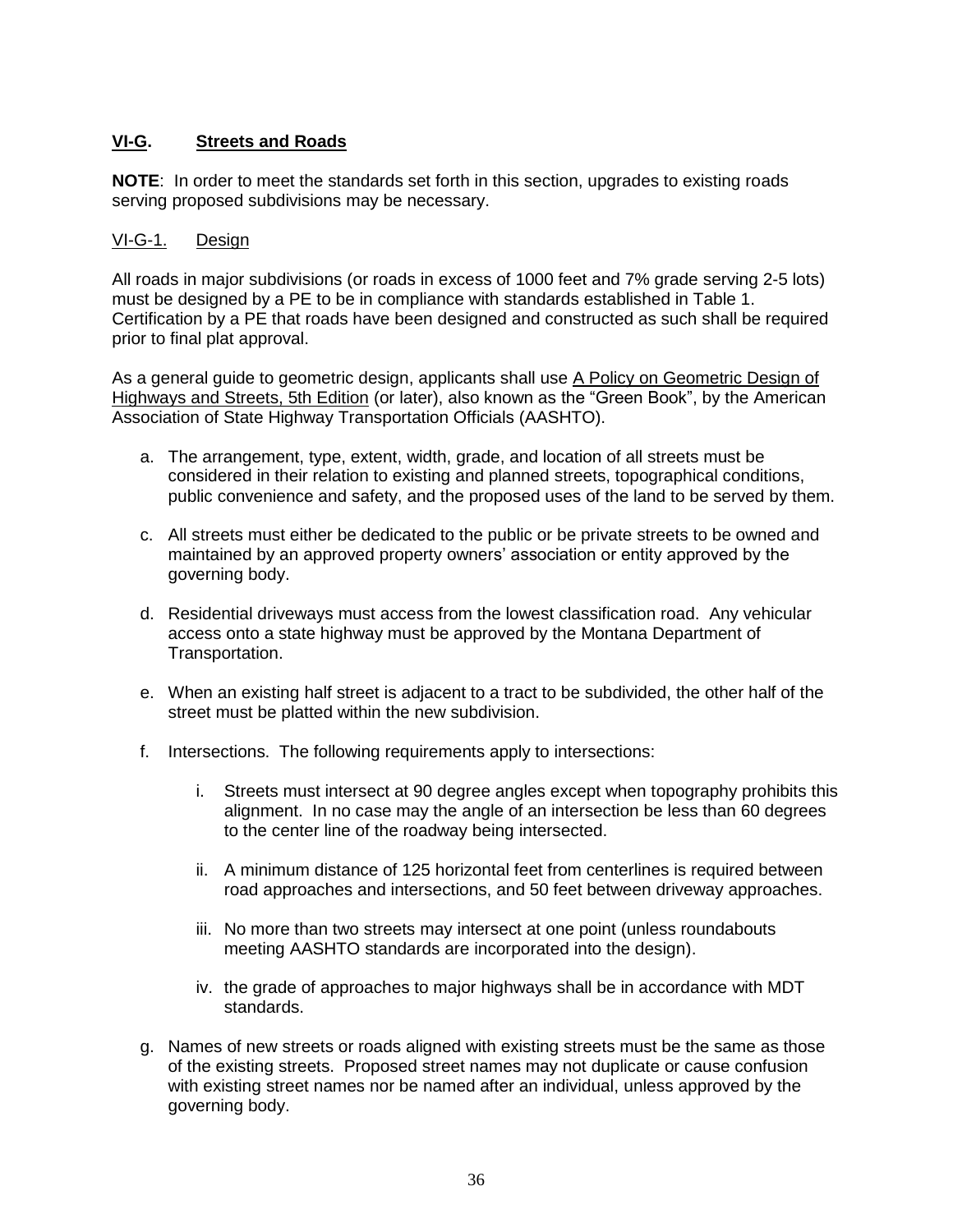- h. Safe and adequate pedestrian access, at least 10 feet wide, shall be provided where essential to provide circulation to schools, playgrounds, shopping, transportation, and other community facilities.
- i. Proposed road engineering, plans, profiles, and calculations as required may be subject to review by an independent consultant, as may be required by the governing body or Administrator.
- j. All subdivisions shall be designed to ensure that fire apparatus have access to within 150 feet of all portions of the proposed residential building sites.

## VI-G-2. Improvements

Applicable road sections shall be designed according to the procedures outlined in AASHTO's 1993 Guide for Design of Pavement Structures and 1998 Supplement (or later version), and in conformance with the technical specifications of the Montana Public Works Standard Specifications. Documentation that the material conforms to these specifications is required prior to final plat approval.

**NOTE**: Roads serving 2-5 lots shall be constructed with a minimum of 8" compacted pit run.

- a. Lincoln County was mandated by the Environmental Protection Agency in 1990 to initiate measures to reduce air pollution particulate amounts in the Libby area (a map of the Air Quality District may be obtained from the Environmental Health Department). In response to this mandate and to achieve reduced levels of road dust contributing to this problem, road designs submitted for roads servicing subdivisions resulting in more than five (5) lots with densities exceeding one (1) dwelling unit per acre, or are being designed to serve commercial or public lots, are required to have surfacing and maintenance program that would eliminate or substantially reduce the potential for dust pollution.
- b. Street lights may be required for the protection of public health and safety. All street lighting shall be designed with downward directional lighting to minimize light pollution.
- c. Street or road signs and traffic control devices must be placed at all intersections and be of non-combustible, reflective material. Traffic control devices must conform to the standards contained in the *Manual on Uniform Control Devices* available at: [http://mutcd.fhwa.dot.gov/.](http://mutcd.fhwa.dot.gov/)
- d. The developer may be required to provide an off-street area for cluster mailboxes based on recommendations from the local Post Office.
- e. All culverts in new roads must be constructed of non-combustible materials.

## VI-G-3. Maintenance

All roads must be maintained by a public or private entity. If maintenance is to be by a private entity, a Forest Road Users Agreement (if Forest Service road) or a Road Maintenance Agreement (RMA) that ensures adequate and continued maintenance (dust abatement, snow removal, grading, etc.) must be filed with the final plat.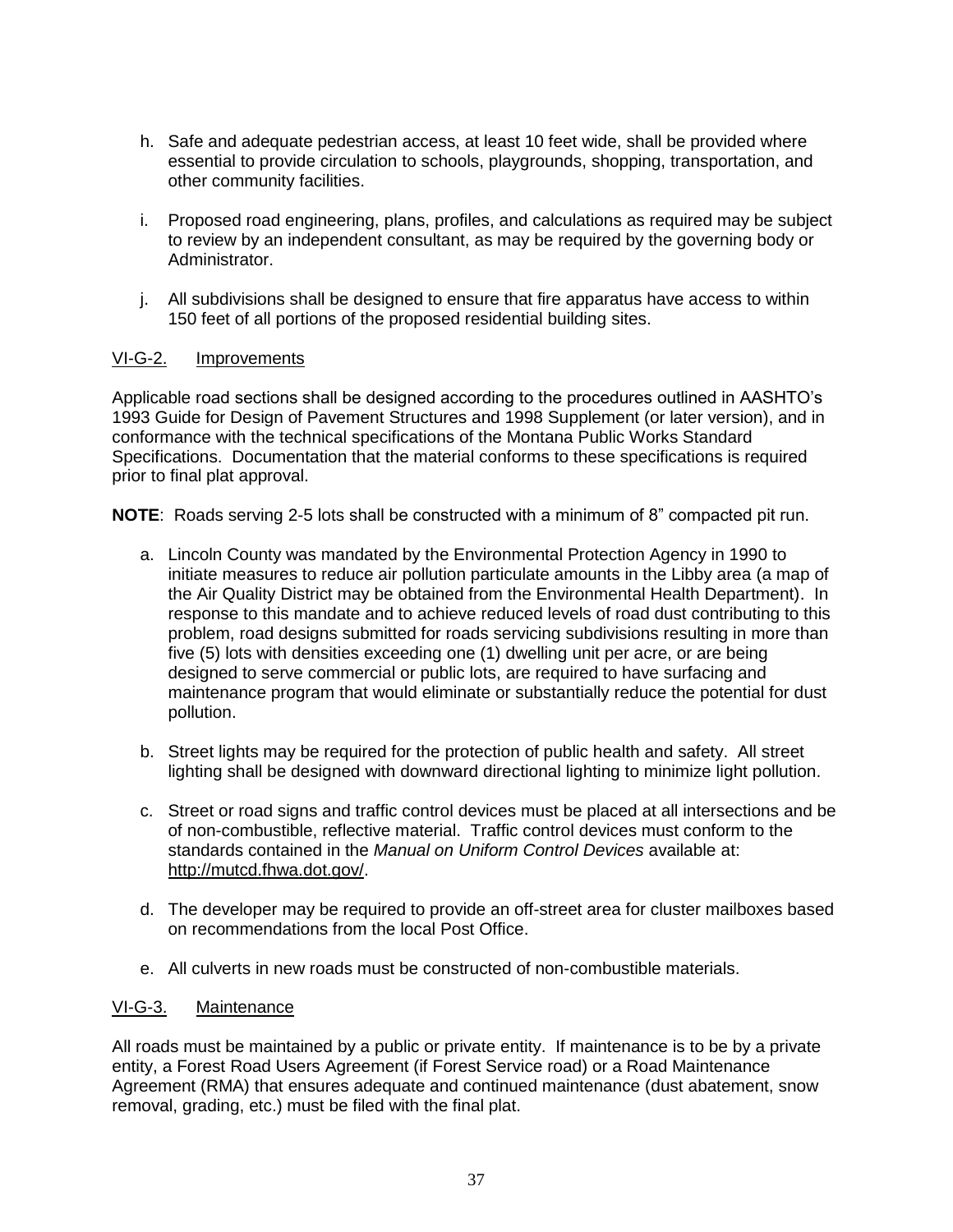| <b>DESIGN ELEMENT</b>                         | <b>STANDARD</b>                                        |
|-----------------------------------------------|--------------------------------------------------------|
| Minimum right-of-way width**                  | 60 ft.                                                 |
| Minimum driving surface** (a/b/)              | 24 ft                                                  |
| <b>Shoulders</b>                              | 1 ft min.; 2 ft for travel speed greater than 35 mph.  |
| Maximum grades***                             | 9%, 4% at switchback landings (point of curvature to   |
|                                               | tangent).                                              |
| Intersections <sup>(c/)</sup>                 |                                                        |
| Curvature/ no super-elevation <sup>(c/)</sup> |                                                        |
| Horizontal Alignment <sup>(c/)</sup>          |                                                        |
| Vertical Alignment <sup>(c/)</sup>            |                                                        |
| Cul-de-sacs <sup>(d/)</sup>                   |                                                        |
| Maximum road length                           | 1000 ft. up to 2500 ft. if emergency access provided   |
|                                               | and with Governing Body approval.                      |
| Minimum outside right-of-way radius           | 54 ft.                                                 |
| Minimum outside roadway radius                | 48 ft.                                                 |
| <b>Hammerheads</b>                            | See Appendix I for approved alternatives               |
| New bridges                                   |                                                        |
| Driving widths                                | 24 ft.                                                 |
| Design load                                   | H-20 (per AASHTO)                                      |
| Vertical clearance                            | 13.5 ft.                                               |
| Center radius (switchback)                    | 50 ft from centerline                                  |
| <b>Driveways</b>                              | Serve no more than two (2) dwelling units              |
| Maximum grade                                 | Per Road Standards                                     |
| Minimum width                                 | $\overline{14}$                                        |
| Surface                                       | 8" compacted pit run                                   |
| <b>Turnouts</b>                               | One (1) approximately every 400 ft measuring 14 ft     |
|                                               | $(w)$ x 50 ft $(l)$                                    |
| Turnaround                                    | Required for driveways in excess of 150 ft in length - |
|                                               | Hammerhead or Cul-de-Sac, per design standards         |
|                                               | above, must be within 150 ft of dwelling               |
| <b>Emergency Access</b>                       | Same as Driveways                                      |

## *TABLE 1.* **Lincoln County Road Design Standards \***

- Incorporated areas within the county may have their own street and road standards which must be met for subdivision approval.
- \*\* Exceptions to 60' easement/ROW and 24' driving surface: Roads shall be permitted to have 40' easement/ROW if the road serves 8 lots or less, or less than 100 ADT and there is no possibility of future road extension due to a physical or political boundary such as:
	- i. Canyon, ravine or vertical rock wall;
	- ii. Water body (lake stream, wetlands)
	- iii. Federal or state lands adjacent

**NOTE**: In the event of a pre-existing 40' easement, if the subdivider demonstrates through a trip distribution analysis that additional traffic created by the proposed subdivision does not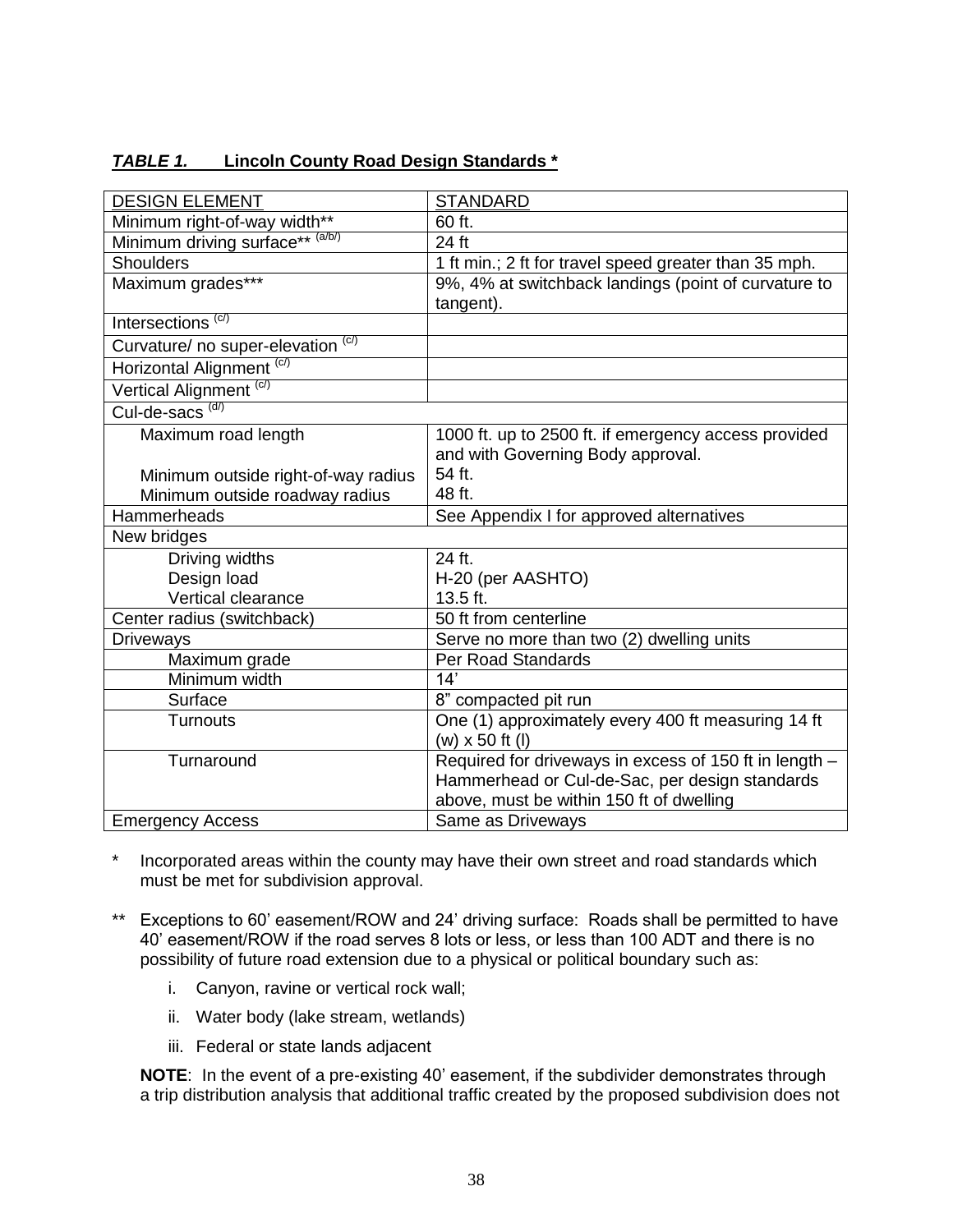warrant increased easement width to accommodate it (based on AASHTO Guidelines), a 40' easement may be allowed, provided additional surface width, drainage and other facilities can be adequately designed within it.

- \*\*\* May be allowed up to 12% in consultation with the fire jurisdiction with approval by the Governing Body*;*
- *a/ Each driving lane shall be 12 feet wide. Where guardrail installation is required, per AASHTO Guidelines, add 4 feet of shoulder to the driving surface of the outside lane. If parking will be permitted add 8 feet per side.*
- *b/ All driving lanes are required to maintain a 13.5 vertical feet overhead clearance.*
- *c/ Based on the design speed of the road (refer to AASHTO Guidelines).*
- *d/ Developments with more than 30 dwelling units shall provide at least one separate emergency access or egress road.*

## <span id="page-41-0"></span>**VI-H. Grading and Drainage**

- 1. Swales, storm sewers or some accepted method of storm water management shall be required, taking into account the character of the area, density of development, and adjoining properties. Unless onsite mitigation options are available, the subdivider shall extend the storm drain if the subdivision is located within five hundred (500) feet of an existing storm drain facility that has easements or public right-of-way and authorization from the operator to connect to the facility.
- 2. All drainage systems shall meet the minimum standards of the Montana Department of Environmental Quality, as required by M.C.A. Title 76, Chapter 4, Part 1, Circular DEQ 8 and all applicable state and local regulations.
- 3. Storm drainage facilities shall be installed prior to or concurrent with other improvements and be designed to divert surface water away from cut faces or sloping surfaces of a fill. All storm drainage facilities shall be protected from erosion or silt deposition during construction of both public and private improvements.
- 4. Drainage easements shall be drawn on the plat.
- 5. Storm drainage facilities and any associated easements may not be encroached upon or disrupted, and shall remain free of obstructions (fences, structures, etc).
- 6. Natural drainage ways shall be preserved and accommodated at necessary crossings to access subdivision lots. Lots shall be arranged to preserve and maintain these drainage channels.
- 7. Graded slopes shall be planted with a vegetative ground cover, and, if applicable, consistent with the Wildland Urban Interface (WUI) requirements.
- 8. Landowners shall replant areas of disturbance no later than the first growing season to prevent erosion and weed invasion, in consultation with the Lincoln County Weed Department. Where site grading is necessary, top soil shall be salvaged or imported to redistribute on areas to be re-vegetated.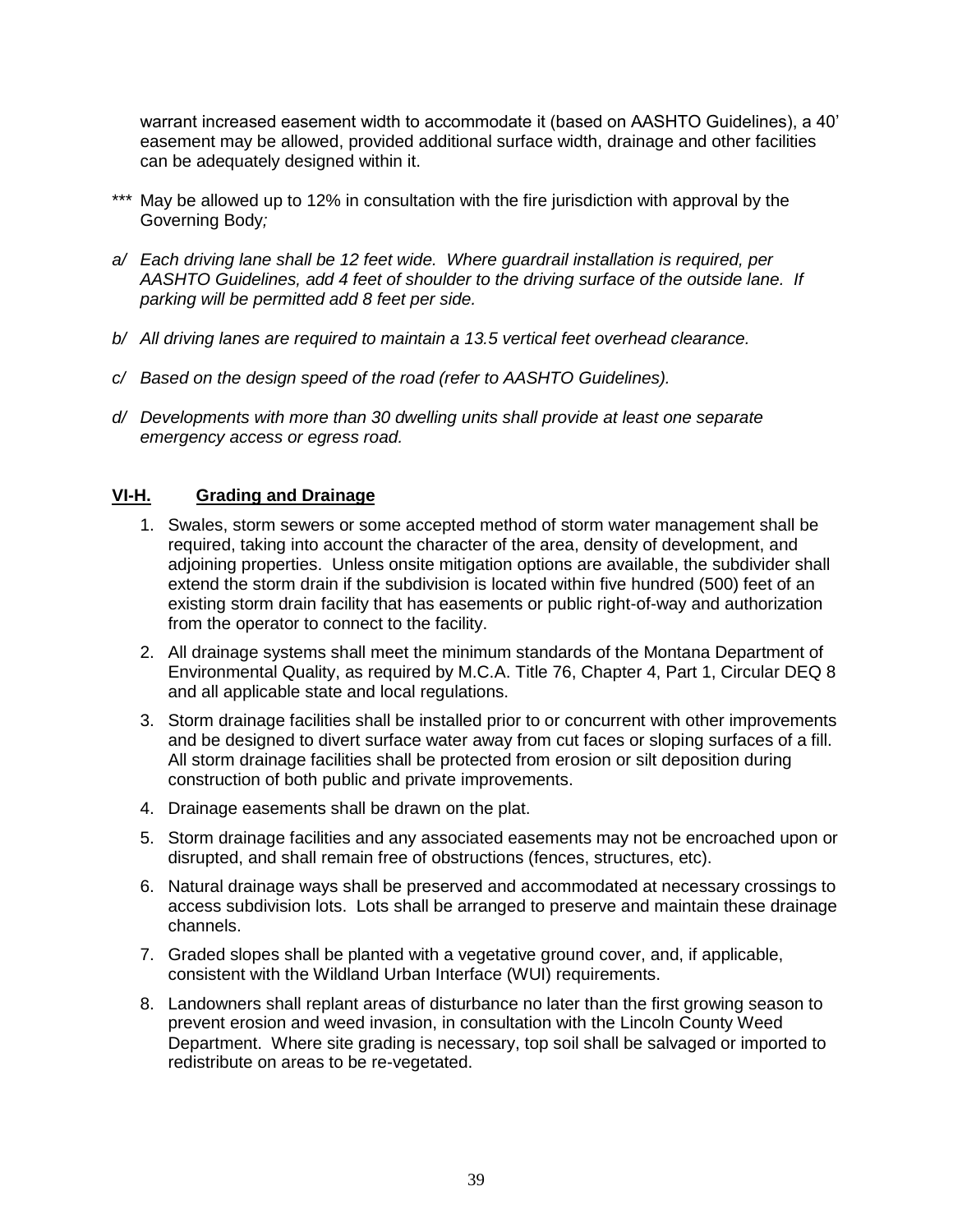- 9. Use of retention facilities within rights-of-way shall be minimized unless it significantly reduces grading or eliminates long cuts or fills.
- 10. A method of maintenance and designation of responsible parties must be provided for storm drainage facilities.

## <span id="page-42-0"></span>**VI-I. Water Supply Systems**

- 1. For subdivisions that will create one or more parcels containing less than 20 acres, the proposed method of supplying domestic water to each lot in the subdivision must comply with the design standards adopted by the Montana DEQ and contained in the Administrative Rules of Montana (ARM) 17.36.301, 17.36.302, 17.36.303, and 17.36.305. By this reference these DEQ standards are incorporated into and made a part of these regulations. Unless defined elsewhere in these regulations, the terms used in these standards will have the meanings assigned to them in ARM 17.36.101.
- 2. The governing body may not approve the final plat of a subdivision containing lots of less than 20 acres in size, unless the subdivision has been approved by DEQ or other authorized reviewing authority under the Sanitation in Subdivisions Act, sections 76-4- 101 *et seq.*, MCA, or is exempt from same.

## <span id="page-42-1"></span>**VI-J. Sewage Treatment Systems**

- 3. For subdivisions that will create one or more parcels containing less than 20 acres, the proposed method of disposing of sewage from each lot in the subdivision must comply with the design standards adopted by the DEQ and contained in the Administrative Rules of Montana (ARM) 17.36.301, 17.36.302, 17.36.312, and 17.36.320 through 17.36.326. By this reference these DEQ standards are incorporated into and made a part of these regulations. Unless defined elsewhere in these regulations, the terms used in these standards will have the meanings assigned to them in ARM 17.36.101.
- 4. For subdivisions that will create one or more parcels containing less than 20 acres, the subdivision must have been approved by DEQ or other authorized reviewing authority under the Sanitation in Subdivisions Act, sections 76-4-101 *et seq.*, MCA before the governing body can approve the final plat.
- 5. For subdivisions containing parcels containing 20 acres or more, the subdivider may have to demonstrate that there is an adequate water source and at least one area for a septic system and a replacement drain field for each lot before the governing body may approve the final plat.

# <span id="page-42-2"></span>**VI-K. Solid Waste**

1. For subdivisions that will create one or more parcels containing less than 20 acres, the proposed method of solid waste disposal must comply with the standards adopted by the DEQ and contained in the Administrative Rules of Montana (ARM) 17.36.309. By this reference this DEQ standard is incorporated into and made a part of these regulations. Unless defined elsewhere in these regulations, the terms used in these standards will have the meanings assigned to them in ARM 17.36.101.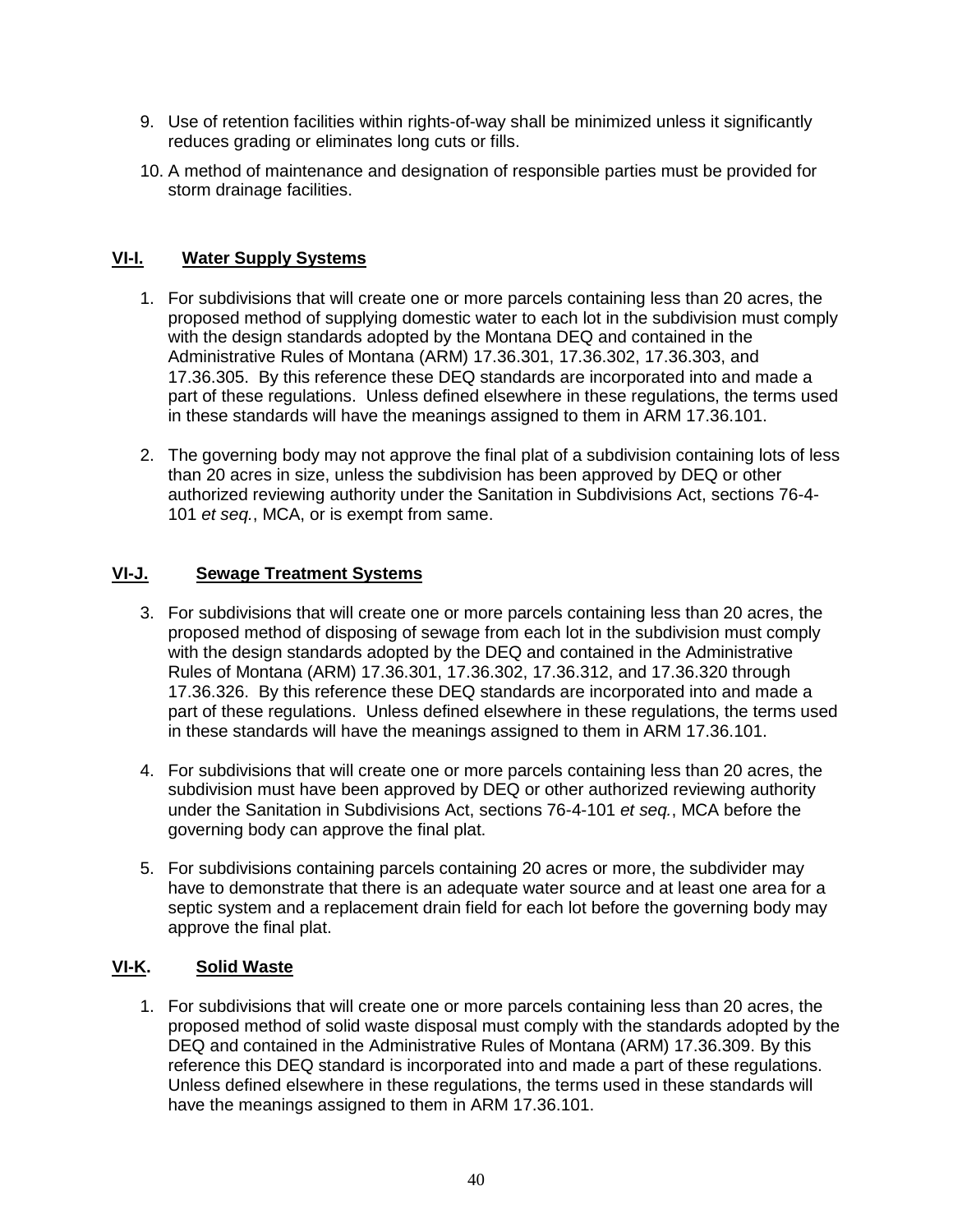- 2. Before the governing body will approve the final plat of a subdivision containing lots of less than 20 acres in size, the subdivision must have been approved by the DEQ or other authorized reviewing authority under the Sanitation in Subdivisions Act sections 76-4-101, *et seq*., MCA.
- 3. For subdivisions that will create one or more parcels between 20 and 160 acres, the proposed method of storing and disposing of solid waste generated within the subdivision in the subdivision must comply with the local environmental health department regulations.

## <span id="page-43-0"></span>**VI-L. Utilities**

- 1. Basic utilities such as electrical power and telephone service must abut and be available to each lot in the subdivision.
- 2. If utilities are not installed adjacent to the lots prior to the filing of the final plat, the subdivider shall either enter into a subdivision improvements agreement guaranteeing the installation of those utilities or the subdivider shall provide the governing body with signed contracts from all pertinent utility companies guaranteeing that the utilities will be installed when residential dwelling units are constructed on the subject lots. The subdivider shall bear the cost of installing the trunk line utilities. Purchasers of individual lots shall be responsible for the installation of the utilities from the trunk line to a service destination.
- 3. All new utilities shall be installed underground, unless otherwise required by the specific utility, and in accordance with local utility provider requirements.
- 4. All subdivisions shall show utility easements and they shall be 15 feet wide unless otherwise specified by a utility company or governing body.
- 5. Certain subdivisions may be exempt from utility installation if they are created:
	- a) for the express purpose of providing a recreational experience for a group or individuals that would prefer not to rely on traditional electric or telephone service to enhance their lifestyle; or
	- b) in an area wherein the cost of extending or providing utilities would out-weigh the costs of providing alternative energy and communication devices. Such alternative solutions may include hydroelectric, solar, or generator power instead of traditional "grid" electricity; and Citizens Band Radio, Cell Phone, and/or Satellite phone instead of traditional land line phone service.

In these situations the final plat and covenants shall contain the following statements:

"Purchasers of these lots are hereby notified that certain utility services are not provided to [name of] subdivision. Furthermore, emergency service providers such as, but not limited to, fire and police departments, ambulance and medical services, snow plowing services, etc., may find it difficult to respond to incidents in or near the subdivision, and thereby are not obligated to provide their services, though they may choose to do so. However, response times may be delayed due to factors beyond their control such as, but not limited to distance, weather conditions, road conditions,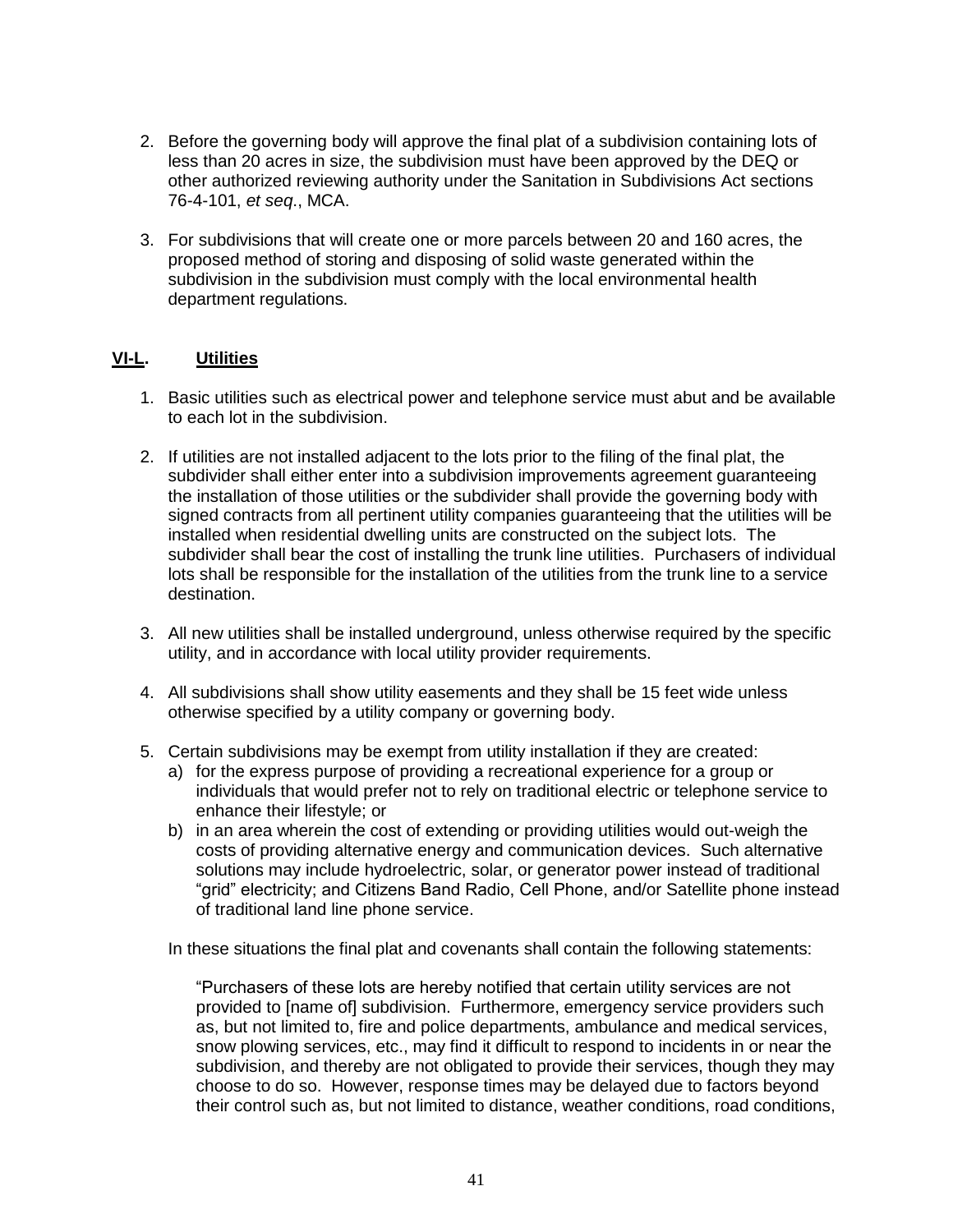etc. Purchasers are made aware that certain other risks, not expressly disclosed herein, are associated with choosing to live and or recreate in and near this subdivision.

Therefore, purchasers of these subdivision lots, do hereby and forever release the Developer, subdivider, surveyors, engineers, Lincoln County, and all other agencies and entities involved in the creation of this subdivision, and indemnify them against any possible loss, damage, claims, or liability whatsoever."

#### <span id="page-44-0"></span>**VI-M. Water Course and Irrigation Easements**

- 1. Except as noted in subsection (b), below, the subdivider shall establish within the subdivision ditch easements that:
	- a. are in locations of appropriate topographic characteristics and sufficient width to allow the physical placement and unobstructed maintenance of open ditches or below ground pipelines for the delivery of water for irrigation to persons and land legally entitled to the water under an appropriated water right or permit of an irrigation district or other private or public entity formed to provide for the use of the water right on the subdivision lots;
	- b. are a sufficient distance from the centerline of the ditch to allow for construction, repair, maintenance, and inspection of the ditch; and
	- c. prohibit the placement of structures or the planting of vegetation other than grass within the ditch easement without the written permission of the ditch owner.
- 2. The subdivider need not establish irrigation easements as provided above if:
	- a. the average lot size in the proposed subdivision will be one acre or less and the subdivider provides for disclosure, in a manner acceptable to the governing body, notifying potential buyers that lots within the subdivision are classified as irrigated land and may continue to be assessed for irrigation water delivery even though the water may not be deliverable to the lots; or
	- b. the water rights have been removed from the land within the subdivision or the process has been initiated to remove the water rights from the subdivided land; and
	- c. the fact the water rights have been or will be removed from the land within the subdivision is denoted on the preliminary plat. If the removal of water rights has not been completed at the time the final plat is filed, the subdivider shall provide written notification to prospective buyers of the subdivider's intention to remove the water right and shall document that intent, when applicable, in agreements and legal documents for related sales transactions.
- 3. The subdivider shall, unless otherwise provided under separate written agreement or filed easement, show on the preliminary and final plat, and file and record with the county clerk and recorder, ditch easements for the unobstructed use and maintenance of existing water delivery ditches, pipelines, and facilities in the proposed subdivision that are necessary to convey water through the subdivision to lands adjacent to or beyond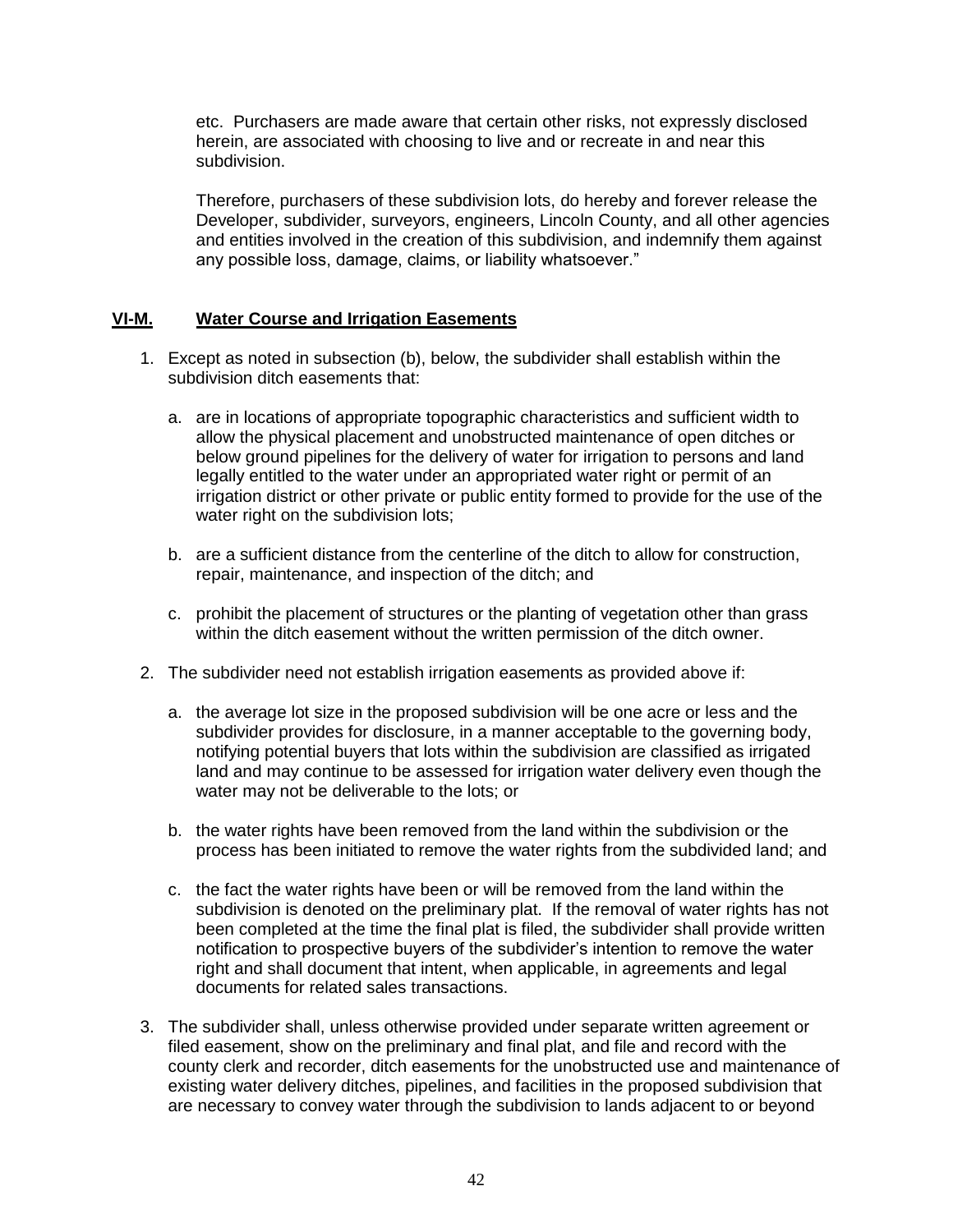the subdivision boundaries in quantities and in a manner that are consistent with historic and legal rights. A minimum width of 10 feet is required on each side of irrigation canals and ditches for maintenance purposes.

## <span id="page-45-0"></span>**VI-N. Disposition of Water Rights**

- 1. If a subdivision will create lots averaging less than five acres in size, the subdivider shall submit evidence with the final plat that the subdivider has:
	- a. reserved all or a portion of the appropriation water rights owned by the owner of the land to be subdivided and transfer these water rights to a single entity for use by landowners within the subdivision who have a legal right to the water and reserved and severed any remaining surface water rights from the land;
	- b. if the land to be subdivided is subject to a contract or interest in a public or private entity formed to provide for the use of a water right on the subdivision lots, established a landowner's water use agreement administered through a single entity. This agreement must specify how the water rights will be administered and describe the rights and responsibilities of landowners within the subdivision who have a legal right and access to the water; or
	- c. reserved and severed all surface water rights from the land proposed for subdivision.

## **VI-O. Park Land Dedication**

- 1. Except as provided below, a subdivider of a wholly residential subdivision creating more than five lots shall dedicate to the governing body a cash or land donation equal to:
	- a. 11 % of the area of the land proposed to be subdivided into parcels of one-half acre or smaller;
	- b. 7.5% of the area of the land proposed to be subdivided into parcels larger than onehalf acre and not larger than 1 acre;
	- c. 5% of the area of the land proposed to be subdivided into parcels larger than 1 acre and not larger than 3 acres; and
	- d. 2.5% of the area of the land proposed to be subdivided into parcels larger than 3 acres and not larger than 5 acres.
- 2. The governing body may establish park dedication requirements based on the community need for parks and the development densities identified in the growth policy or zoning regulations. Park dedication requirements established under this subsection are in lieu of those provided in subsection (a) and may not exceed 0.03 acres per dwelling unit.
- 3. Park land must be:
	- a. Owned by a property owners' association; or
	- b. Dedicated to public use, if acceptable to the governing body; or
	- c. A combination of the above.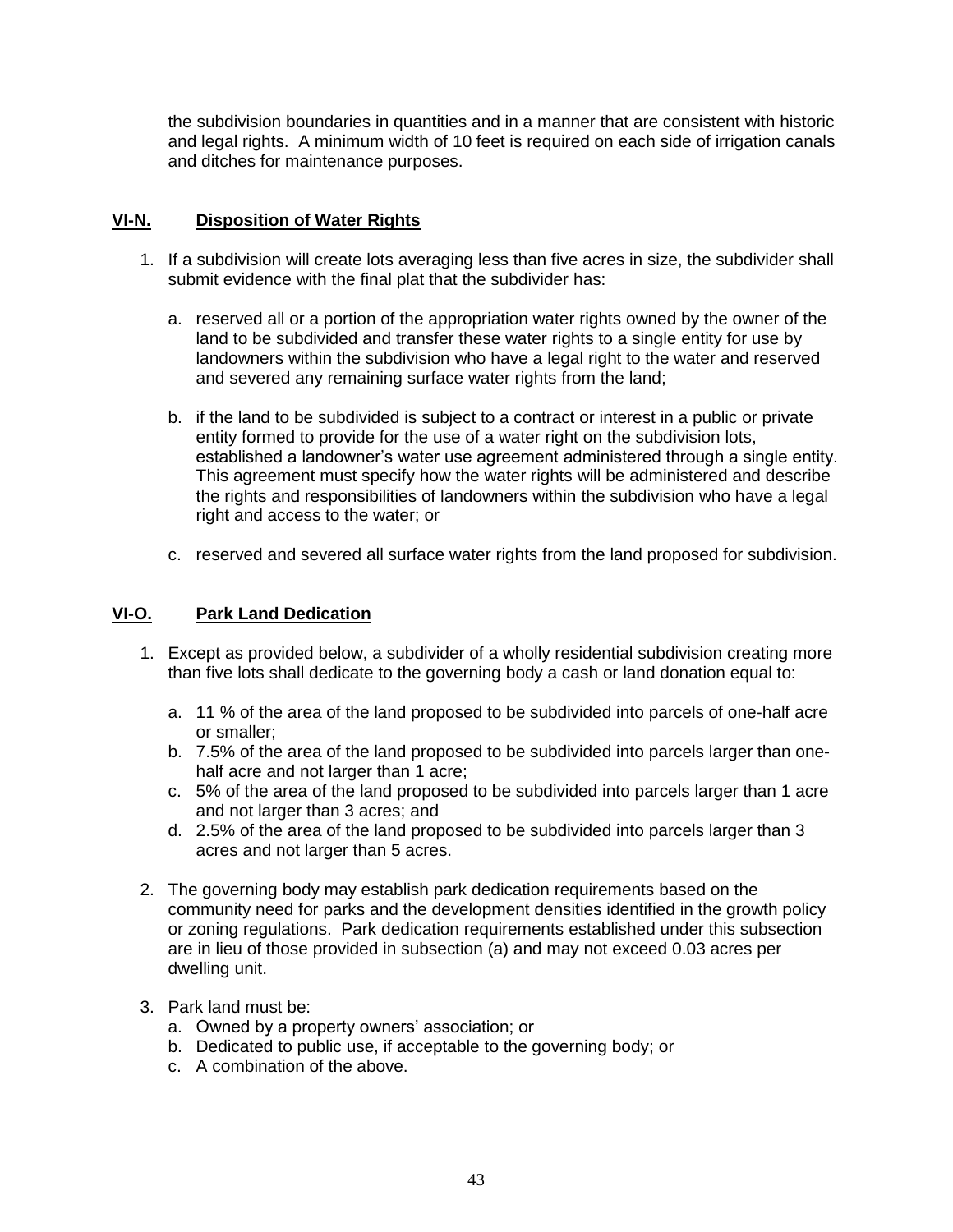- 4. The governing body, in consultation with the subdivider and the planning board or park board that has jurisdiction, may determine suitable locations for parks and playgrounds and, giving due weight and consideration to the expressed preference of the subdivider, may determine whether the park dedication must be a land donation, cash donation, or a combination of both. When a combination of land donation and cash donation is required, the cash donation may not exceed the proportional amount not covered by the land donation. "Cash donation" is the fair market value of the unsubdivided, unimproved land.
	- a. In accordance with the provisions outlined below, the governing body shall use the dedicated money or land for development, acquisition, or maintenance of parks to serve the subdivision.
		- i. The governing body may use the dedicated money to acquire, develop, or maintain, within its jurisdiction, parks or recreational areas or for the purchase of public open space or conservation easements only if:
			- A. the park, recreational area, open space, or conservation easement is within a reasonably close proximity to the proposed subdivision; and
			- B. the governing body has formally adopted a park plan that establishes the needs and procedures for use of the money.
	- b. The governing body may not use more than 50% of the dedicated money for park maintenance.
- 5. The governing body shall waive the park dedication requirement if:
	- a. the preliminary plat provides for a planned unit development or other development with land permanently set aside for park and recreational uses sufficient to meet the needs of the persons who will ultimately reside in the development; and the area of the land and any improvements set aside for park and recreational purposes equals or exceeds the area of the dedication required;
	- b. the preliminary plat provides long-term protection of critical wildlife habitat; cultural, historical, or natural resources; agricultural interests; or aesthetic values; and the area of the land proposed to be subdivided, by virtue of providing long-term protection is reduced by an amount equal to or exceeding the area of the dedication required;
	- c. the area of the land proposed to be subdivided, by virtue of a combination of the above provisions, is reduced by an amount equal to or exceeding the area of the dedication required; or
	- d. the subdivider provides for land outside of the subdivision to be set aside for park and recreational uses sufficient to meet the needs of the persons who will ultimately reside in the subdivision; and the area of the land and any improvements set aside for park and recreational uses equals or exceeds the area of dedication required.
- 6. The governing body may waive the park dedication requirement if:
	- a. the subdivider provides land outside the subdivision that affords long-term protection of critical wildlife habitat, cultural, historical, or natural resources, agricultural interests, or aesthetic values; and
	- b. the area of the land to be subject to long-term protection, as provided in subsection (f)(i), equals or exceeds the area of the dedication required under subsection (a).
- 7. Subject to the approval of the governing body and acceptance by the school district trustees, a subdivider may dedicate a land donation to a school district, adequate to be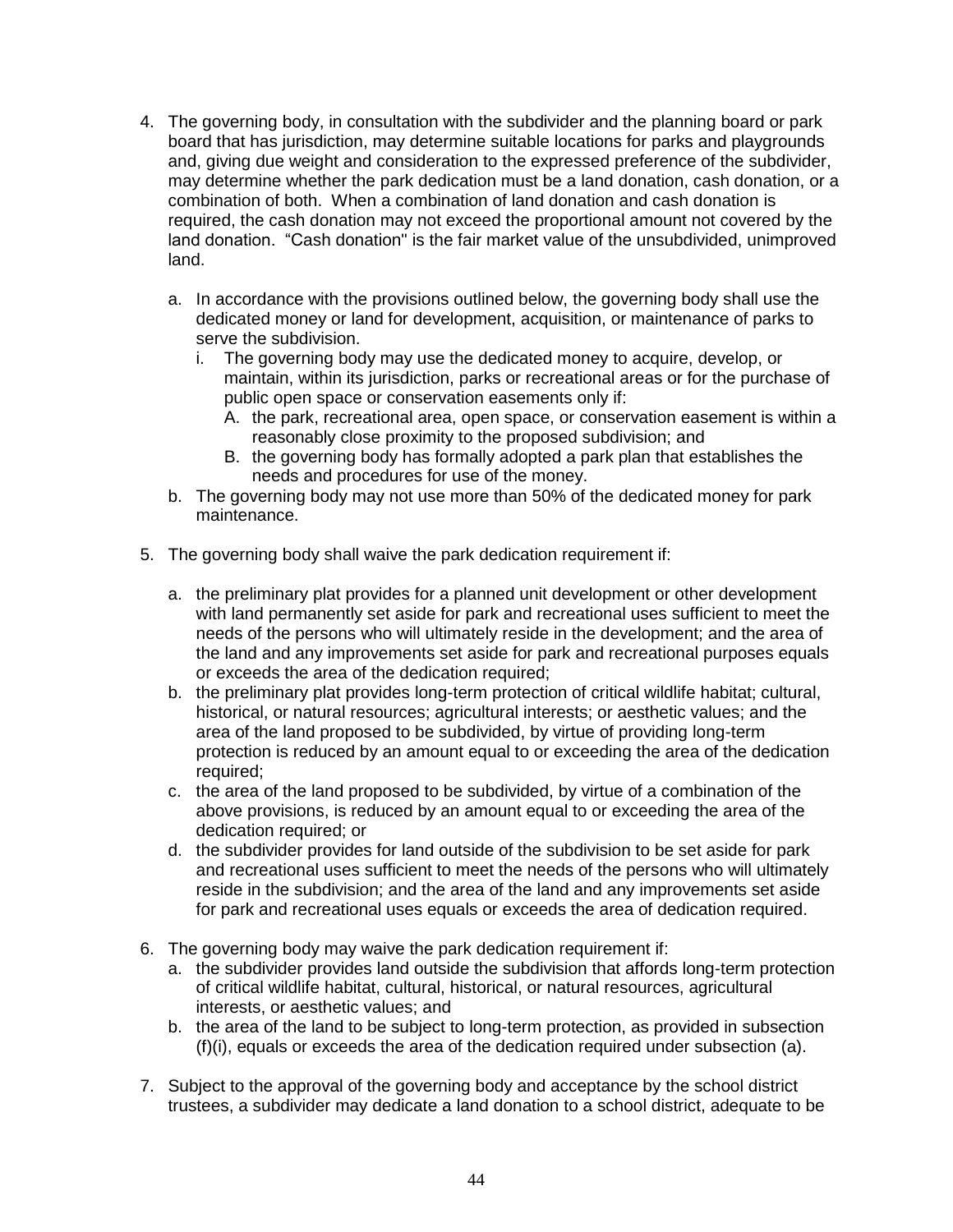used for school facilities or buildings. Such dedication must meet the requirements above.

# <span id="page-47-0"></span>**VI-P. Fire Protection**

## VI-P-1. Purpose

- a. In order to reduce threats to life safety, property and resources, these standards for new subdivisions in wildland urban interface areas are intended to:
	- i. Improve access to and defensibility of developments, homes and other property in wildland/urban interface areas;
	- ii. Minimize the potential spread of fire from wildland areas to structures and from structure fires to wildland areas
	- iii. Permit efficient suppression of fires;
	- iv. Insure that new subdivisions in the Wildland Urban Interface (WUI) provide water supply systems with suitable access for firefighting crews and apparatus, with the intent to increase the resources available to such crews and minimize the spread of a wildland or structure fire.
	- v. Educate property owners, residents, and people that they have a responsibility for prevention of wildland fire on their own property pursuant to §76-13-115 (6), MCA and §76-13-212, MCA.
- b. Therefore, all subdivisions must be planned, designed, constructed, and maintained so as to minimize the risk of fire. Measures must include:
	- i. The design of subdivisions in cooperation with the jurisdictional fire protection entity.
	- ii. FireWise covenants (see<http://www.firewise.org/resources/homeowner.htm> ).
	- iii. Adequate water supply or approved mitigation.

## VI-P-2. Fire Risk Assessment

For unincorporated areas of Lincoln County an analysis of the wildfire hazards on the subdivision site, as influenced by existing vegetation and topography, must accompany the submission of any application for preliminary plat approval. (See Appendix F: Fire Risk Assessment [FRA])

## VI-P-3. Vegetation Management Plan

- a. The subdivider shall provide a vegetation management plan, if required by the FRA, for all properties within the subdivision, including any proposed open space.
- b. The intent of a vegetation management plan is to provide a strategy for reducing fire potential. The plan should address managing vegetation to meet the following goals:
	- i. Protect life and property.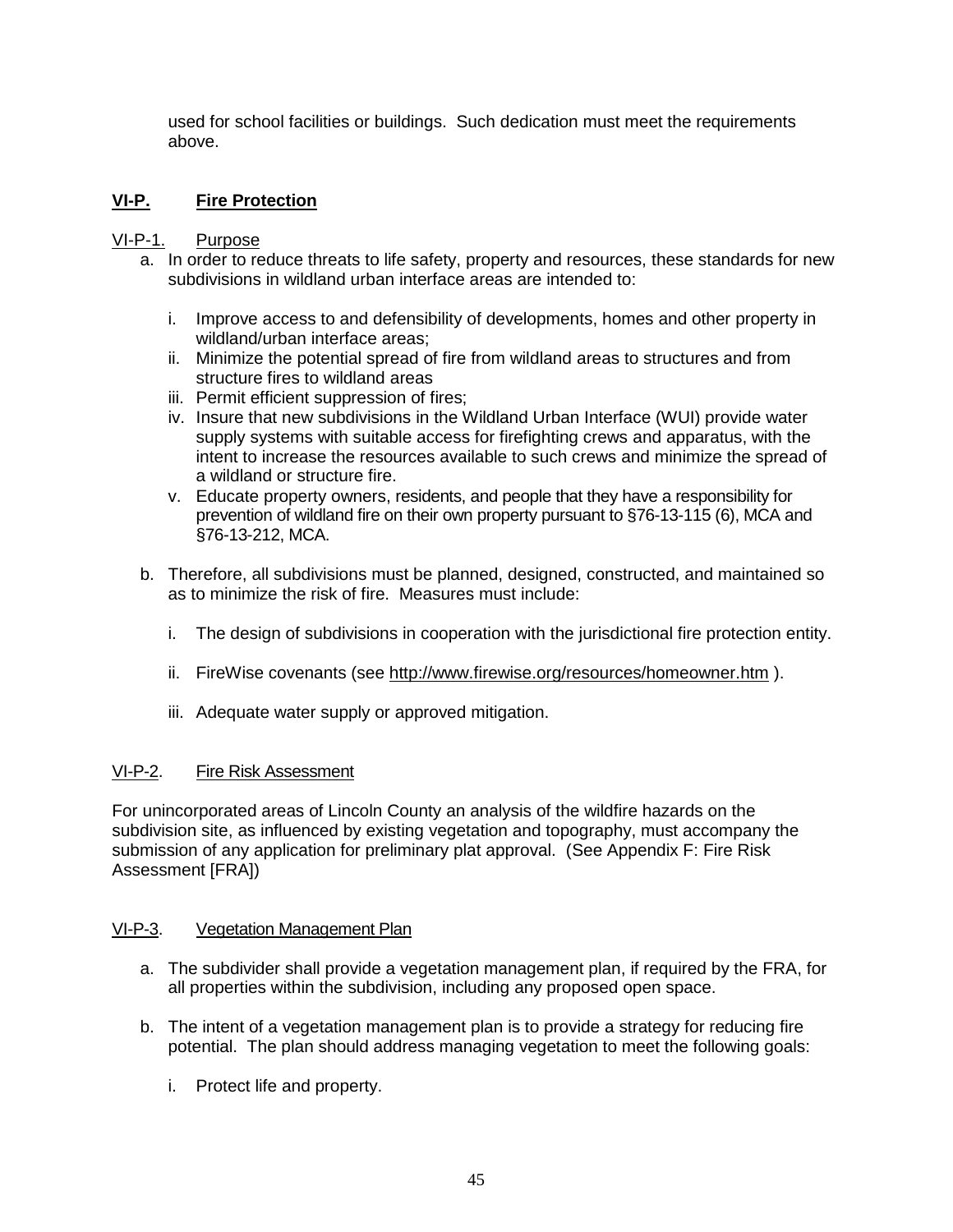- ii. Reduce the potential for a fire on improved property from spreading into wildland fuels, and from a fire in wildland fuels from spreading into improved property or structures. This also applies to reducing the potential for a fire spreading to or from lands adjacent to the subdivision.
- iii. Provide safe working areas for emergency responders fighting fire.
- iv. Maintain important native plant communities, the ecological processes that influence them, and consistency with fish and wildlife habitat conservation goals. Consulting with biologists in the preparation and implementation of the vegetation management plan is strongly encouraged.
- c. The plan shall include:
	- i. a map showing the areas that are to be cleared of dead, dying, or severely diseased vegetation:
	- ii. a map of the areas that are to be thinned or treated for vegetative fuels management;
- d. Roadside Fuel Reduction Recommendations shall include:
	- i. All areas within five (5') feet of each side of the driving surface on a public street or road shall be cleared of all vegetation.
	- ii. For private streets or roads, the entire width of the private road easement shall be cleared of all dead and down woody debris.

#### VI-P-4. Gates.

- a. If gates are proposed, the locations, dimensions and operations shall be reviewed by the FPA.
- b. All gates shall be located such that stopped emergency vehicles do not impede the public right-of-way.
- c. Fire department personnel shall have ready access to locking mechanisms on any gate that restricts access or the gate should be constructed to "break away."

## VI-P-5. Miscellaneous

a. Mapping Fire Protection Features

The subdivider should provide a detailed site map, including all fire protection features (i.e., access roads, hydrants systems, water supply points, etc. installed in the development) to the FPA.

b. Maintenance of Equipment and Features

Maintenance of fire protection equipment shall be ensured by a mechanism acceptable to the Governing Body.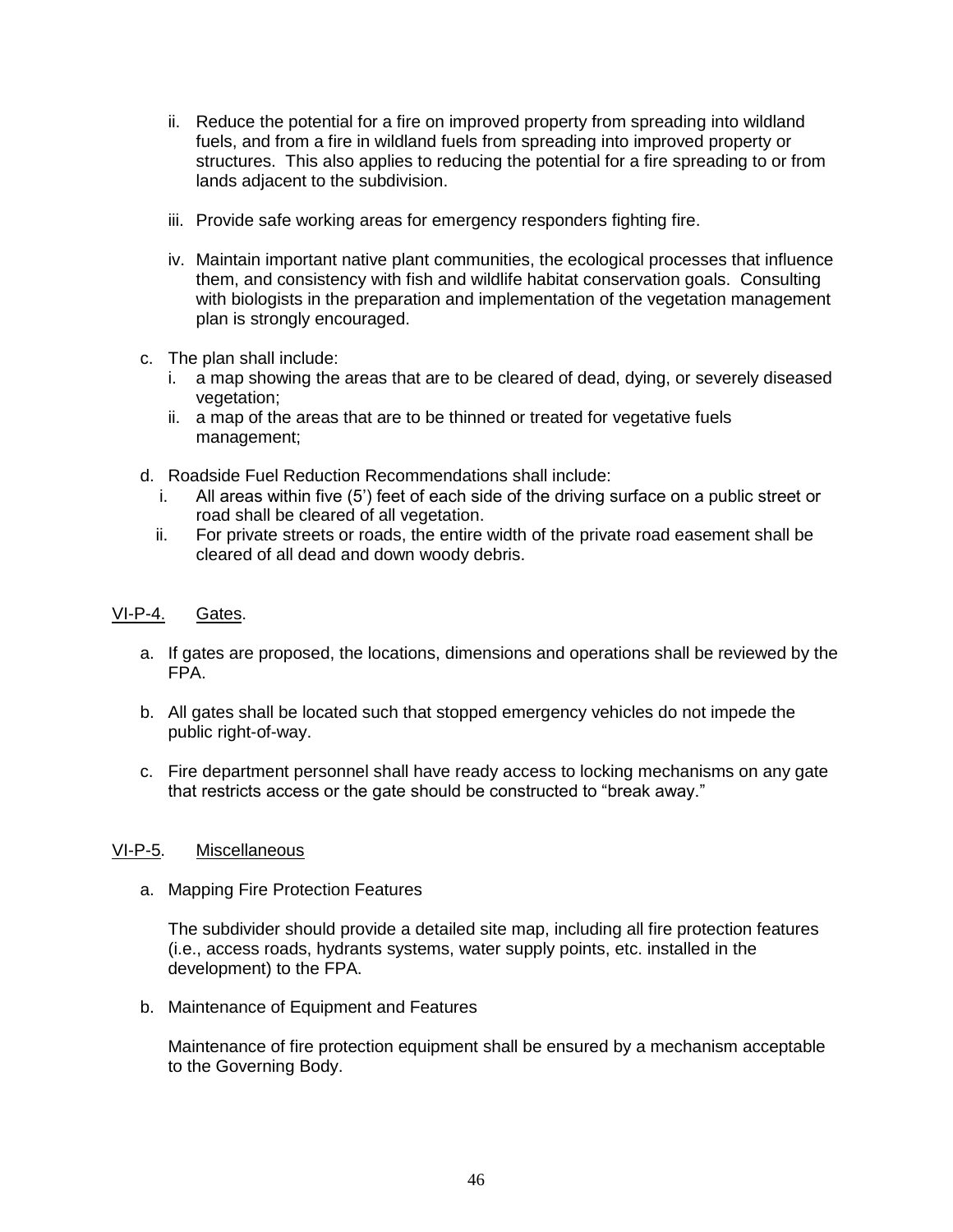## VI-P-6. Water Supply Requirements

Due to the wide variety of situations and levels of fire protection the location of each development will present a unique set of challenges. Water supply solutions shall be developed cooperatively between the developer and the FPA.

For *major* subdivisions, the subdivider has the following options:

- a. If the subdivision is in a fire district or service area, the subdivider shall ensure water availability (see requirements below) and delivery is provided such that the ISO rating of the fire district or service area is maintained or improved (see the Planning Department for a current list of ratings);
	- i. Depending on size and impact of the proposed subdivision on the fire district or service area, the subdivider may mitigate impacts to local services with a paymentin-lieu, if approved by the FPA.
- b. If the subdivision is not in a fire district or service area and the fire district or service area does not want to annex the subdivision, the subdivider shall mitigate impacts to wildland fire protection with a payment-in-lieu to Lincoln County.

For *minor* subdivisions, the subdivider shall mitigate impacts to wildland fire protection with a payment-in-lieu to the fire district or service area, or Lincoln County, where neither of the other exists, unless the same developer has created multiple minor subdivisions adjacent to one another, in which case the applicant is subject to Section a. above.

All payment-in-lieu of water supply mitigation shall be held by the fire district, fire service area, or Lincoln County, for the specific purpose of wildland fire protection. Payment-in-lieu amounts shall be set by the County Commissioners in consultation with the fire district or service area; may vary from district to district; and may be subject to change.

## c. Water Source Requirements

All water sources must be within approximately two (2) vehicular miles and shall have a minimum annual water level or flow sufficient to meet the minimum water supply requirements identified below. This water level or flow shall not be rendered unusable because of freezing or seasonal low water. Adequate water flow and rights for access to the water source shall be ensured in a form acceptable to the FPA.

d. Water Supply Requirements

Regardless of the delivery method or source water, for the purposes of the protection of residential structures the water system shall be capable of supplying a minimum of 1,000 gpm for a minimum of 30 minutes. The FPA may require warning alarms in the event of lower than required water supplies.

e. Delivery Methods.

Water supply may be satisfied (with approval of the FPA) by the use of one or a combination of:

i. Pressurized Hydrants Systems.

Pressurized hydrant systems shall have a minimum usable water volume as determined by these guidelines. The water level of the water source shall be maintained by rainfall, water pumped from a well, or by seasonal high water of a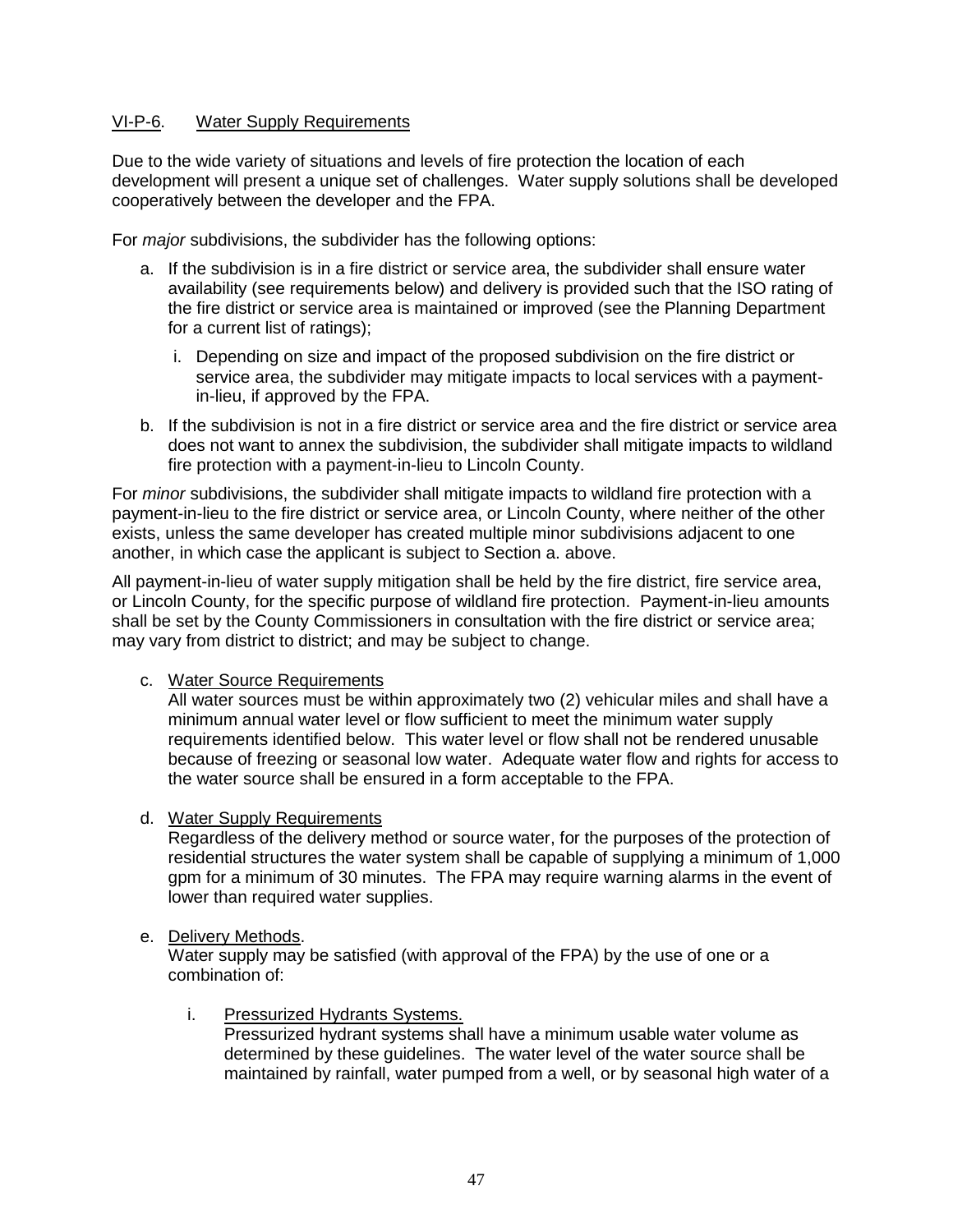stream or river. The number of hydrants, design construction, capacity, location, water level, maintenance and access shall be approved by the FPA.

ii. Draft Sites/Dry Hydrants.

Draft sites from natural water sources such as ponds and streams as approved by the FPA.

- A. Whether the water source is manmade or natural, dry hydrants shall be installed at all draft sites. The design, construction, locations, access and maintenance plans for these sites should be approved by the FPA.
- B. The draft site shall have emergency vehicle access from an access road constructed in accordance with the Lincoln County Subdivision Regulations.
- C. Access to fire department draft sites should be designed to ensure that access roads and driveways are not obstructed. Accessibility should be provided in such a manner that responders will be able to withdraw water without having to go through extraordinary measures such as knocking down fences, etc.
- iii. Manmade Storage Systems (Tanks/Cisterns).

Manmade storage systems shall have a minimum usable water volume as determined by these guidelines. This water source should be equipped with an approved hydrant or hydrants. The level of the water source shall have a mechanism to be maintained at its capacity. This may be accomplished by rainfall, water pumped from a well, or by seasonal high water of a stream or river. The design construction, location, water level maintenance, access and access maintenance should be approved by the FPA

#### f. Testing and Maintenance

Water sources, draft sites, hydrants and other fire protection equipment may be subject to periodic tests as required by the FPA.

- i. All such equipment installed under the provisions of these guidelines shall be maintained in an operative condition at all times and should be repaired or replaced where defective. Additions, repairs, alterations, and servicing of such fire protection equipment and resources should be in accordance with standards approved by the FPA.
- ii. Defensible space of not less than 30 feet should be provided around water tank structures, water supply pumps and pump houses. Portions of trees and other combustible vegetation within 30 feet of the facilities should be removed.
- iii. Water supply facilities in the WUI dependent on electrical power to meet water supply demands should provide standby power systems to ensure that an uninterrupted water supply is provided, unless primary power is underground. The standby power source should be capable of providing power for a minimum of two hours. Standby power is not suggested when the water supply facility serves no more than one single family dwelling.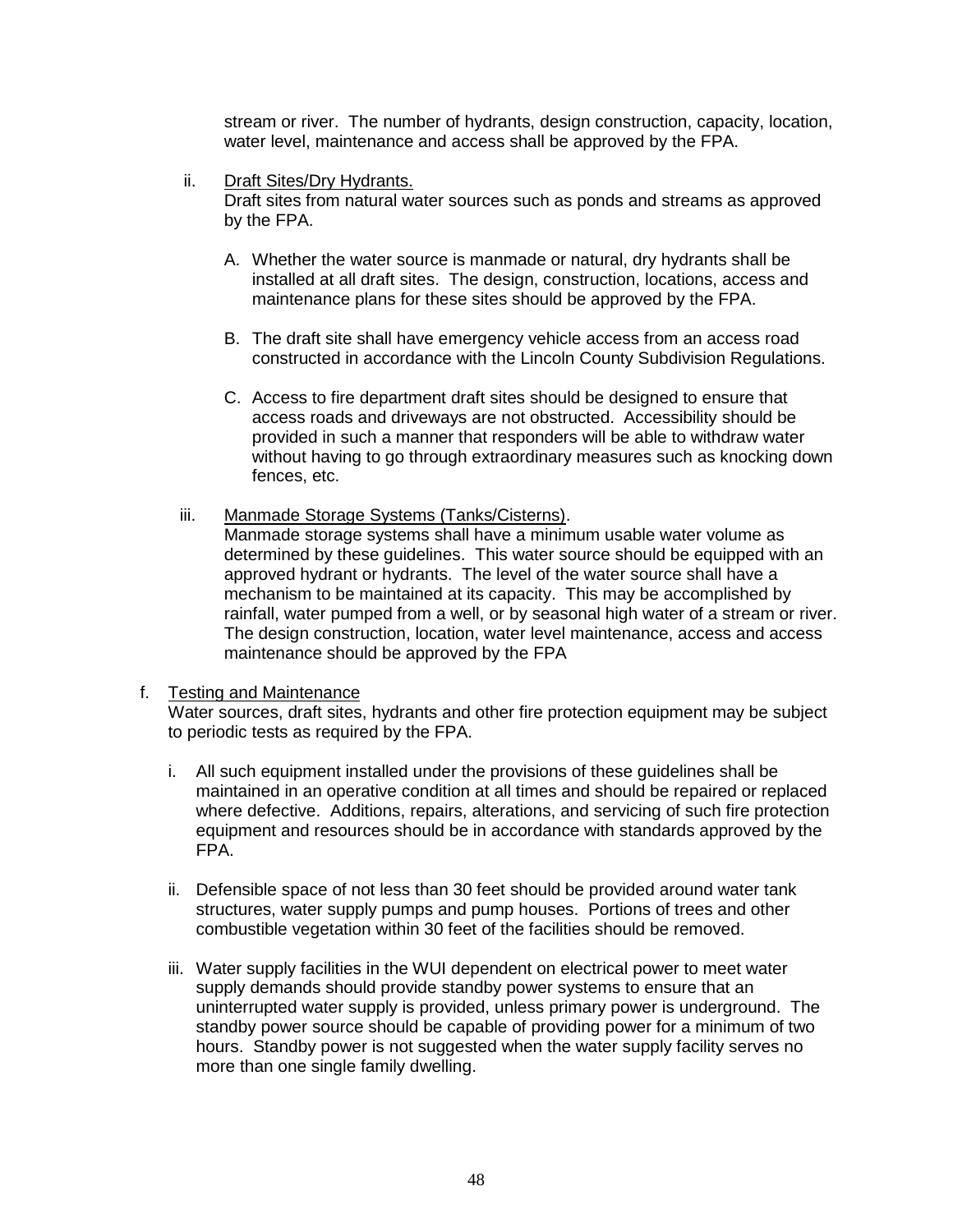## g. Modifications

- i. Fire flow requirements may be modified downward by the FPA for isolated buildings or a group of buildings in rural areas or small communities where the development of full fire flow is impractical.
- ii. Fire flow may be modified upward by the FPA where conditions indicate an unusual susceptibility to group fires or conflagrations. An upward modification should not be more than twice that suggested for the building or buildings under consideration.
- iii. Water supply points may be developed at a single location or at a number of locations within the vicinity of the development. The location or locations should be determined in cooperation with the FPA in order to best support suppression activities by the FPA.

# <span id="page-51-0"></span>**VI-Q. Noxious Weeds**

Pursuant to Title 7, Chapter 22, Part 21 of the MCA, a weed control plan shall be developed and implemented for every new subdivision. A noxious weed plan, or other such agreement for weed treatment, shall be approved by the Lincoln County Weed Board, signed and notarized by the subdivider, recorded with the final plat and incorporated with the Covenants, Conditions and Restrictions of the Homeowners Association.

# <span id="page-51-1"></span>**VI-R. Design Standards for Subdivisions Created For Rent or Lease**

Subdivisions created by rent or lease must comply with the provisions of Section VI.

The governing body may require provision for:

- 1. storage facilities on the lot or in compounds located within a reasonable distance;
- 2. a central area for storage or parking of boats, trailers, or other recreational vehicles;
- 3. landscaping or fencing to serve as a buffer between the development and adjacent properties;
- 4. an off-street area for mail delivery; and
- 5. street lighting.

# <span id="page-51-2"></span>**VI-S. Design Standards for Mobile/Manufactured Home Parks**

## VI-S-1. Mobile/Manufactured Home Spaces

- a. Mobile/manufactured home spaces must be arranged to permit the safe and practical placement and removal of mobile homes.
- b. All mobile/manufactured homes must be located at least 25 feet from any property boundary line abutting upon a public street or highway right-of-way and at least 15 feet from other boundary lines of the park.
- c. The mobile/manufactured home pad must be located at least 10 feet from the street that serves it.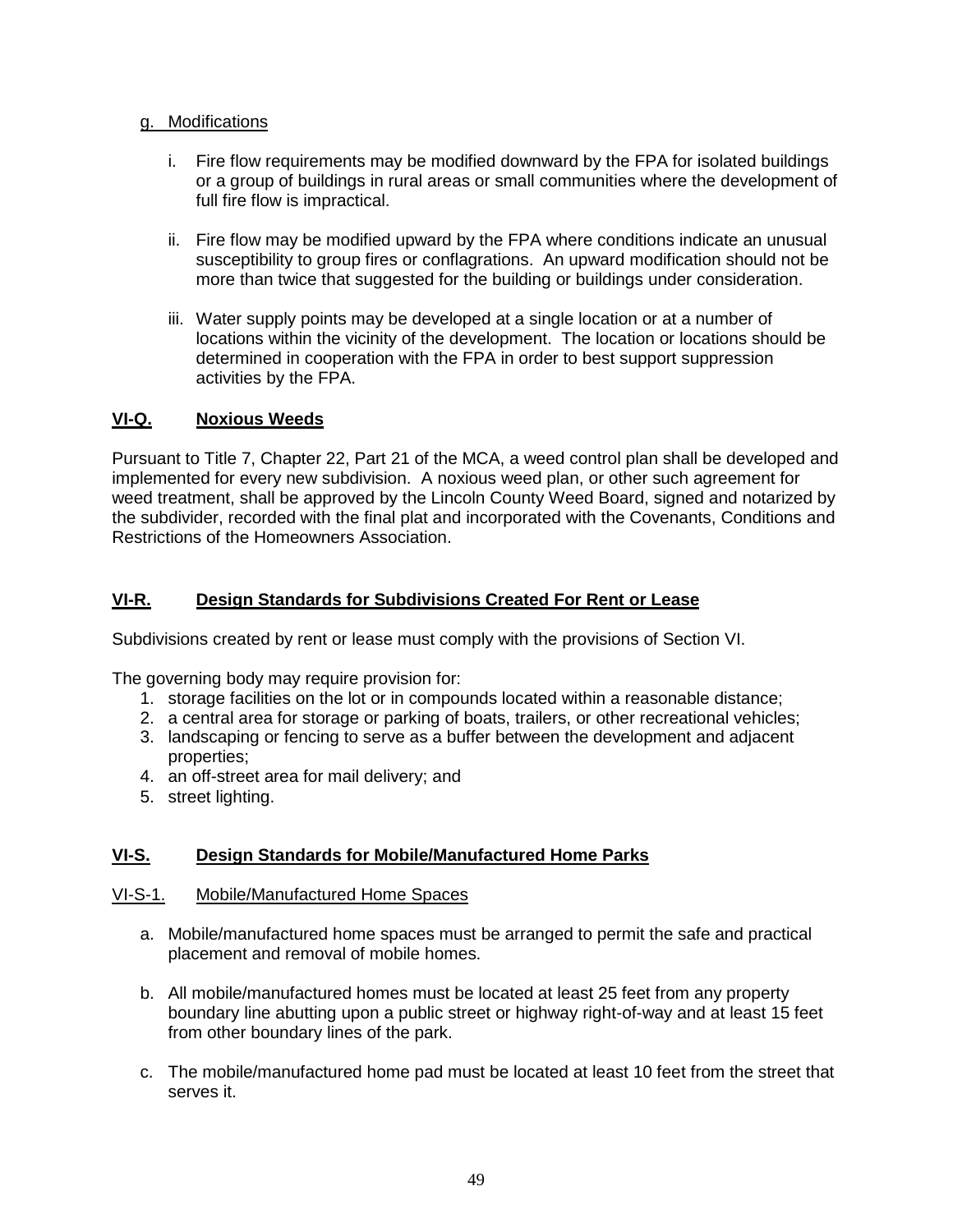- d. The size of the mobile/manufactured home pad must be suitable for the general market to be served and must fit the dimensions of mobile/manufactured homes anticipated.
- e. A mobile/manufactured home pad may not occupy more than one-third (1/3) of the area of its space. The total area occupied by a mobile home and its roofed accessory buildings and structures may not exceed two-thirds (2/3) of the area of a space.
- f. The governing body may require that the mobile/manufactured home pad be improved to provide adequate support for the placement and tie-down of the mobile home.
- g. No mobile/manufactured home or its attached structures, such as awnings and carports, may be located within 20 feet of any other mobile home or its attached structures.
- h. No detached structure, such as a storage shed, may be located within five feet of any mobile/manufactured home or its attached structures.
- i. A minimum of two off-street parking spaces must be provided on or adjacent to each mobile/manufactured home space. The driveway must be located to allow for convenient access to the mobile/manufactured home, and be a minimum of 10 feet wide.
- j. One guest parking space must be provided for each 10 mobile/manufactured home spaces. Group parking may be provided.
- k. The limits of each mobile/manufactured home space must be clearly marked on the ground by permanent flush stakes, markers or other suitable means. Location of space limits on the ground must be approximately the same as those shown on the approved plans. Precise engineering of space limits is not required either on the plans or on the ground.
- l. Each mobile/manufactured home must be skirted within 30 days after it is moved to a space within the mobile/manufactured home park. The skirting must be of a fireresistant material similar to that of the mobile/manufactured home exterior.

#### VI-S-2. Mobile/Manufactured Home Streets

Streets within a mobile/manufactured home park must meet the standards specified in Section VI-G, Streets and Roads.

- a. Streets must be designed to allow safe placement and removal of mobile homes.
- b. Roads within the mobile/manufactured home park must be designed to provide safe traffic circulation and parking.
- <span id="page-52-0"></span>c. One-way road surface widths must be at least 16 feet wide; two-way roads must have at least 24 feet wide driving surface with 2 feet shoulders.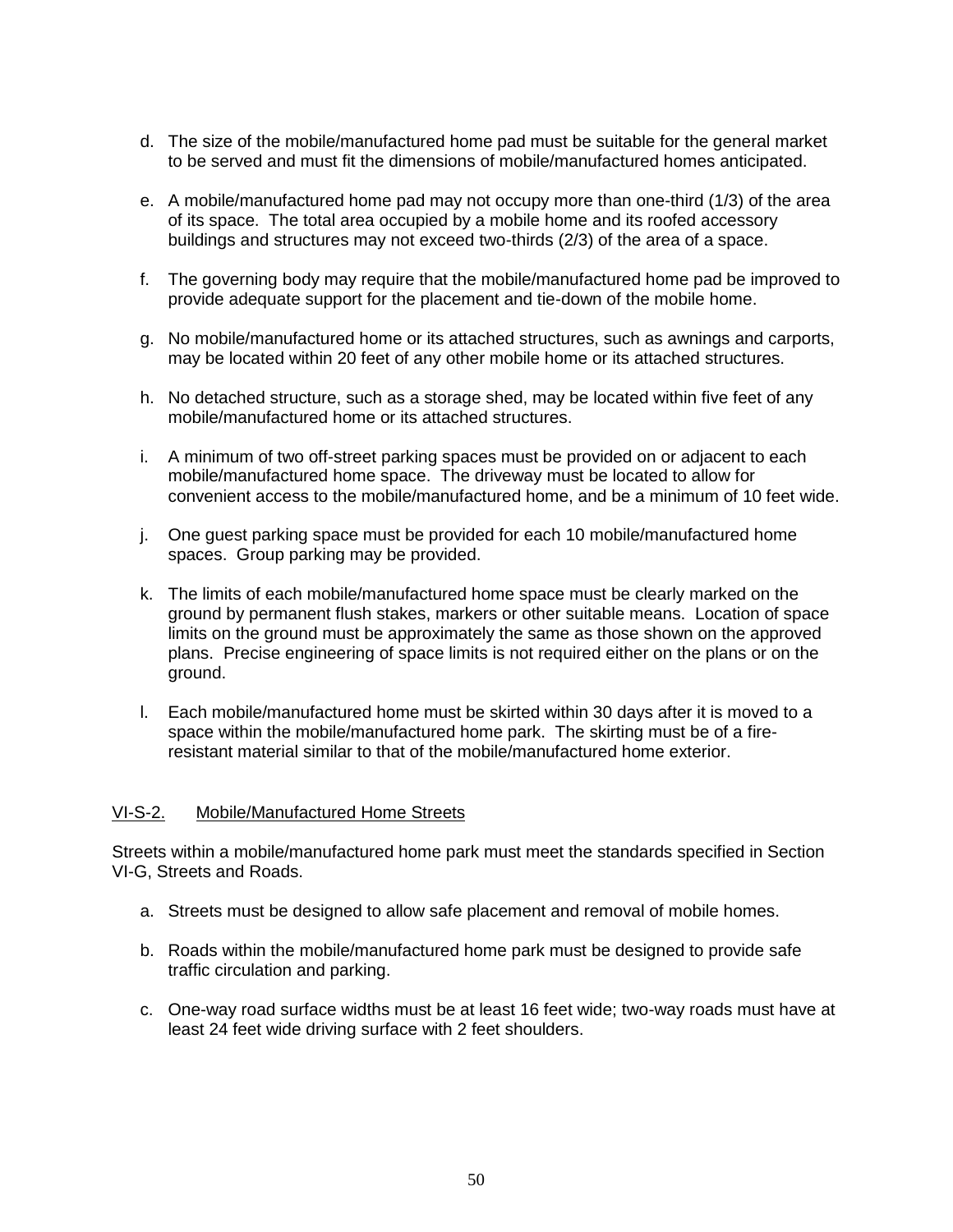# **VI-T. Design Standards for Recreational Vehicle (RV) Parks**

## VI-T-1. RV Lots/Spaces

- (a) Spaces in recreational vehicle parks must be arranged to allow for the safe movement of traffic and access to spaces.
- (b) Recreational vehicles must be separated from each other and from other structures by at least 15 feet, including slide-outs. Any accessory structures such as attached awnings must, for purposes of this separation requirement, be considered part of the recreational vehicle.
- (c) No recreational vehicle space may be located less than 20 feet from any public street or highway right-of-way.
- (d) A minimum of two (2) tandem parking spaces shall be provided each RV space/pad.
- (e) No On-Street Parking allowed other than emergency vehicles.
- (f) The size of RV Lot/Space shall not exceed what is allowable to accommodate for design and flow of water/wastewater of the DEQ Standards

#### VI-T-2 RV Space/Pads

The design shall be approved by a professional engineer to consist of a suitable base course material and a minimum surfacing of 3/4" top course, consisting of gravel, asphalt or concrete, which will allow for proper drainage and minimizing dust.

## VI-T-3. RV Density

The density of a recreational vehicle park shall not exceed what is allowable by DEQ Standards

## VI-T-4. Setbacks

There shall be a minimum ten (10) foot setback around the perimeter of the RV Park on all sides adjacent to property

#### VI-T-5. Natural Visual Buffers

Buffer strip: A minimum ten (10) foot buffer strip shall be provided along all streets or roadways adjoining the park which may include up to five (5) feet of unused right-of-way. A minimum three (3) foot buffer strip shall be provided along each interior property line(s); totaling six (6) feet.

#### VI-T-6 Street Lighting

Any light used to illuminate signs, parking areas, or driving surfaces shall be non-glaring, energy efficient and arranged so as to confine direct light beams to the lighted property or driving surface by appropriate directional hooding.

## VI-T-7 Numbering/Addressing

RV Parks will be based on resolution 804 and include the following additions:

- a. All lot number shall be determined by the Lincoln County GIS Department
- b. All Lots shall be numbered and the numbers visible at the access point to each lot.
- c. Developers shall pay for the addressing of the RV Park and individual lots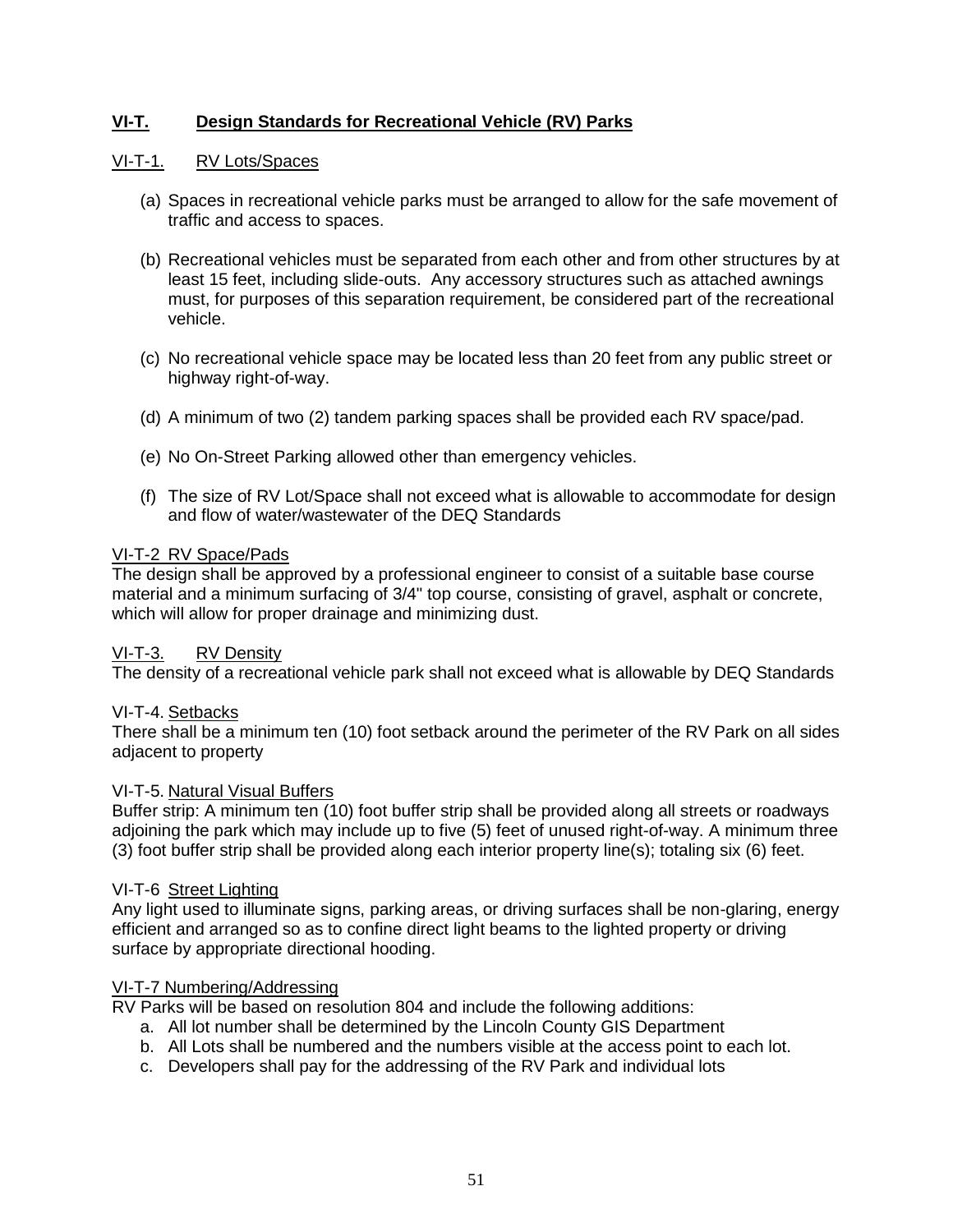## VI-T-8 Landscaping

Developers are encouraged to have a type of fencing and or vegetative landscaping design which provides for dust and erosion control.

## VI-T-9 Signage

Signs and advertising shall be prohibited in recreation vehicle parks except:

- a. One (1) freestanding sign at the entrance of the park
- b. One (1) identifying lot sign at the entrance to a lot
- c. Directional and information signs for the convenience of the occupants of the park

## VI-T-10 Utilities

Water/Wastewater: The water/wastewater design for a recreational vehicle park shall, at a minimum, comply with DEQ Standards.

Refuse/Solid Waste Disposal – Refer to the Lincoln Subdivision Regulations Section VI-K.

## VI-T-11 Roads

Roads, within a recreational Vehicle Park shall meet the following requirements below, *in addition* to the Standards found in VI-G Table 1:

- Roads must be designed to allow safe placement and removal of Recreational Vehicles
- Streets must be designed to provide safe access to public roads, safe traffic circulation and parking and to allow safe and practical placement and removal of RV's

One-way roads must have at least a 20-foot wide driving surface; two-way roads must have at least a 24-foot wide driving surface.

# <span id="page-54-0"></span>**VI-U. Design Standards for Condominium Developments**

Condominium developments must comply with applicable standards contained in Section VI, Design and Improvement Standards; AND must comply with all provisions of the Unit Ownership Act, Sections 70-23-102 through 70-23-703, MCA.

# <span id="page-54-1"></span>**VI-V. Variances**

## VI-V-1. Variances Authorized

The governing body may grant variances from Section VI, Design and Improvement Standards, of these regulations when, due to the characteristics of land proposed for subdivision, strict compliance with these standards would result in undue hardship and would not be essential to the public welfare. A variance will not be granted if it would have the effect of nullifying the intent and purpose of these regulations.

The governing body will not approve a variance unless it finds that:

a. The granting of the variance will not be detrimental to the public health, safety, or general welfare or injurious to other adjoining properties;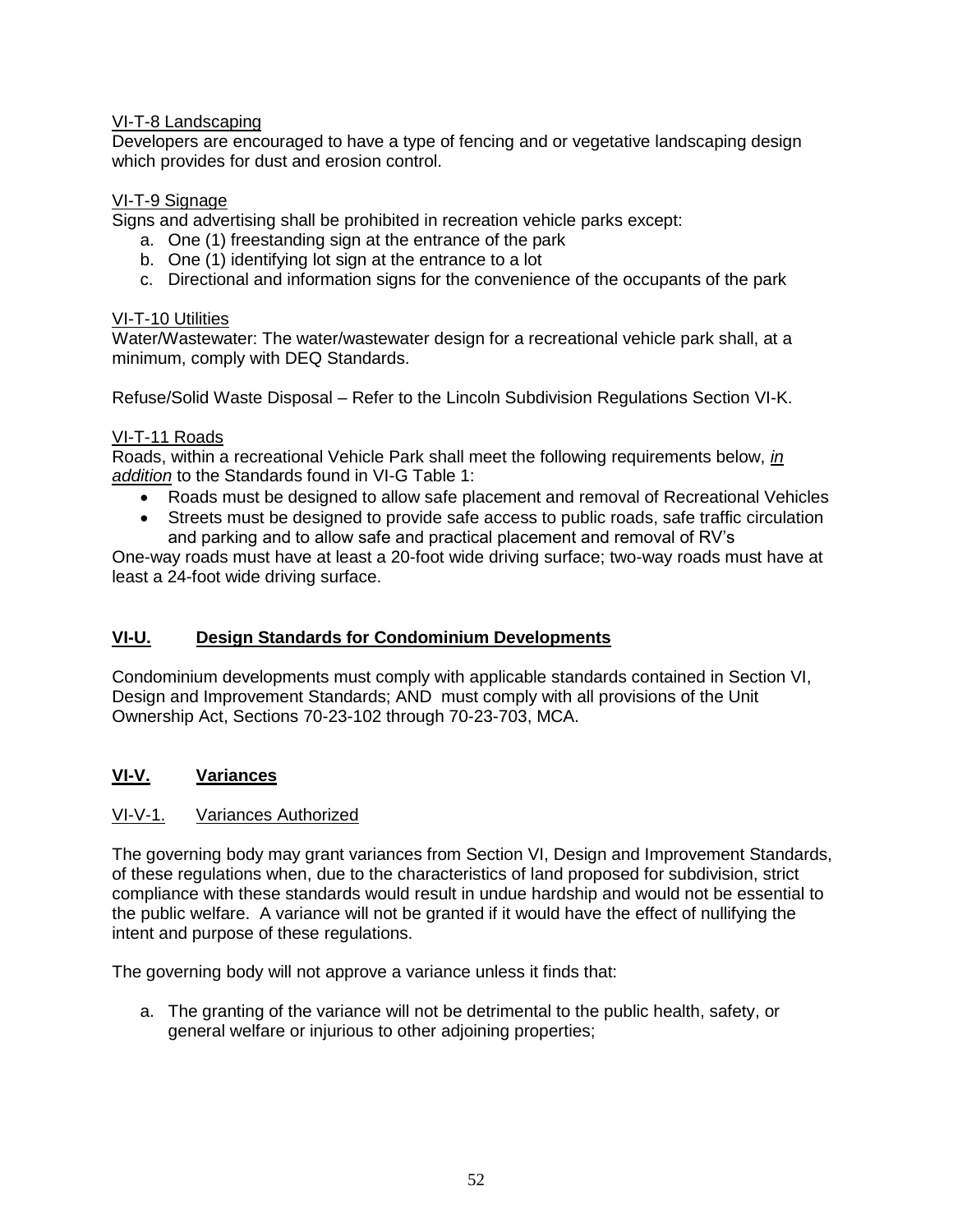- b. Due to the physical surroundings, shape, or topographical conditions of the property involved, strict compliance with the regulations will impose an undue hardship on the owner. Undue hardship does not include personal or financial hardship, or any hardship that is self imposed;
- c. The variance will not cause a substantial increase in public costs; and
- d. The variance will not place the subdivision in nonconformance with any adopted zoning regulations.

#### VI-V-2. Variances from Floodway Provisions Not Authorized

The governing body will not by variance permit subdivision for building purposes in areas located entirely within the floodway of a flood of 100-year frequency as defined by Title 76, Chapter 5, MCA.

#### VI-V-3. Procedure

The subdivider shall include with the submission of the preliminary plat a written statement describing and justifying the requested variance. The applicant can request that the variance request be heard prior to submittal of the preliminary plat application, in which case, the Planning Department will follow public noticing procedures for variances associated with major subdivisions. The planning board will consider the requested variance and recommend its approval or denial to the governing body.

## VI-V-4. Conditions

In granting variances, the governing body may impose reasonable conditions to secure the objectives of these regulations.

When a variance is granted, the motion to approve the proposed subdivision must contain a statement describing the variance and the facts and conditions upon which the issuance of the variance is based.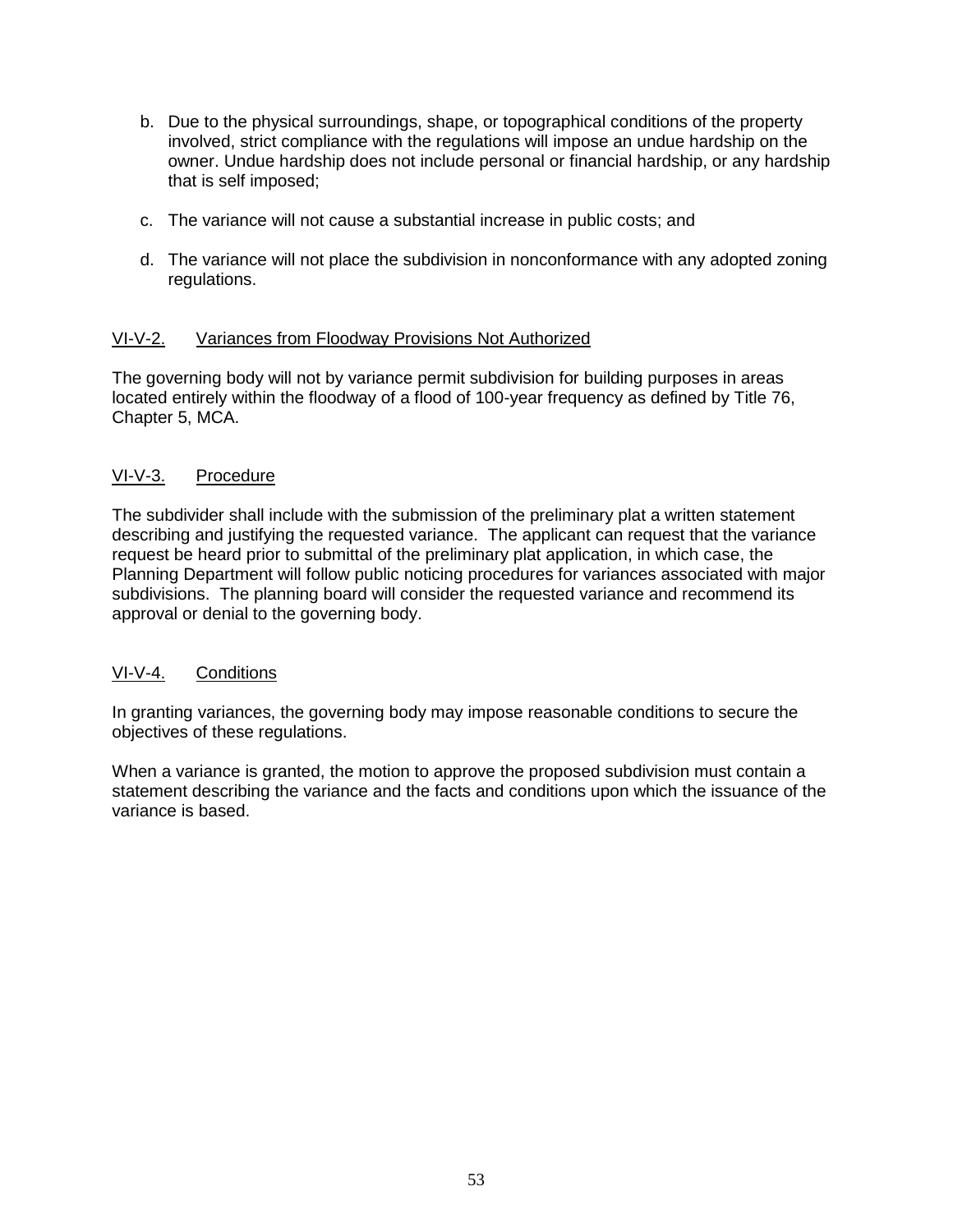## <span id="page-56-0"></span>**VII. DEFINITIONS**

Whenever the following words or phrases appear in these regulations, they shall have the meaning assigned to them by this section. When not inconsistent with the context, words used in the present tense include the future; the singular, unless otherwise specifically defined in a particular section, includes the plural, and the plural the singular.

- 1. ACCESS (LEGAL AND PHYSICAL): Legal access means that each lot in a subdivision abuts a public (city, county, state, or federal) street or road, or that the subdivider has obtained adequate and appropriate easements across all necessary properties from a public road to each lot in the subdivision. Proof of legal access can be either documented legal access from landowner(s), court judgment, or a certification of a licensed title abstractor Physical access means that the street or road conforming to the subdivision design standards which provides all weather normal vehicular access from a public street or road to each lot in the subdivision.
- 2. ACCESSORY BUILDING OR STRUCTURE: Any building or structure used incidentally to another building or structure. It may be unenclosed, without a complete exterior wall system enclosing the area under roof or floor above. *(2a) Accessory structure* (within an RV Park) means buildings or other structures erected to support the use of a recreational vehicle park, located on the same lot as the principal use
- 3. ADT: Average Daily Trips for vehicles based on the Institute of Transportation Engineers land use code.
- 4. ASPECT: Compass direction toward which a slope faces.
- 5. ADJOINING LANDOWNER (ADJACENT PROPERTY OWNER): The owner of record of a parcel of land that is contiguous, at any point, or land that is separated from the parcel by a road, watercourse or deeded right-of-way.
- 6. AGRICULTURE: All aspects of farming or ranching including the cultivation or tilling of soil; dairying; the production, cultivation, growing, harvesting of agricultural or horticultural commodities; raising of livestock, bees, fur-bearing animals or poultry; and any practices including, forestry or lumbering operations, including preparation for market or delivery to storage, to market, or to carriers for transportation to market.
- . 7. AGRICULTURAL WATER USER FACILITIES: Those facilities which provide water for irrigation or stock watering to agricultural lands for the production of agricultural products. These facilities include, but are not limited to, ditches, head gates, pipes, and other water conveying facilities.
- 8. BLOCK: A group of lots, tracts or parcels within well-defined and fixed boundaries.
- 9. BUILDING ENVELOPE: The designated area of a lot within which a structure or structures can be built and which is depicted or described on a site plan or final subdivision plat.
- 10. CANYON: A deep valley with steep slopes carved from the landscape by a [river](http://en.wikipedia.org/wiki/River) or a stream.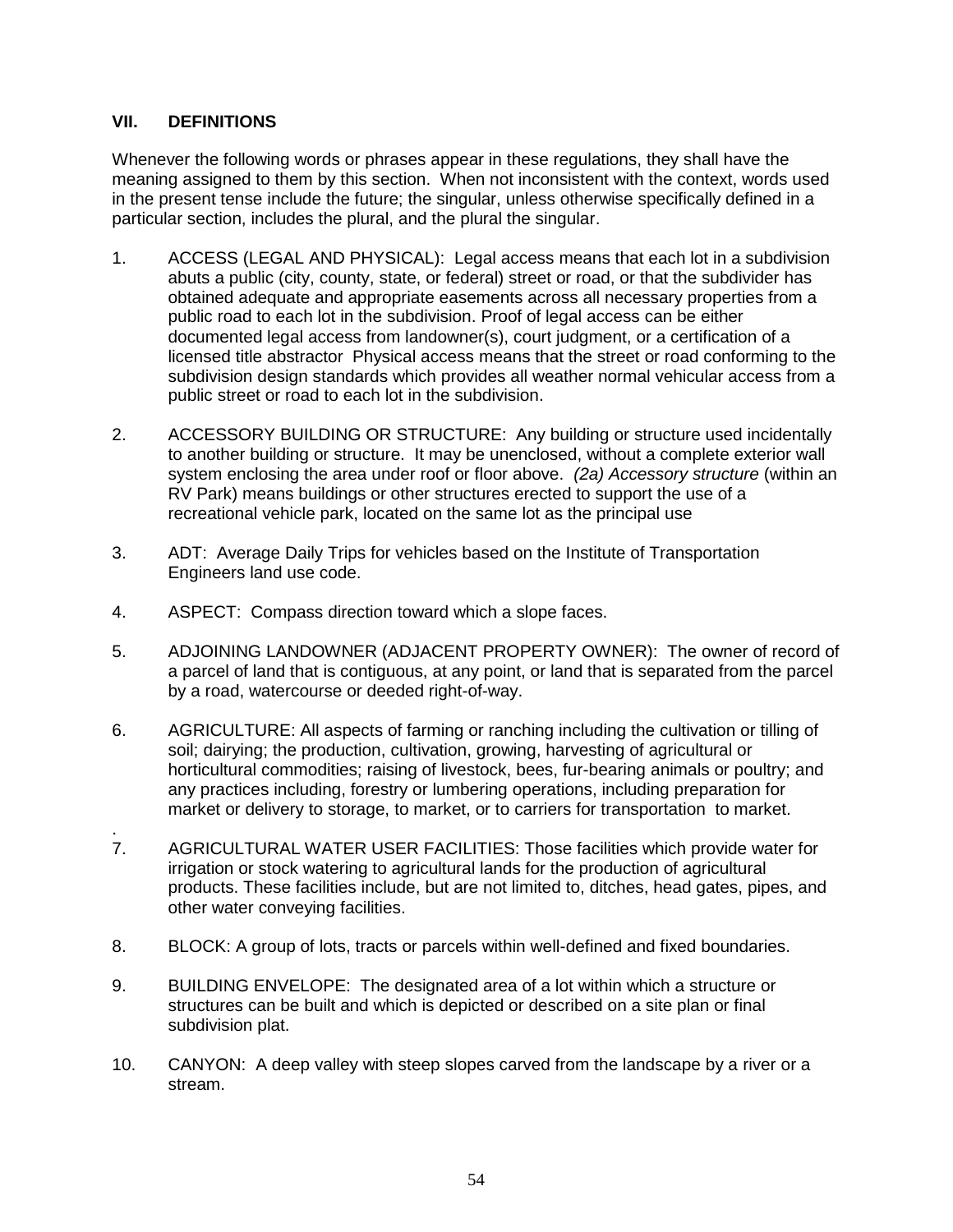- 11. CERTIFICATE OF SURVEY: A drawing of a field survey prepared by a professional land surveyor for the purpose of disclosing facts pertaining to boundary locations.
- 12. COMBUSTIBLE: Any material that, in the form in which it is used and under conditions anticipated will ignite and burn (see Noncombustible).
- 13. COMPREHENSIVE PLAN, MASTER PLAN, OR GROWTH POLICY: means a comprehensive development plan, master plan, or comprehensive plan that was adopted pursuant to Title 76, Chapter 1, MCA, before October 1, 1999, or a policy that was adopted pursuant to Title 76, Chapter 1, MCA, on or after October 1, 1999.
- 14. CONDOMINIUM: A form of individual ownership with unrestricted right of disposal of one or more units in a multiple unit project, with the land and other parts of the project held in common ownership or use with owners of the other units, pursuant to Title 70, Chapter 23, MCA.
- 15. COVENANT (PROTECTIVE COVENANT): A limitation contained in a deed or other document that restricts or regulates the use of the real property.
- 16. CRITICAL FIRE WEATHER: A set of weather conditions (usually a combination of high temperatures, low relative humidity and strong wind) whose effects on fire behavior make control difficult and threaten firefighter safety. (See also: Fire Weather)
- 17. DEDICATION: The deliberate appropriation of land by an owner for any general and public use, reserving to the landowner no rights that are incompatible with the full exercise and enjoyment of the public use to which the property has been devoted. [76-3- 103(3), MCA].
- 18. DEVELOPMENT: Land use development or construction projects that involve substantial property improvement and usually a change in the land-use character within a subject property or properties. Such development generally involves using land for residential or commercial purposes.
- 19. DEQ: The Montana Department of Environmental Quality.
- 20. DIVISION OF LAND: The segregation of one or more parcels of land from a larger tract held in single or undivided ownership by transferring or contracting to transfer title to or possession of a portion of the tract or properly filing a certificate of survey or subdivision plat establishing the identity of the segregated parcels pursuant to the MSPA. The conveyance of a tract of record or an entire parcel of land that was created by a previous division of land is not a division of land. [76-3-103(4), MCA].
- 21. DRIVEWAY: A vehicular ingress and egress route that serves no more than two dwelling units.
- 22. DWELLING UNIT: Any structure or portion thereof providing complete, independent and permanent living facilities for one household.
- 23. EASEMENT: Authorization by a property owner for another to use, or restriction on the right of the owner to use, all or a portion of the owner's property for a specified purpose.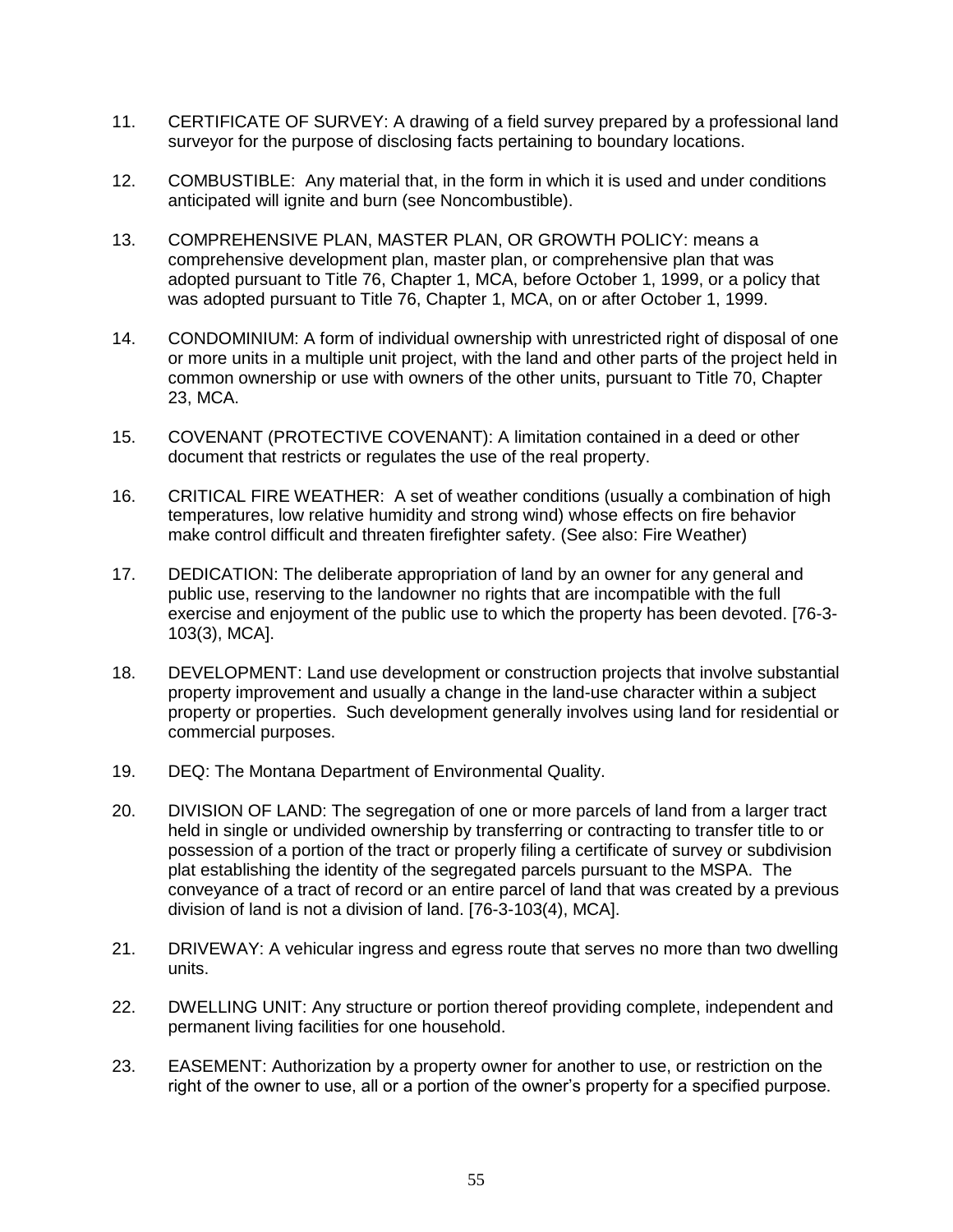- 24. ENGINEER (PROFESSIONAL ENGINEER): A person licensed in conformance with the Montana Engineers' and Land Surveyors' Act (Title 37, Chapter 67, MCA) to practice engineering in the State of Montana.
- 25. EVACUATION: The temporary movement of people and their possessions from locations threatened by a hazard.
- 26. FIRE CHIMNEY: Topographical features, usually canyons, gulches or valleys, which tend to funnel or otherwise concentrate fire toward the top of steep slopes. Fire Chimneys are generally less than ½ mile in length, have slopes of 20% or steeper, are less than 600 feet wide, and are at least 120 feet deep as measured from the bottom of the ravine to the crest of either adjacent ridge or slope.
- 27. FIRE FLOW: The flow rate of a water supply, measured at 20 psi (137.9 kPa) residual pressure that is available for fire fighting.
- 28. FIRE HAZARD: A fuel complex, defined by kind, arrangement, volume, condition, and location, which determines the ease of ignition and/or resistance to fire control.
- 29. FIRE HYDRANT: A valved connection on a year-round water supply system having one or more outlets that is used to supply water for fire departments.
	- a. PRESSURIZED HYDRANT: An arrangement of pipe permanently connected to a year- round water source with a pressurized water supply system that provides a ready means of water supply for firefighting purposes.
	- b. DRY (DRAFT) HYDRANT: An arrangement of pipe permanently connected to a year- round water source other that a piped, pressurized water supply system that provides a ready means of water supply for firefighting purposes and that utilizes the drafting (suction) capability of fire department pumpers.
- 30. FIRE PROTECTION AGENCY (FPA): Agency having jurisdiction for residential fire protection.
- 31. FIRE PROTECTION FEATURE: A fire protection feature is any feature outlined in the fire prevention plan or fire protection plan, or any other features that aid in the prevention or protection from fire.
- 32. FIRE WEATHER: Weather conditions favorable to the ignition and rapid spread of fire. In wildfires, this generally includes high temperatures combined with strong winds and low humidity. See "Critical Fire Weather."
- 33. FIRST MINOR SUBDIVISION: A proposed subdivision from a tract of record that has not been subdivided or created by a subdivision under the MSPA, or will not result in a tract of record that creates more than five parcels under 160 acres in size [76-3-609(2), MCA].
- 34. FLOOD: The water of any watercourse or drainage which is above the bank or outside the channel and banks of such watercourse or drainage [76-5-103 (8), MCA].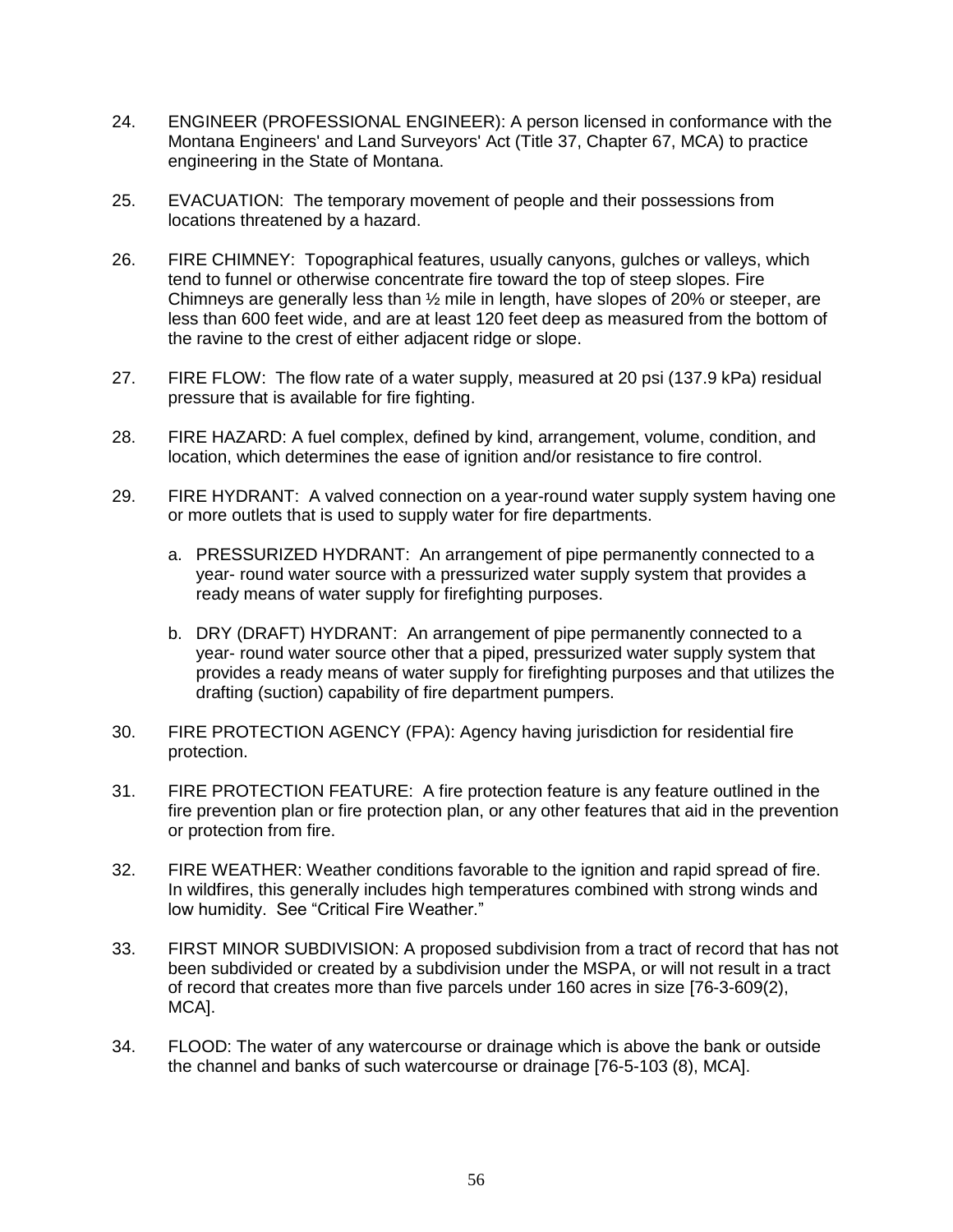- 35. FLOOD OF 100 YEAR FREQUENCY: A flood magnitude which has a one percent chance of occurring in any given year, or is a flood magnitude which is expected to recur on the average of once every 100 years [76-5-103 (9), MCA].
- 36. FLOODPLAIN: The area adjoining the watercourse or drainage that would be covered by the floodwater of a flood of 100 year frequency [76-5-103 (10), MCA].
- 37. FLOODWAY: The channel of a watercourse or drainage and those portions of the floodplain adjoining the channel that are reasonably required to carry and discharge the floodwater of any watercourse or drainage [76-5-103 (11), MCA].
- 38. FUELS: All combustible materials within the WUI including, but not limited to, vegetation and structures.
- 39. FUEL BREAK: An area, strategically located for fighting anticipated fires, where the native vegetation has been permanently modified or replaced so that fires burning into it can be more easily controlled. Fuel breaks divide fire-prone areas into smaller areas for easier fire control and to provide access for firefighting.
- 40. FUEL LOADING: The volume of fuel in a given area. Generally expressed in tons or pounds per acre, fuel loading may be referenced to fuel size or time lag categories, and may include surface fuels or total fuels.
- 41. GOVERNING BODY: The governing authority of a county, city, town, or consolidated local government organized pursuant to law [76-3-103 (7), MCA].
- 42. GREENBELT: An area with fire-resistive vegetation (planted or native), maintained to cause a reduction in fire intensity, and used for purposes other than fire protection (golf course, cemetery, park, playground, mowed park, orchard, etc.).
- 43. GROUND FUELS: All combustible materials such as grass, duff, loose surface litter, tree or shrub roots, rotting wood, leaves, peat, or sawdust that typically support combustion.
- 44. GULCH: A V-shaped valley formed by [erosion.](http://en.wikipedia.org/wiki/Erosion) It may contain a small perennial or ephemeral stream.
- 45. HAZARD: A fuel complex defined by kind, arrangement, volume, condition, and location that determines the ease of ignition and/or of resistance to fire control.
- 46. IMPROVED PROPERTY: A piece of land or real estate upon which a structure has been placed, a marketable crop is growing (including timber), or other property improvement has been made.
- 47. IMPROVEMENT AGREEMENT: A contractual agreement that may be required by the governing body to ensure the construction of such improvements as required by local subdivision regulations. The improvement agreement may require collateral to secure the construction of such improvements, such as the deposit of certified funds, irrevocable letters of credit, performance or property bonds, private or public escrow agreements, or similar financial guarantees.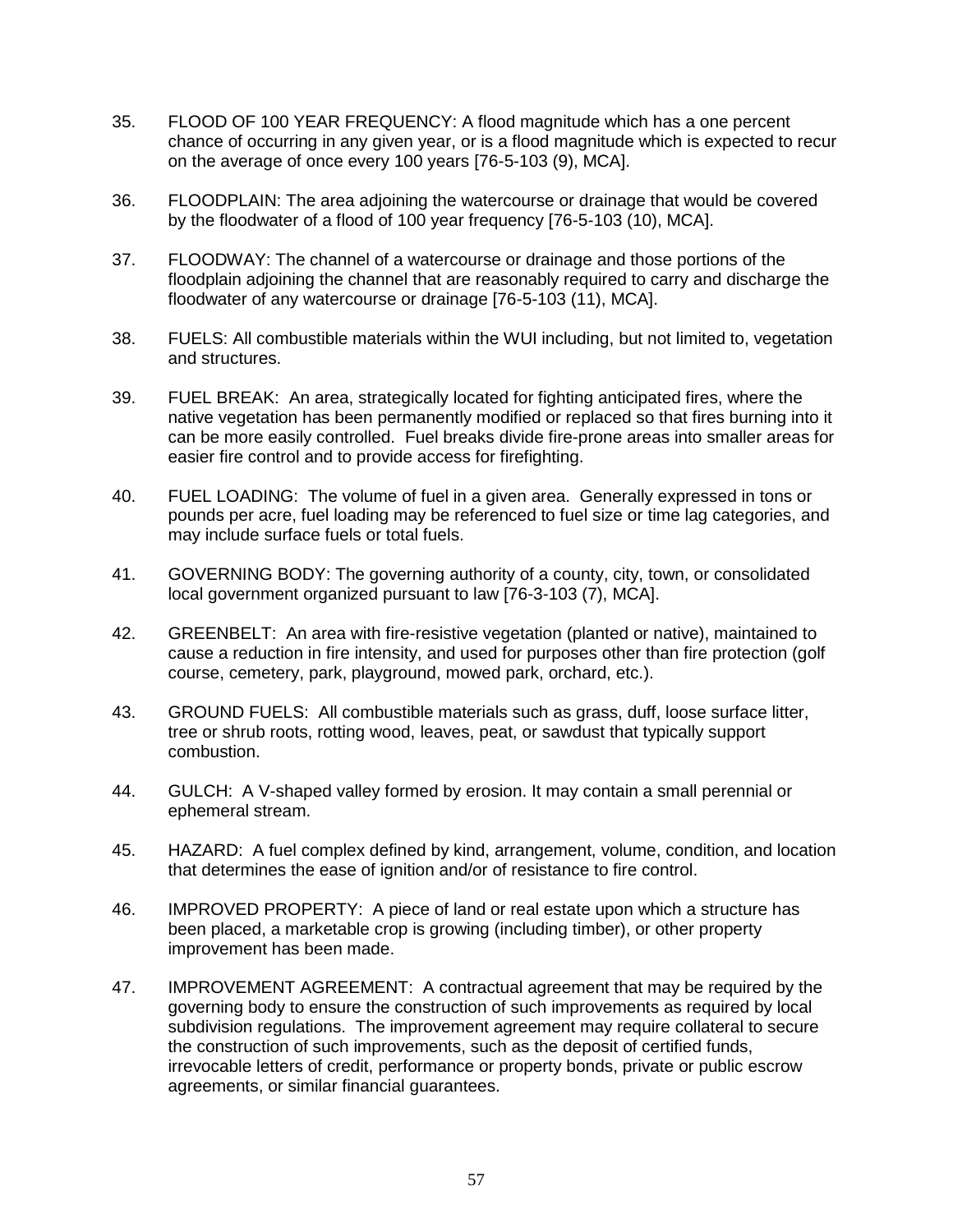48. ISO: The Insurance Service Organization collects information on municipal fireprotection efforts in communities throughout the United States. In each of those communities, ISO analyzes the relevant data using a Fire Suppression Rating Schedule (FSRS). ISO assigns a Public Protection Classification value from 1 to 10. Class 1 generally represents superior property fire protection, and Class 10 indicates that the area's fire-suppression program doesn't meet ISO's minimum criteria.

By classifying communities' ability to suppress fires, ISO helps communities evaluate their public fire-protection services. The program provides an objective, countrywide standard that helps fire departments in planning and budgeting for facilities, equipment, and training. By securing lower fire insurance premiums for communities with better public protection, the PPC program provides incentives and rewards for communities that choose to improve their firefighting services.

- 49. LADDER FUELS: Fuels that provide vertical continuity, allowing fire to carry from surface fuels into the crowns of trees or shrubs with relative ease.
- 50. LAND USE: The type or degree of activity occurring or intended to occur on a piece of land.
- 51. LANDOWNER: All individuals, groups, or parties with a title interest in the property. For purposes of 76-3-207, MCA, when a parcel of land for which an exemption from subdivision review is claimed is being conveyed under a contract-for-deed, the terms "property owner," "landowner," and "owner" mean the seller of the parcel under the contract-for-deed (24.183.1104 ARM). For all other purposes of these regulations, the terms "property owner," "landowner," and "owner" mean both the seller and the purchaser under a contract for deed.
- 52. LIFE SAFETY: Actions taken to prevent the endangerment of people threatened by emergency incidents or by activities associated with the management.
- 53. LOCAL SERVICES: Local services are defined as any and all services that local governments, public or private utilities are authorized to provide for the benefit of their citizens.
- 54. LOT: A parcel, plot, or other land area created by subdivision for sale, rent, or lease.
- 55. LOT MEASUREMENT:
	- a. Lot Depth The length of a line drawn perpendicularly to the front lot line and extending to the rear lot line.
	- b. Lot Width The average width of the lot.
	- c. Lot Frontage The width of the front lot line.
- 56. LOT TYPES:
	- a. Corner Lot A lot located at the intersection of two streets.
	- b. Interior/Perimeter Lot A lot with frontage on only one street.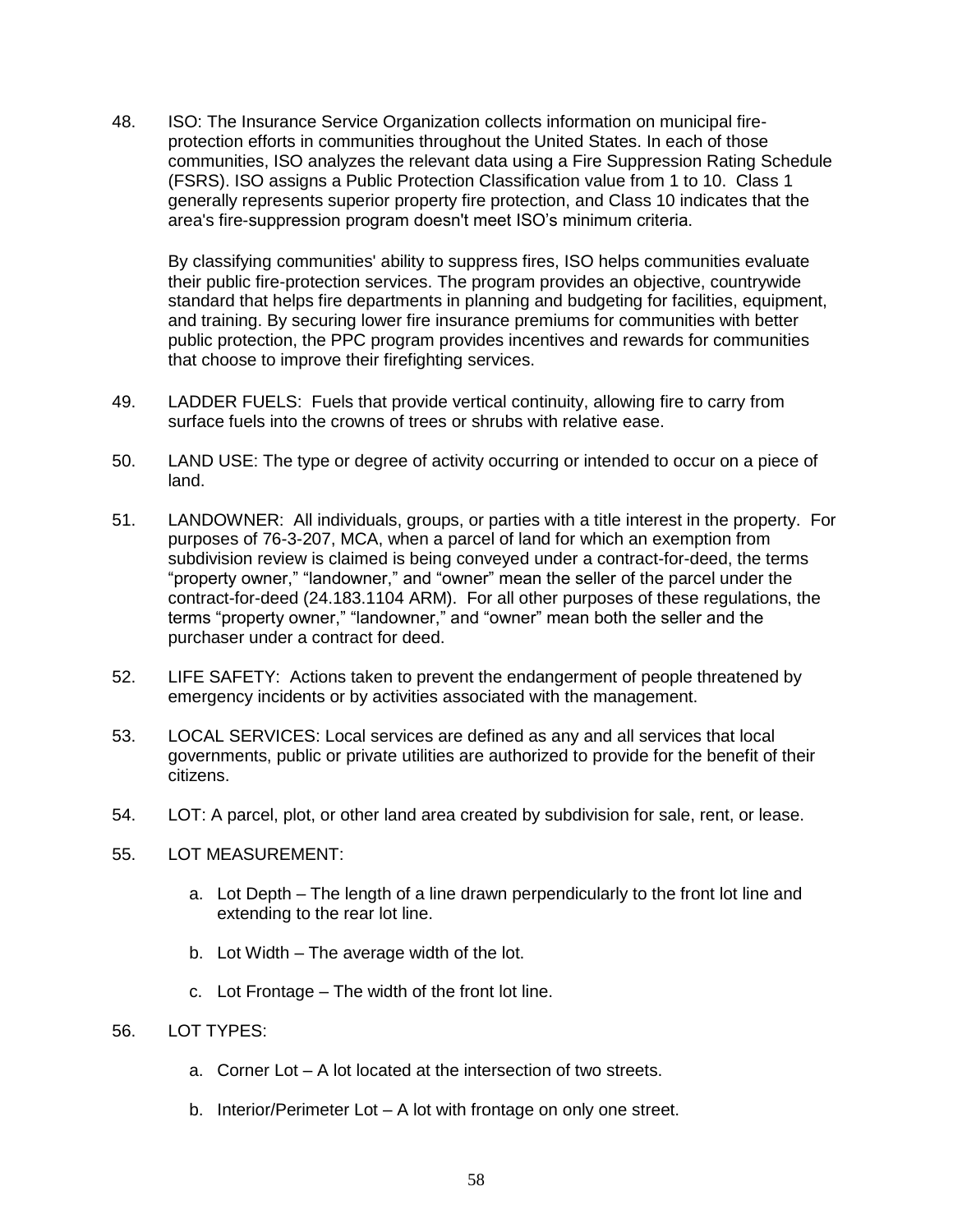- c. Through or Double-Frontage Lot A lot whose front and rear lines both abut on streets.
- d. Flag Lot A lot of irregular shape, the bulk of which is normally situated to the rear of other lots, having as its frontage and access a drive connecting it to a street.
- 57. MAJOR SUBDIVISION: A subdivision that creates six or more lots.
- 58. MINOR SUBDIVISION: A subdivision that results in five or fewer lots from a tract of land which was not originally created through subdivision.
- 59. MOBILE (MANUFACTURED) HOME: A detached residential dwelling unit, which may consist of two or more sections, fabricated at a factory and designed to be towed on its own chassis to a building site for occupation as a dwelling with or without a permanent foundation. The term includes, but is not limited to, "trailer homes," "house trailers," and "manufactured homes" whether or not the unit has been constructed after July 1, 1976, in conformance with Federal Manufactured Home Construction and Safety Standards. The term does not include "modular" or "factory-built buildings" that are fabricated at a factory in accordance with the Uniform Building Code Standards applicable to site-built homes, and are transported to the site for final assembly on a permanent foundation.
- 60. MOBILE (MANUFACTURED) HOME SPACE: A designated portion of a parcel of land designed for the accommodation of one mobile home and its accessory buildings or structures for the exclusive use of the occupants.
- 61. MOBILE (MANUFACTURED) HOME PARK: A parcel of land that provides or will provide spaces for three or more mobile homes.
- 62. MOBILE (MANUFACTURED) HOME PAD: That area of a mobile home space which has been prepared for the placement of a mobile home.
- 63. MONTANA DEPARTMENT OF ENVIRONMENTAL QUALITY MINIMUM STANDARDS: Minimum standards promulgated by the Montana Department of Environmental Quality, pursuant to Title 76, Chapter 4, Part 1, MCA.
- 64. MONUMENT (PERMANENT MONUMENT): Any structure of masonry, metal, or other permanent, durable material placed in the ground, which is exclusively identifiable as a monument to a survey point, expressly placed for surveying reference.
- 65. MSPA: Montana Subdivision and Platting Act, Title 76, Chapter 3, MCA.
- 66. NATURAL ENVIRONMENT: The natural environment is defined as the physical conditions which exist within a given area, including land, air, water, mineral, flora, fauna, sound, light and objects of historic and aesthetic significance.
- 67. NON-COMBUSTIBLE: A material that, in the form in which it is used and under the conditions anticipated, will not aid combustion or add appreciable heat to an ambient fire.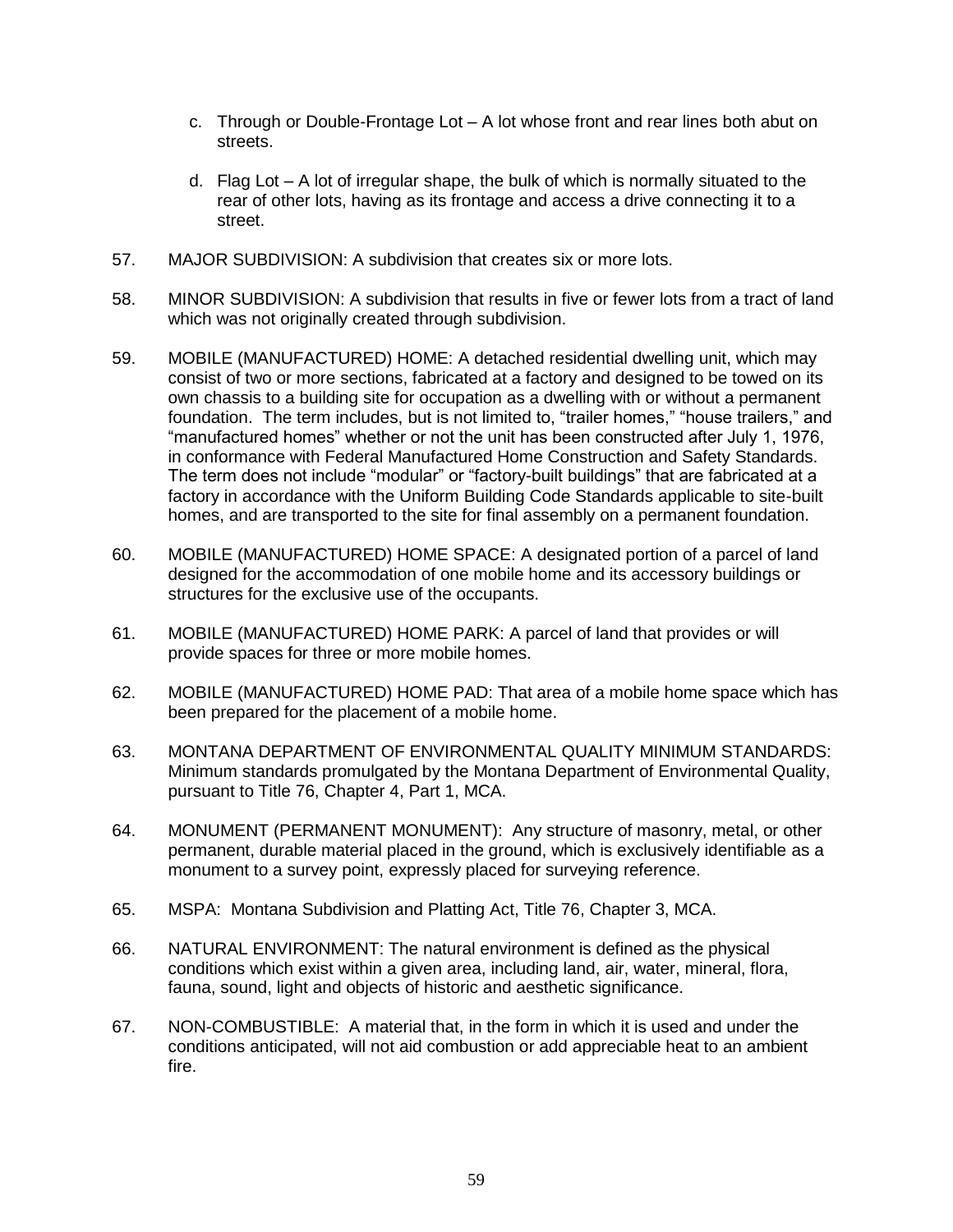- 68. OBSTRUCTIONS: Any object or collection of objects that may deter, hinder or block access.
- 69. OCCUPANCY: The purpose for which a building or portion thereof is used or intended to be used.
- 70. OPEN SPACE: Land or water areas retained for use as active or passive recreation areas or for resource protection in an essentially undeveloped state.
- 71. OVERALL DEVELOPMENT PLAN: The plan of a subdivision design proposed to be subdivided in stages.
- 72. PLANNED UNIT DEVELOPMENT (PUD): A land development project consisting of residential clusters, industrial parks, shopping centers, or office building parks that compose a planned mixture of land uses built in a prearranged relationship to each other and having open space and community facilities in common ownership or use [76-3-103 (10), MCA].
- 73. PLANNING BOARD: A planning board formed pursuant to Title 76, Chapter 1, MCA.
- 74. PLAT: A graphical representation of a subdivision showing the division of land into lots, parcels, blocks, streets, alleys, and other divisions and dedications.
	- a. Preliminary Plat: A neat and scaled drawing of a proposed subdivision showing the layout of streets, alleys, lots, blocks, and other elements of a subdivision that furnish a basis for review by a governing body as more specifically set forth in these regulations and the MSPA.
	- b. Final Plat: The final drawing of the subdivision and dedication required to be prepared for filing for record with the county clerk and recorder containing all elements and requirements set forth in these regulations and the MSPA. (Title 76, Chapter 3, MCA).
	- c. Amended Plat: The final drawing of any change to a filed platted subdivision , or any lots within a filed platted subdivision.
	- d. Vacated Plat: A plat which has been voided under the provisions of MCA 76-3-305, 7-5-2501, 7-5-2502, 7-14-2616 (1) and/or (2), 7-14-2617, 7-14-4114 (1) and/or (2), and 7-14-3115.
- 75. PRIVATE IMPROVEMENT: Private improvements are the same types of improvements as defined under PUBLIC IMPROVEMENTS, except the structure or facility has not been dedicated to the public or otherwise acquired by a government entity for public use.
- 76. PRIVATE ROAD: A road is private if its right-of-way has neither been dedicated nor acquired for public use. A private road may be open to use by the general public or public access may be restricted.
- 77. PUBLIC HEALTH AND SAFETY: The prevailing healthful, sanitary condition of well being for the community at large. Conditions that relate to public health and safety include but are not limited to: disease control and prevention; emergency services;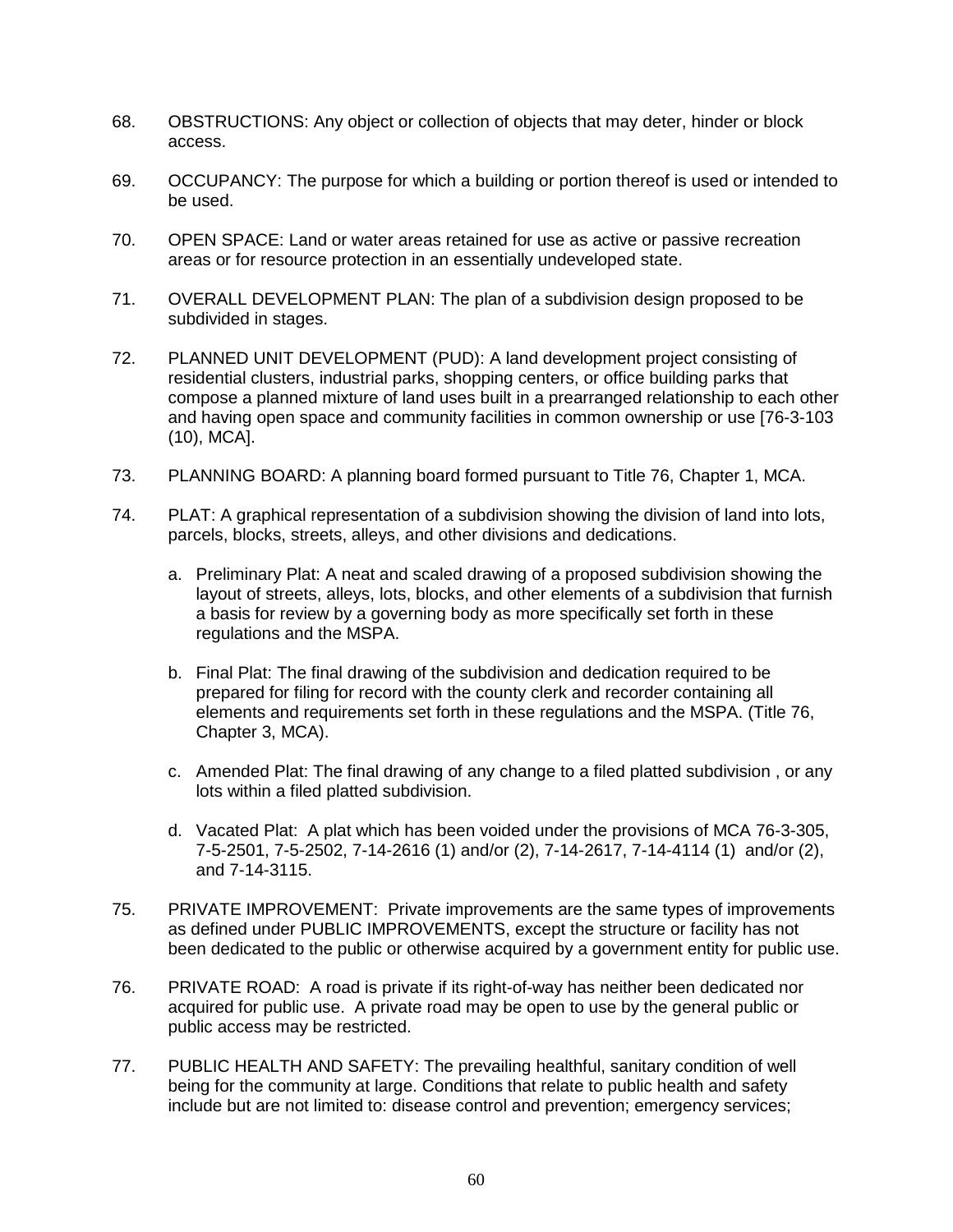environmental health; flooding, fire or wildfire hazards, rock falls or landslides, unstable soils, steep slopes, and other natural hazards; high voltage lines or high pressure gas lines; and air or vehicular traffic safety hazards.

- 78. PUBLIC IMPROVEMENT: Any structure or facility constructed to serve more than one lot in a subdivision which is dedicated to the public or otherwise acquired by a government entity for public use. Examples of typical public improvements include parks, streets or roads, sidewalks, curbs, gutters, and street lighting, utilities, and systems for water supply, sewage disposal, drainage, or fire protection.
- 79. PUBLIC ROAD OR STREET: A road or street is public if its right-of-way has been dedicated or acquired for public use.
- 80. RATED ROOF: A roof constructed with a "roof covering assembly" that is listed as meeting the requirements for Class A, B, or C "roof covering as defined by the Department of Labor and Industry Building Codes Bureau.
- 81. RECREATIONAL VEHICLE: A vehicular type unit primarily designed as temporary living quarters for recreational, camping, or travel use that either has its own motor power or is mounted on or drawn by another vehicle. A recreation vehicle may have a body width of no more than fifteen (15) feet, including slide outs, and a body length of no more than forty (40) feet when factory equipped for the road.
- 82. RV Park: A development that is designed to accommodate RV's on dedicated sites either through short or long term rental and be fully licensed and ready for highway use.
- 83. RV Subdivision: A development that contains platted lots designed to accommodate RV's either through lease or individual ownership of a platted lot
- 84. RECREATIONAL CAMPING VEHICLE: A vehicular type unit primarily designed as temporary living quarters for recreational, camping, or travel use that either has its own motor power or is mounted on or drawn by another vehicle.
- 85. RECREATIONAL VEHICLE PARK: A tract of land available to and principally used by the public for camping, where persons can park recreational vehicles for camping and sleeping purposes.
- 86. RECREATIONAL VEHICLE SPACE/PAD: A designated portion of a recreational vehicle park designed for the placement of a single recreational vehicle and the exclusive use of its occupants.
- 87. REVIEWING AUTHORITY: The DEQ or local Board of Health or Sanitarian as authorized under Title 76, Chapter 4, MCA.
- 88. RIGHTS-OF-WAY: A linear public way established or dedicated for public purposes by a duly recorded plat, deed, easement, grant, prescription, condemnation, governmental authority or by operation of law, intended to be occupied by a street, non-motorized vehicle path, railroad, electric transmission lines, water line, sanitary sewer line, storm sewer line, or other similar uses.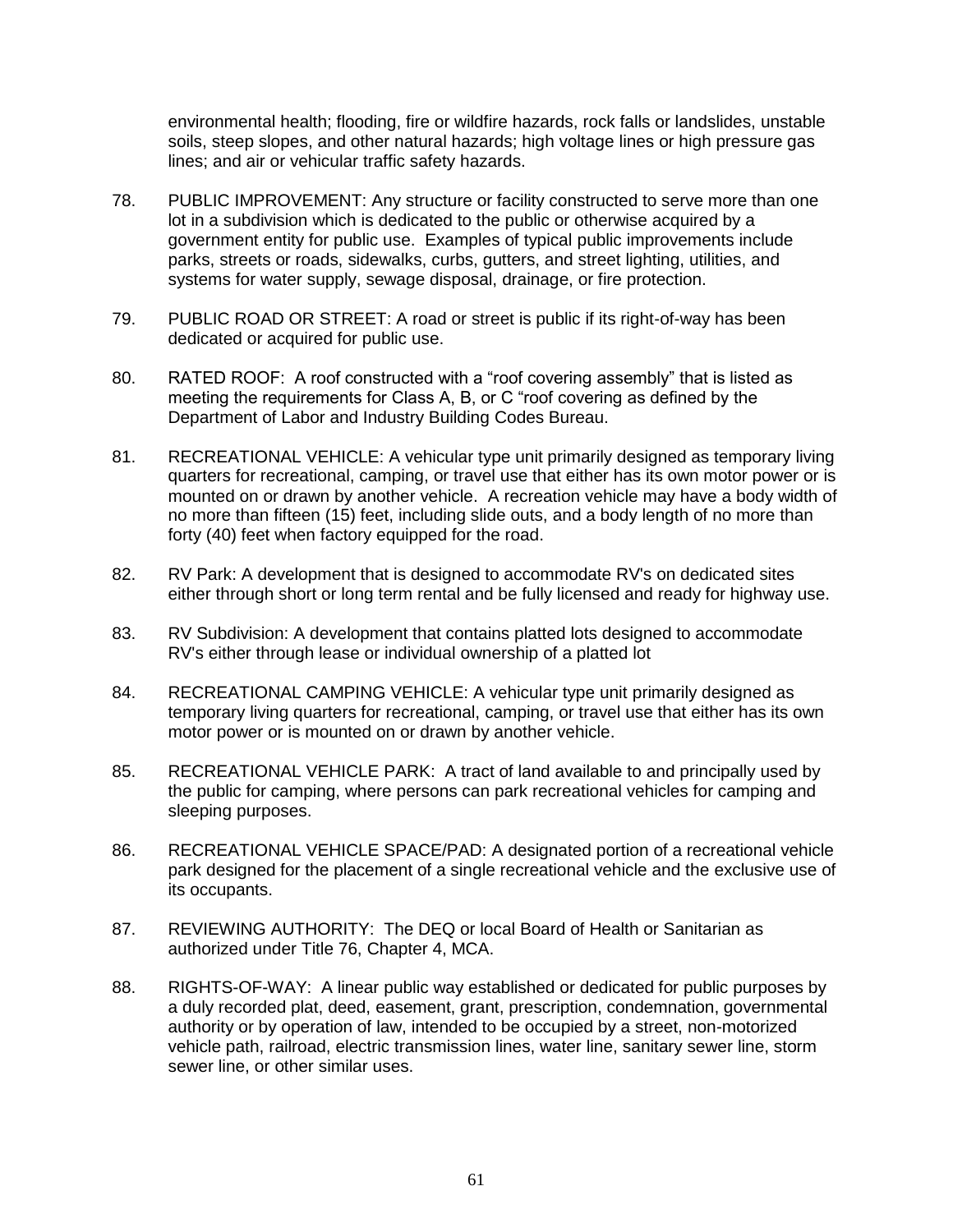- 89. RISK: The measure of the potential and severity of adverse effects to persons or property that results from an exposure to a wildland fire (direct flames, radiant heat, or firebrands).
- 90. SLASH: Accumulation of any burnable, organic material that has been severed or removed from its natural state.
- 91. SLOPE: Upward or downward incline or slant, usually calculated as a percent of slope (rise or fall per 100 ft (30.45m) of horizontal distance).
- 92. STATE: The State of Montana.
- 93. STREET OR ROAD: Any access, not including a driveway, providing access to more than two parcels and primarily intended for vehicular access.
- 94. STREET TYPES: For purposes of these regulations, street types are defined as follows:
	- a. Alley: A public or private way reserved as a secondary means of access to the rear or side of lots which abut on and are served by public roads.
	- b. Arterial: A street or road having the primary function of moving traffic with emphasis on a high level of mobility for through movement and the secondary function of providing access to adjacent land. Arterials generally carry relatively large volumes of traffic. Arterials have two to four lanes of moving traffic and should provide only limited access to abutting property.
	- c. Collector: A street or road having the equally important functions of moving traffic and providing access to adjacent land. Collector streets have two moving traffic lanes and up to two parking lanes.
	- d. Local Streets: A street or road having the primary function of serving abutting properties, and the secondary function of moving traffic. Local streets have two moving lanes of traffic, up to two parking lanes, and provide access to abutting properties.
	- e. Half-Street: A portion of the width of a street, usually located along the perimeter of a subdivision, the remaining portion of which street must be located on adjacent property if the street is to be fully constructed.
	- f. Cul-de-sac: A street having only one outlet for vehicular traffic and terminating in a turn-around area.
	- g. Loop: A local street which begins and ends on the same street, generally used for access to properties.
	- h. Frontage Access (Service Road): A local or collector street, usually parallel and adjacent to an arterial or major collector, which provides access to abutting properties and controls traffic access to arterials or collectors.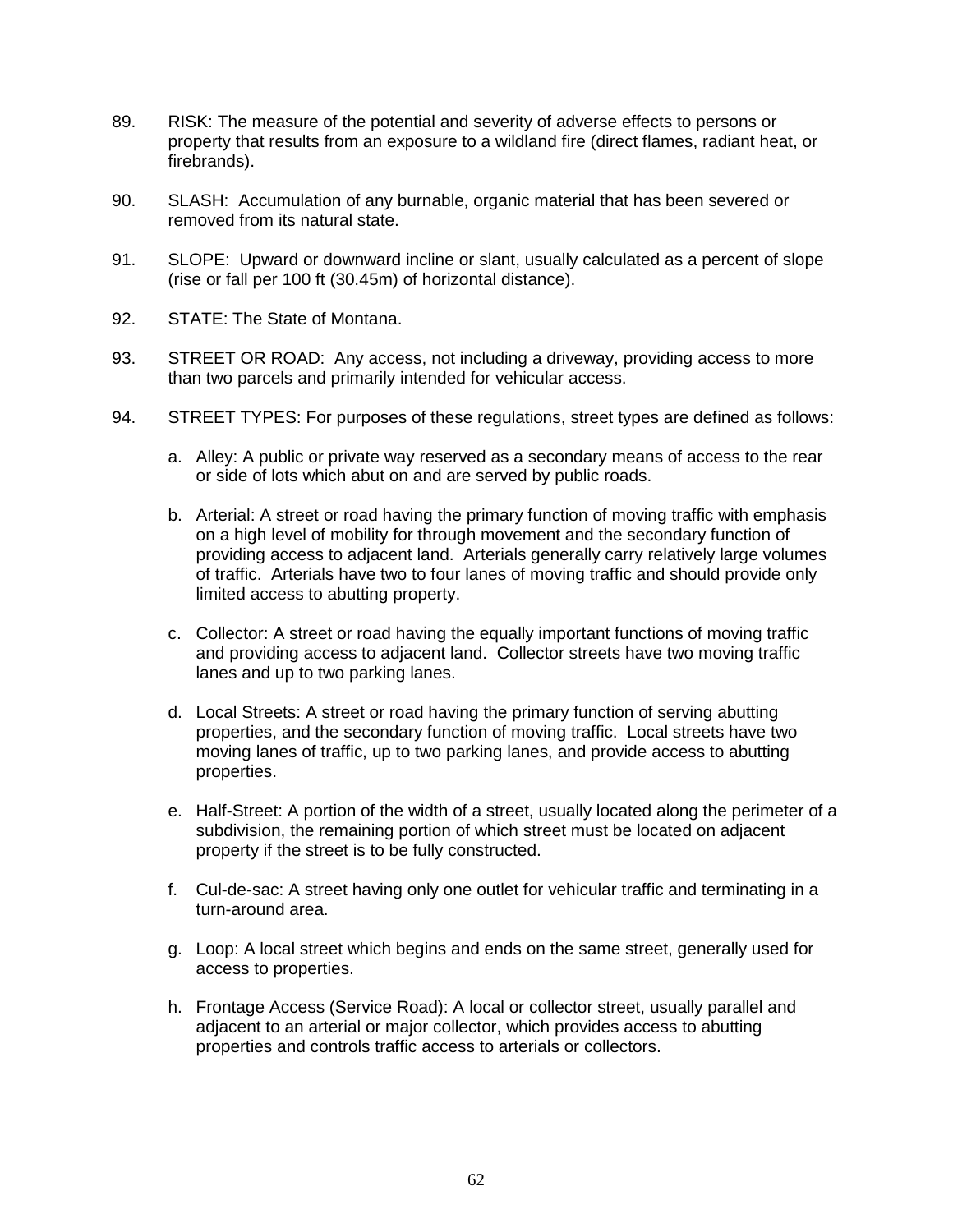- 95. STRUCTURE: That which is built or constructed, an edifice or building of any kind, or any piece of work artificially built up or composed of parts joined together in some definite manner.
- 96. STRUCTURE PROTECTION:Protecting a structure from the threat of damage from an advancing wildland fire. This involves the use of standard wildland protection tactics, control methods, and equipment, including fire control lines and the extinguishment of spot fires near or on the structure. The protection can be provided by both the rural and/or local government fire department and the wildland fire protection agency.
- 97. SUBDIVIDER: Any person, firm or corporation, or other entity which causes land to be subdivided or which proposes a subdivision of land [76-3-103(15), MCA]. When used in these regulations, the term "subdivider" may also include the property purchaser on a contract for deed or its agent, or the landowner's agent, if the landowner has provided the subdivision administrator written notification that the landowner's agent is authorized to act on the landowner's behalf and to receive notices regarding local government decisions concerning the subdivision.
- 98. SUBDIVISION: A division of land or land so divided which creates one or more parcels containing less than 160 acres that cannot be described as a one-quarter aliquot part of a United States government section, exclusive of public roadways, in order that the title to or possession of the parcels may be sold, rented, leased, or otherwise conveyed and includes any re-subdivision and further includes a condominium or area, regardless of its size, that provides or will provide multiple space for recreational camping vehicles or mobile homes  $[76-3-103(16), MCA]$ <sup>1</sup>.
- 99. SUBDIVISION ADMINISTRATOR: The person or persons authorized by the governing body to perform the duties of review and administration set forth in these regulations.
- 100. SUBSEQUENT MINOR SUBDIVISION: A proposed subdivision from a tract of record that has been subdivided or created by a subdivision under the MSPA, or will result in a tract of record that creates more than five parcels under 160 acres in size.. [76-3-609(2), MCA].
- 101. SURVEYOR (PROFESSIONAL LAND SURVEYOR): A person licensed in conformance with the Montana Engineers' and Land Surveyors' Act (Title 37, Chapter 67, MCA) to practice surveying in the State of Montana.
- 102. SURVEYOR (EXAMINING LAND SURVEYOR): A professional land surveyor duly appointed by the governing body to review surveys and plats submitted for filing.
- 103. SURVIVABLE SPACE: Survivable space is defined as the characteristics of a structure and the adjacent area and their ability to survive a wildland fire. Appropriate and applicable survivable space provisions provide the best chance for a structure to resist loss and/or major damage during a wildland fire, on its own, without direct suppression intervention by firefighters.
- 104. SWALE: A drainage channel or depression designed to direct surface water flow.

 $\overline{a}$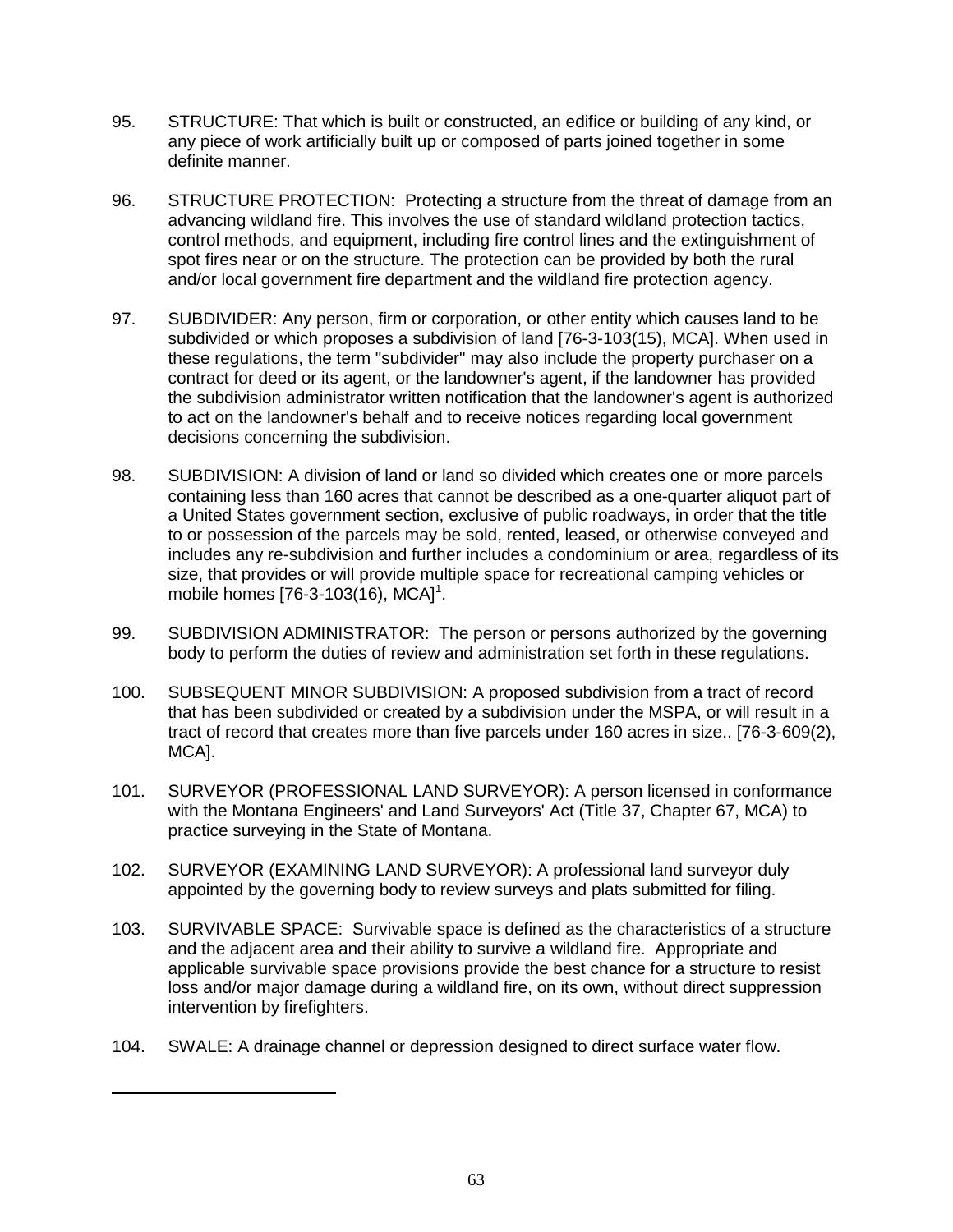- 105. TITLE REPORT (ABSTRACT OF TITLE, SUBDIVISION GUARANTEE, OR PLATTING REPORT): A report from a title service company on the condition of title to the property proposed for subdivision, which identifies the owners of record of the property, lien holders, encumbrances, easements and restrictions of record, and all other conditions of title of public record, and accompanied by a guarantee of the accuracy of the report from the title insurance agent or its underwriter.
- 106. TOPOGRAPHY: General term to include characteristics of the ground surface such as plains, hills, mountains, slopes, and other physiographic features.
- 107. TOWNHOUSE LOT: Arrangement under which units share a common wall, and individuals own their own units and hold separate title to the land beneath the unit.
- 108. TRACT OF RECORD: An individual parcel of land, irrespective of ownership, that can be identified by legal description, independent of any other parcel of land, using documents on file in the records of the county clerk and recorder's office [76-3-103(17)(a), MCA].
- 109. TRAFFIC LANE: That portion of a roadway that provides a single lane of vehicle travel in one direction.
- 110. TREE CROWN: The primary and secondary branches growing out from the main stem, together with twigs and foliage.
- 111. TURNAROUND: A portion of a street or road, unobstructed by parking, that allows for a safe reversal of direction for emergency equipment.
- 112. TURNOUT-PULLOUT: An area along the edge of a street or road that provides a space for a vehicle to safely move out of a traffic lane in order to permit the passage of emergency or other types of vehicles.
- 113. URBAN/SUBURBAN: Residential density greater than two (2) dwelling units per acre.
- 114. VALLEY: An elongated depression of the earth's surface, usually found between ranges of hills or mountains.
- 115. VEGETATION: Any plant, native or planted, living or dead; tree, shrub, bush, grass, flower, etc.
- 116. VEGETATION MANAGEMENT PLAN: A vegetation management plan reduces the amount of fuel available for wildland fires, reducing the probability of a rapidly spreading wildland fire. Elements of the plan include removal of slash, snags, other ground fuels, ladder fuels and dead trees, and thinning of live vegetation.
- 117. VICINITY SKETCH: A map at a scale suitable to locate a proposed subdivision, showing the boundary lines of all adjacent properties and streets and other information necessary to determine the general location of the proposed subdivision.
- 118. WILDLIFE: Those animals that are not domesticated or tamed, or as may be defined in a Growth Policy.
- 119. WILDLIFE HABITAT: The place or area where wildlife naturally lives or travels through.